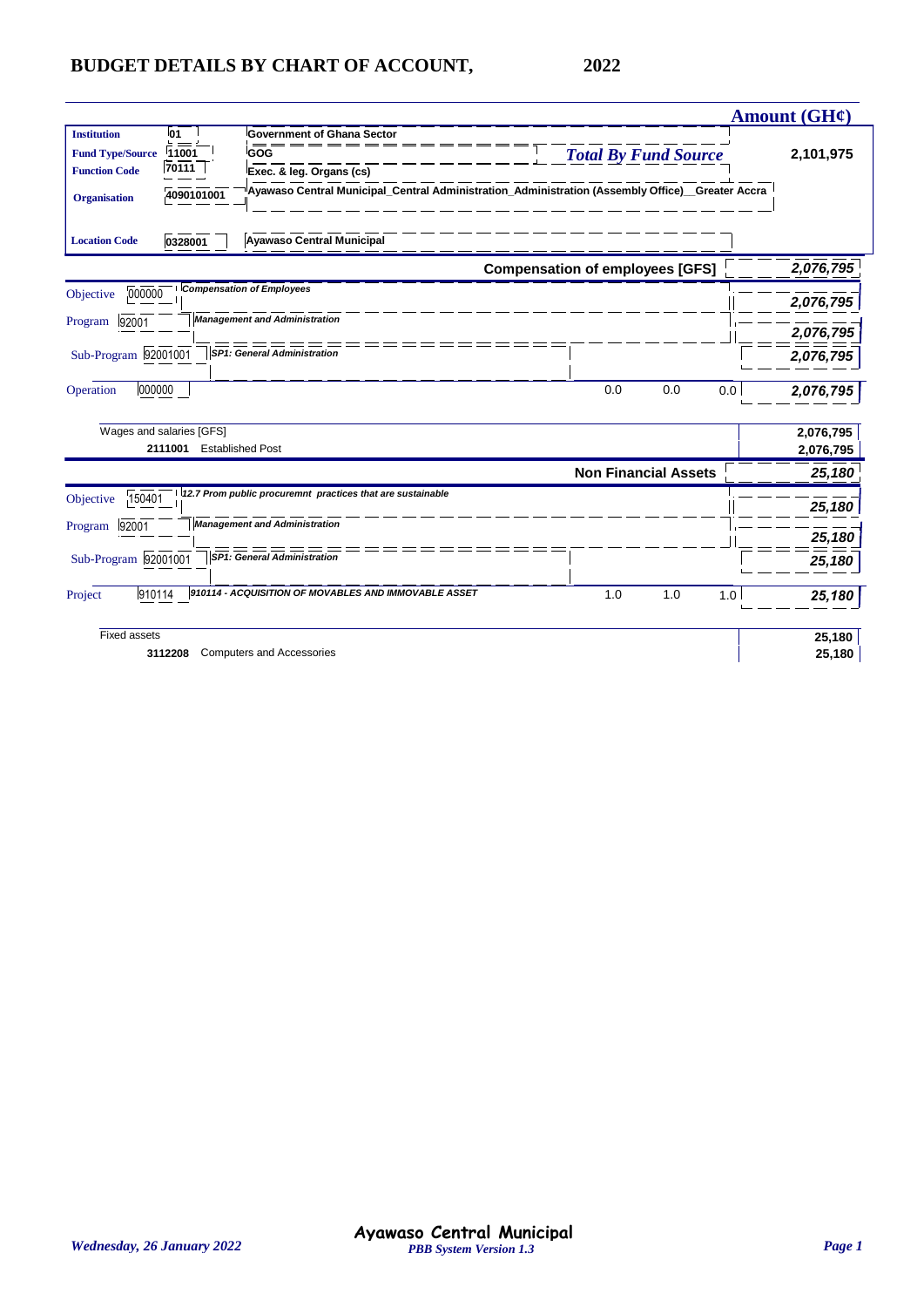|                         |                            |                                                            |                                                                                                  | Amount $(GH\ell)$  |
|-------------------------|----------------------------|------------------------------------------------------------|--------------------------------------------------------------------------------------------------|--------------------|
| <b>Institution</b>      | 01                         | <b>Government of Ghana Sector</b>                          |                                                                                                  |                    |
| <b>Fund Type/Source</b> | 12200                      | <b>IGF</b>                                                 | <b>Total By Fund Source</b>                                                                      | 2,146,812          |
| <b>Function Code</b>    | 70111                      | Exec. & leg. Organs (cs)                                   |                                                                                                  |                    |
| <b>Organisation</b>     | 4090101001                 |                                                            | Ayawaso Central Municipal_Central Administration_Administration (Assembly Office)__Greater Accra |                    |
| <b>Location Code</b>    | 0328001                    | <b>Ayawaso Central Municipal</b>                           |                                                                                                  |                    |
|                         |                            |                                                            | <b>Compensation of employees [GFS]</b>                                                           | 979,600            |
| 000000<br>Objective     |                            | <b>Compensation of Employees</b>                           |                                                                                                  | 979,600            |
| Program<br>91001        |                            | <b>Management and Administration</b>                       |                                                                                                  |                    |
|                         |                            | $=$ $=$ $=$                                                |                                                                                                  | 979,600            |
| Sub-Program 91001001    |                            | SP1.1: General Administration                              |                                                                                                  | 930,000            |
| 000000<br>Operation     |                            |                                                            | 0.0<br>0.0<br>0.0                                                                                | 930,000            |
|                         | Wages and salaries [GFS]   |                                                            |                                                                                                  | 839,000            |
|                         | 2111102                    | Monthly paid and casual labour                             |                                                                                                  | 700,000            |
|                         | 2111238                    | Overtime Allowance                                         |                                                                                                  | 7,000              |
|                         | 2111242                    | <b>Travel Allowance</b>                                    |                                                                                                  | 120,000            |
|                         | 2111243                    | <b>Transfer Grants</b>                                     |                                                                                                  | 12,000             |
|                         | Social contributions [GFS] |                                                            |                                                                                                  | 91,000             |
|                         | 2121001                    | 13 Percent SSF Contribution                                |                                                                                                  | 91,000             |
| Sub-Program 92001001    |                            |                                                            |                                                                                                  | 49,600             |
| Operation<br>000000     |                            |                                                            | 0.0<br>0.0<br>0.0                                                                                | 49,600             |
|                         |                            |                                                            |                                                                                                  |                    |
|                         | Wages and salaries [GFS]   | 2111248 Special Allowance/Honorarium                       |                                                                                                  | 49,600<br>49,600   |
|                         |                            |                                                            | Use of goods and services                                                                        | 1,081,422          |
| 150401<br>Objective     |                            | 12.7 Prom public procuremnt practices that are sustainable |                                                                                                  | 482,751            |
| 92001<br>Program        |                            | <b>Management and Administration</b>                       |                                                                                                  |                    |
| Sub-Program 92001001    |                            | <b>SP1: General Administration</b>                         |                                                                                                  | 482,751<br>482,751 |
|                         |                            |                                                            |                                                                                                  |                    |
| 000000<br>Operation     |                            | 910101 - INTERNAL MANAGEMENT OF THE ORGANISATION           | 1.0<br>1.0<br>1.0                                                                                | 329,751            |
|                         | Use of goods and services  |                                                            |                                                                                                  | 329,751            |
|                         | 2210104                    | <b>Medical Supplies</b>                                    |                                                                                                  | 5,000              |
|                         | Rations<br>2210114         |                                                            |                                                                                                  | 6,000              |
|                         | 2210201                    | <b>Electricity charges</b>                                 |                                                                                                  | 20,000             |
|                         | 2210202<br>Water           |                                                            |                                                                                                  | 10,000             |
|                         | 2210204                    | Postal Charges                                             |                                                                                                  | 1,000              |
|                         | 2210302                    | <b>Contract Cleaning Service Charges</b>                   |                                                                                                  | 10,000             |
|                         | 2210402                    | <b>Residential Accommodations</b>                          |                                                                                                  | 30,000             |
|                         | 2210404                    | <b>Hotel Accommodations</b>                                |                                                                                                  | 8,000              |
|                         | 2210408                    | Rental of Furniture and Fittings                           |                                                                                                  | 6,000              |
|                         | 2210509                    | Other Travel and Transportation                            |                                                                                                  | 45,000             |
|                         | 2210511                    | Local travel cost                                          |                                                                                                  | 5,000              |
|                         | 2210603                    | Repairs of Office Buildings                                |                                                                                                  | 8,000              |
|                         | 2210606                    | Maintenance of General Equipment                           |                                                                                                  | 10,000             |
|                         | 2210621                    | <b>Security Gardgets</b>                                   |                                                                                                  | 8,000              |
|                         |                            |                                                            |                                                                                                  |                    |
|                         | 2210704<br>Hire of Venue   |                                                            |                                                                                                  | 5,000              |
|                         | 2210706                    | Library and Subscription                                   |                                                                                                  | 5,000              |
|                         | 2210707                    | <b>Recruitment Expenses</b>                                |                                                                                                  | 3,000              |
|                         | 2210708                    | Refreshments                                               |                                                                                                  | 310                |
|                         | 2210709                    | Seminars/Conferences/Workshops - Domestic                  |                                                                                                  | 2,200              |
|                         | 2210711                    | Public Education and Sensitization                         |                                                                                                  | 6,241              |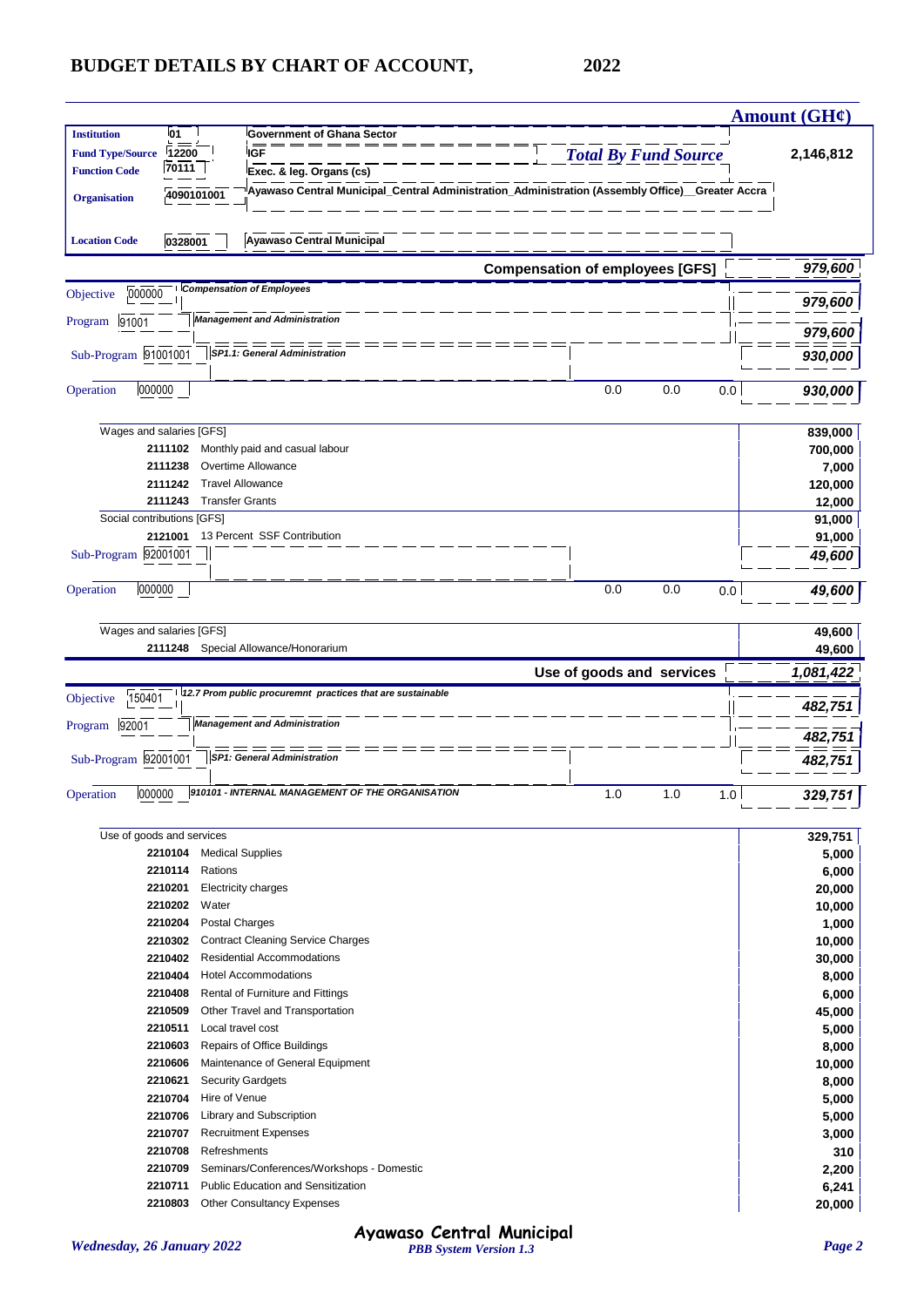| Substructure Allowances<br>2210904                                                                                    |     |     |     | 60,000         |
|-----------------------------------------------------------------------------------------------------------------------|-----|-----|-----|----------------|
| Unit Committee/T. C. M. Allow<br>2210906                                                                              |     |     |     | 6,000          |
| 2211203<br><b>Emergency Works</b>                                                                                     |     |     |     | 30,000         |
| 2211204<br>Security Forces Contingency (election)                                                                     |     |     |     | 10,000         |
| 2211304<br>Insurance of Vehicles                                                                                      |     |     |     | 10,000         |
| 910105<br>910105 - PROCUREMENT OF OFFICE EQUIPMENT AND LOGISTICS<br>Operation                                         | 1.0 | 1.0 | 1.0 | 153,000        |
|                                                                                                                       |     |     |     |                |
| Use of goods and services                                                                                             |     |     |     | 153,000        |
| 2210101<br><b>Printed Material and Stationery</b>                                                                     |     |     |     | 70,000         |
| Office Facilities, Supplies and Accessories<br>2210102                                                                |     |     |     | 50,000         |
| Purchase of Petty Tools/Implements<br>2210120                                                                         |     |     |     | 18,000         |
| 2210301<br><b>Cleaning Materials</b>                                                                                  |     |     |     |                |
|                                                                                                                       |     |     |     | 15,000         |
| 3.7 Promote good corporate governance<br>150701<br>Objective                                                          |     |     |     | 46,108         |
| <b>Management and Administration</b><br>92001<br>Program                                                              |     |     |     |                |
|                                                                                                                       |     |     |     | 46,108         |
| Sub-Program 92001001<br><b>SP1: General Administration</b>                                                            |     |     |     | 46,108         |
| 910104 - INFORMATION, EDUCATION AND COMMUNICATION<br>910104<br>Operation                                              | 1.0 | 1.0 | 1.0 | 12,725         |
|                                                                                                                       |     |     |     |                |
|                                                                                                                       |     |     |     |                |
| Use of goods and services                                                                                             |     |     |     | 12,725         |
| Rental of Furniture and Fittings<br>2210408                                                                           |     |     |     | 800            |
| 2210708<br>Refreshments                                                                                               |     |     |     | 4,825          |
| 2210709<br>Seminars/Conferences/Workshops - Domestic                                                                  |     |     |     | 4,800          |
| <b>Public Education and Sensitization</b><br>2210711                                                                  |     |     |     | 2,300          |
| 910115 - MAINTENANCE, REHABILITATION, REFURBISHMENT AND UPGRADING OF<br>910115<br>Operation<br><b>EXISTING ASSETS</b> | 1.0 | 1.0 | 1.0 | 33,383         |
|                                                                                                                       |     |     |     |                |
| Use of goods and services                                                                                             |     |     |     | 33,383         |
| Office Facilities, Supplies and Accessories<br>2210102                                                                |     |     |     | 17,496         |
| 2210606<br>Maintenance of General Equipment                                                                           |     |     |     | 15,887         |
| 1.3 Impl. appriopriate Social Protection Sys. & measures<br>620101<br>Objective                                       |     |     |     |                |
|                                                                                                                       |     |     |     | 23,200         |
| <b>Management and Administration</b><br>92001<br>Program                                                              |     |     |     | 23,200         |
| <b>SP1: General Administration</b>                                                                                    |     |     |     |                |
| Sub-Program 92001001                                                                                                  |     |     |     | 23,200         |
| 910104 - INFORMATION, EDUCATION AND COMMUNICATION<br>910104<br>Operation                                              | 1.0 | 1.0 | 1.0 | 17,200         |
|                                                                                                                       |     |     |     |                |
| Use of goods and services                                                                                             |     |     |     | 17,200         |
| 2210408<br>Rental of Furniture and Fittings                                                                           |     |     |     | 2,100          |
| 2210511<br>Local travel cost                                                                                          |     |     |     | 1,200          |
| 2210708<br>Refreshments                                                                                               |     |     |     | 6,500          |
| 2210711<br><b>Public Education and Sensitization</b>                                                                  |     |     |     | 3,000          |
| 2210801<br>Local Consultants Fees (Companies)                                                                         |     |     |     |                |
| 910116 - Covid-19 Sanitation related expenditures<br>910116<br>Operation                                              | 1.0 | 1.0 | 1.0 | 4,400<br>6,000 |
|                                                                                                                       |     |     |     |                |
| Use of goods and services                                                                                             |     |     |     | 6,000          |
| 2210511<br>Local travel cost                                                                                          |     |     |     | 6,000          |
| 10.2 Promote social, econ., political inclusion<br>620102<br>Objective                                                |     |     |     |                |
|                                                                                                                       |     |     |     | 368,573        |
| <b>Management and Administration</b><br>92001<br>Program                                                              |     |     |     | 368,573        |
|                                                                                                                       |     |     |     |                |
| Sub-Program 00000000                                                                                                  |     |     |     | 40,083         |
| 910809 - Citizen participation in local governance<br>Operation<br>910809                                             | 1.0 | 1.0 | 1.0 | 40,083         |
|                                                                                                                       |     |     |     |                |
| Use of goods and services                                                                                             |     |     |     | 40,083         |
| 2210511<br>Local travel cost                                                                                          |     |     |     |                |
| Refreshments                                                                                                          |     |     |     | 14,248         |
| 2210708                                                                                                               |     |     |     | 7,850          |
| 2210709<br>Seminars/Conferences/Workshops - Domestic                                                                  |     |     |     | 17,985         |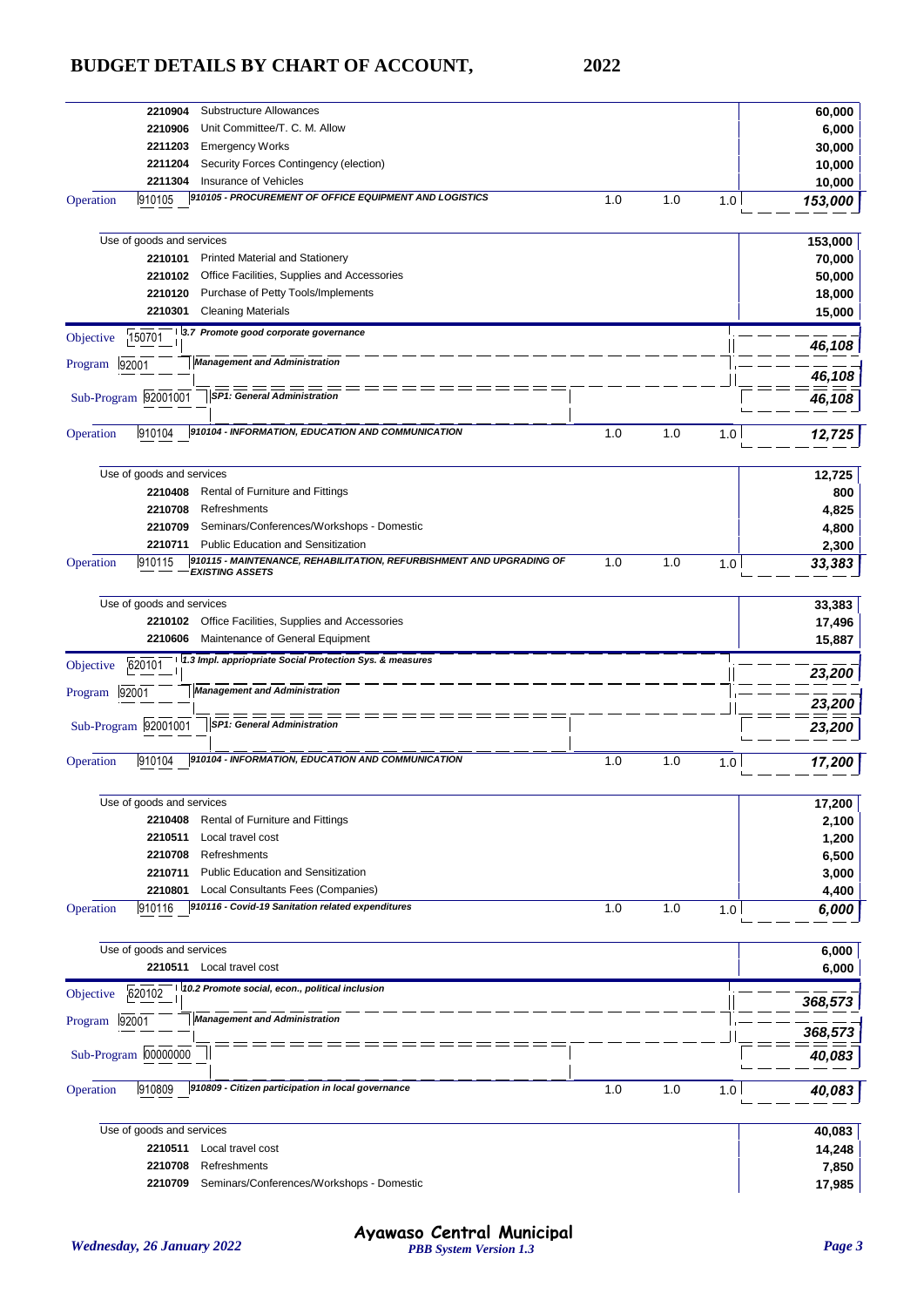|               | Sub-Program 92001001        | <b>SP1: General Administration</b>                                |                              |               |     | 328,490         |
|---------------|-----------------------------|-------------------------------------------------------------------|------------------------------|---------------|-----|-----------------|
| Operation     | 910104                      | 910104 - INFORMATION, EDUCATION AND COMMUNICATION                 | 1.0                          | 1.0           | 1.0 | 22,540          |
|               | Use of goods and services   |                                                                   |                              |               |     | 22,540          |
|               | 2210408                     | Rental of Furniture and Fittings                                  |                              |               |     | 490             |
|               | 2210511                     | Local travel cost                                                 |                              |               |     | 12,100          |
|               | 2210708                     | Refreshments                                                      |                              |               |     | 8,850           |
|               | 2210709                     | Seminars/Conferences/Workshops - Domestic                         |                              |               |     | 600             |
|               | 2210711                     | <b>Public Education and Sensitization</b>                         |                              |               |     | 500             |
| Operation     | 910107                      | 910107 - OFFICIAL / NATIONAL CELEBRATIONS                         | 1.0                          | 1.0           | 1.0 | 100,000         |
|               | Use of goods and services   |                                                                   |                              |               |     | 100,000         |
|               | 2210902                     | <b>Official Celebrations</b>                                      |                              |               |     | 100,000         |
| Operation     | 910113                      | 910113 - ADMINISTRATIVE AND TECHNICAL MEETINGS                    | 1.0                          | 1.0           | 1.0 | 205,950         |
|               | Use of goods and services   |                                                                   |                              |               |     | 205,950         |
|               | 2210511                     | Local travel cost                                                 |                              |               |     | 42,850          |
|               | 2210708                     | Refreshments                                                      |                              |               |     | 34,000          |
|               | 2210709                     | Seminars/Conferences/Workshops - Domestic                         |                              |               |     | 129,100         |
| Objective     | 630201                      | 16.7 Ensure resp., incl., participatory and repr. decision-making |                              |               |     |                 |
| Program       | 92001                       | <b>Management and Administration</b>                              |                              |               |     | 160,790         |
|               |                             |                                                                   |                              |               |     | 160,790         |
|               | Sub-Program 92001001        | $=$ $=$ $=$ $=$<br><b>SP1: General Administration</b>             |                              |               |     | 160,790         |
| Operation     | 910101                      | 910101 - INTERNAL MANAGEMENT OF THE ORGANISATION                  | 1.0                          | 1.0           | 1.0 | 156,200         |
|               | Use of goods and services   |                                                                   |                              |               |     | 156,200         |
|               | 2210511                     | Local travel cost                                                 |                              |               |     | 20,500          |
|               | 2210708                     | Refreshments                                                      |                              |               |     | 39,700          |
|               | 2210709                     | Seminars/Conferences/Workshops - Domestic                         |                              |               |     | 96,000          |
| Operation     | 910104                      | 910104 - INFORMATION, EDUCATION AND COMMUNICATION                 | 1.0                          | 1.0           | 1.0 | 4,590           |
|               | Use of goods and services   |                                                                   |                              |               |     | 4,590           |
|               | 2210511                     | Local travel cost                                                 |                              |               |     | 2,340           |
|               | 2210708                     | Refreshments                                                      |                              |               |     | 1,900           |
|               | 2210711                     | Public Education and Sensitization                                |                              |               |     | 350             |
|               |                             |                                                                   | <b>Social benefits [GFS]</b> |               |     | 7,000           |
| Objective     | 150401                      | 12.7 Prom public procuremnt practices that are sustainable        |                              |               |     | 7,000           |
| Program       | 92001                       | <b>Management and Administration</b>                              |                              |               |     |                 |
|               | Sub-Program 92001001        | <b>SP1: General Administration</b>                                |                              |               |     | 7,000<br>7,000  |
|               |                             |                                                                   |                              |               |     |                 |
| Operation     | 000000                      | 910101 - INTERNAL MANAGEMENT OF THE ORGANISATION                  | 1.0                          | 1.0           | 1.0 | 7,000           |
|               | Social assistance benefits  |                                                                   |                              |               |     | 7,000           |
|               | 2721101                     | Exempt for Aged, Antenal and Under 5 Years                        |                              |               |     | 7,000           |
|               |                             |                                                                   |                              | Other expense |     | 68,790          |
| Objective     | 150401                      | 12.7 Prom public procuremnt practices that are sustainable        |                              |               |     | 68,790          |
| Program 92001 |                             | <b>Management and Administration</b>                              |                              |               |     | 68,790          |
|               | Sub-Program 92001001        | <b>SP1: General Administration</b>                                |                              |               |     | 68,790          |
| Operation     | 000000                      | 910101 - INTERNAL MANAGEMENT OF THE ORGANISATION                  | 1.0                          | 1.0           | 1.0 | 68,790          |
|               |                             |                                                                   |                              |               |     |                 |
|               | Miscellaneous other expense | 2821008 Awards and Rewards                                        |                              |               |     | 68,790<br>5,000 |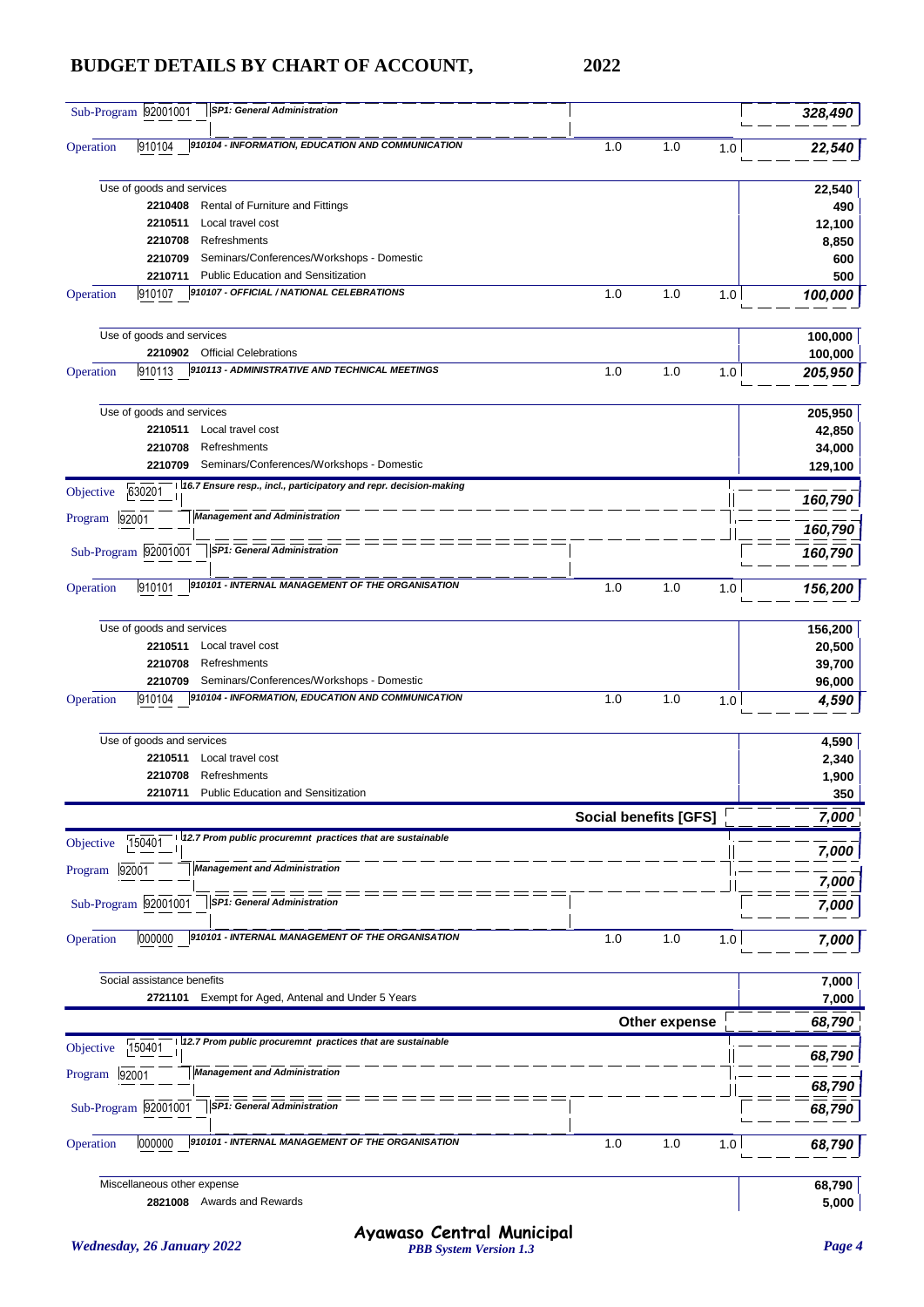| 2821010<br>Contributions                                                                                                              |                             | 23,000             |
|---------------------------------------------------------------------------------------------------------------------------------------|-----------------------------|--------------------|
| 2821019<br>Scholarship and Bursaries                                                                                                  |                             | 20,790<br>20,000   |
|                                                                                                                                       | <b>Non Financial Assets</b> | 10,000             |
| 12.7 Prom public procuremnt practices that are sustainable<br>150401<br>Objective                                                     |                             |                    |
|                                                                                                                                       |                             | 10,000             |
| <b>Management and Administration</b><br>92001<br>Program                                                                              |                             | 10,000             |
| <b>SP1: General Administration</b><br>Sub-Program 92001001                                                                            |                             | 10,000             |
|                                                                                                                                       |                             |                    |
| 910114 - ACQUISITION OF MOVABLES AND IMMOVABLE ASSET<br>910114<br>Project                                                             | 1.0<br>1.0<br>1.0           | 10,000             |
| <b>Fixed assets</b>                                                                                                                   |                             | 10,000             |
| Communication equipment<br>3112213                                                                                                    |                             | 10,000             |
|                                                                                                                                       |                             | Amount $(GH\ell)$  |
| 01<br><b>Institution</b><br><b>Government of Ghana Sector</b>                                                                         |                             |                    |
| 12602<br><b>DACF MP</b><br><b>Fund Type/Source</b>                                                                                    | <b>Total By Fund Source</b> | 600,000            |
| 70111<br><b>Function Code</b><br>Exec. & leg. Organs (cs)                                                                             |                             |                    |
| Ayawaso Central Municipal_Central Administration_Administration (Assembly Office)__Greater Accra<br>4090101001<br><b>Organisation</b> |                             |                    |
| <b>Ayawaso Central Municipal</b><br><b>Location Code</b><br>0328001                                                                   |                             |                    |
|                                                                                                                                       |                             |                    |
|                                                                                                                                       | Other expense               | 50,000             |
| 12.7 Prom public procuremnt practices that are sustainable<br>150401<br>Objective                                                     |                             | 50,000             |
| <b>Management and Administration</b><br>92001<br>Program                                                                              |                             |                    |
|                                                                                                                                       |                             | 50,000             |
| Sub-Program 92001001<br><b>SP1: General Administration</b>                                                                            |                             | 50,000             |
| 910105 - PROCUREMENT OF OFFICE EQUIPMENT AND LOGISTICS<br>910105<br>Operation                                                         | 1.0<br>1.0<br>1.0           | 50,000             |
| Miscellaneous other expense                                                                                                           |                             | 50,000             |
| 2821009<br>Donations                                                                                                                  |                             | 50,000             |
|                                                                                                                                       | <b>Non Financial Assets</b> | 550,000            |
| 12.7 Prom public procuremnt practices that are sustainable<br>150401<br>Objective                                                     |                             | 550,000            |
| <b>Management and Administration</b><br>92001<br>Program                                                                              |                             |                    |
| Sub-Program 92001001<br><b>SP1: General Administration</b>                                                                            |                             | 550,000<br>550,000 |
| 910114 - ACQUISITION OF MOVABLES AND IMMOVABLE ASSET<br>910114<br>Project                                                             | 1.0<br>1.0<br>1.0           | 550,000            |
| <b>Fixed assets</b>                                                                                                                   |                             | 550,000            |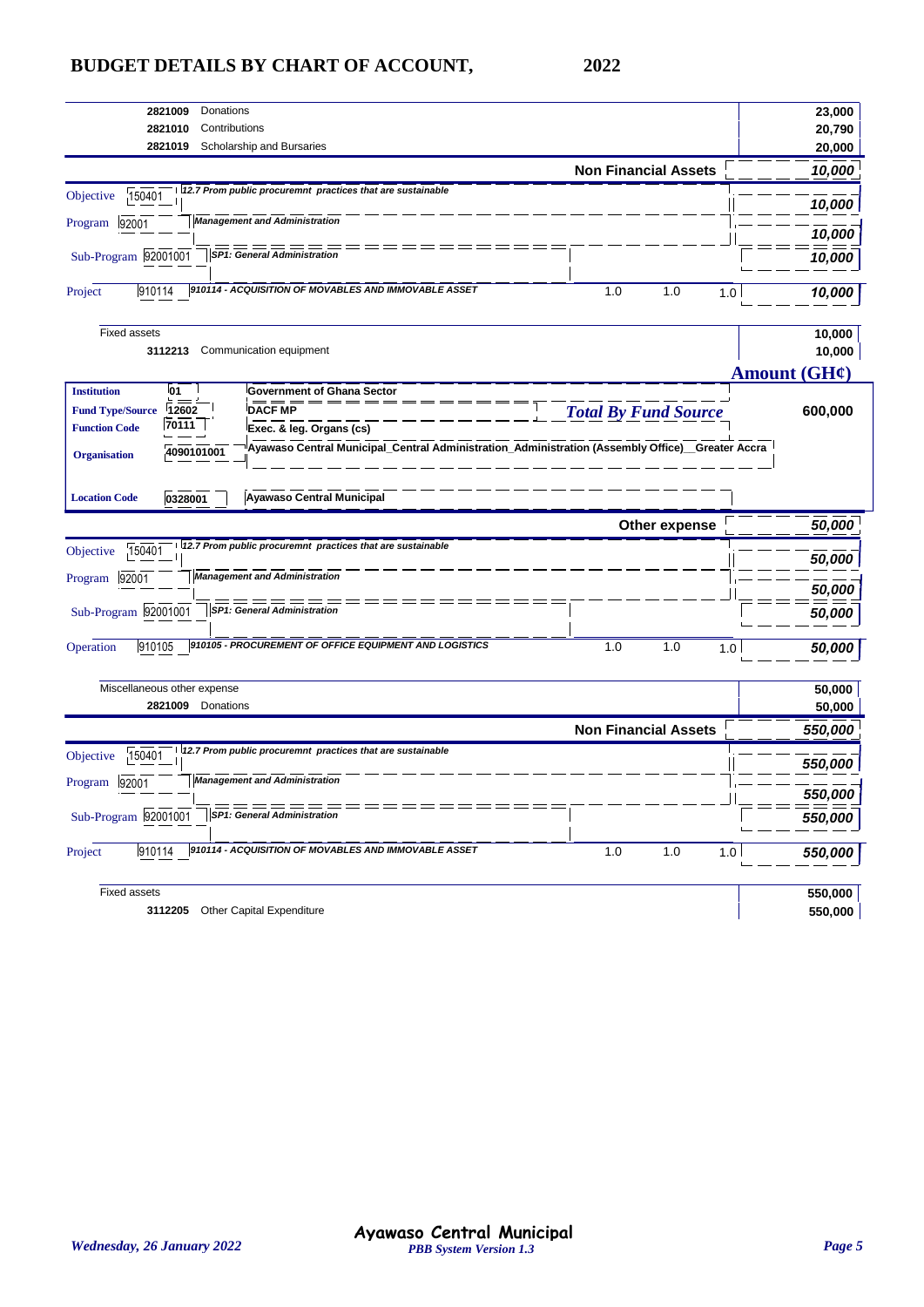|                                               |                                    |                                                                                                 |                             |     |     | Amount $(GH\mathcal{C})$ |
|-----------------------------------------------|------------------------------------|-------------------------------------------------------------------------------------------------|-----------------------------|-----|-----|--------------------------|
| <b>Institution</b><br><b>Fund Type/Source</b> | 01<br>12603                        | <b>Government of Ghana Sector</b><br><b>DACF ASSEMBLY</b>                                       | <b>Total By Fund Source</b> |     |     | 1,294,239                |
| <b>Function Code</b>                          | 70111                              | Exec. & leg. Organs (cs)                                                                        |                             |     |     |                          |
| <b>Organisation</b>                           | 4090101001                         | Ayawaso Central Municipal_Central Administration_Administration (Assembly Office)_Greater Accra |                             |     |     |                          |
| <b>Location Code</b>                          | 0328001                            | <b>Ayawaso Central Municipal</b>                                                                |                             |     |     |                          |
|                                               |                                    | <b>Compensation of employees [GFS]</b>                                                          |                             |     |     | 6,120                    |
| 000000<br>Objective                           |                                    | <b>Compensation of Employees</b>                                                                |                             |     |     | 6,120                    |
| 91001<br>Program                              |                                    | <b>Management and Administration</b>                                                            |                             |     |     | 6,120                    |
| Sub-Program 91001002                          |                                    | SP1.2: Finance and Revenue Mobilization                                                         |                             |     |     | 6,120                    |
| 000000<br>Operation                           |                                    |                                                                                                 | 0.0                         | 0.0 | 0.0 | 6,120                    |
|                                               | Wages and salaries [GFS]           |                                                                                                 |                             |     |     | 6,120                    |
|                                               | 2111242<br><b>Travel Allowance</b> |                                                                                                 |                             |     |     | 6,120                    |
|                                               |                                    |                                                                                                 | Use of goods and services   |     |     | 715,119                  |
| 150401<br>Objective                           |                                    | 12.7 Prom public procuremnt practices that are sustainable                                      |                             |     |     | 114,000                  |
| 92001<br>Program                              |                                    | <b>Management and Administration</b>                                                            |                             |     |     | 114,000                  |
| Sub-Program 92001001                          |                                    | <b>SP1: General Administration</b>                                                              |                             |     |     | 114,000                  |
| Operation<br>000000                           |                                    | 910101 - INTERNAL MANAGEMENT OF THE ORGANISATION                                                | 1.0                         | 1.0 | 1.0 | 34,000                   |
|                                               |                                    |                                                                                                 |                             |     |     |                          |
|                                               | Use of goods and services          |                                                                                                 |                             |     |     | 34,000                   |
|                                               | 2210408<br>2210509                 | Rental of Furniture and Fittings<br>Other Travel and Transportation                             |                             |     |     | 2,000                    |
|                                               | 2210906                            | Unit Committee/T. C. M. Allow                                                                   |                             |     |     | 20,000<br>2,000          |
|                                               | 2211204                            | Security Forces Contingency (election)                                                          |                             |     |     | 10,000                   |
| 910105<br>Operation                           |                                    | 910105 - PROCUREMENT OF OFFICE EQUIPMENT AND LOGISTICS                                          | 1.0                         | 1.0 | 1.0 | 80,000                   |
|                                               | Use of goods and services          |                                                                                                 |                             |     |     | 80,000                   |
|                                               | 2210101                            | <b>Printed Material and Stationery</b>                                                          |                             |     |     | 30,000                   |
|                                               |                                    | 2210102 Office Facilities. Supplies and Accessories                                             |                             |     |     | 50,000                   |
| 150701<br>Objective                           |                                    | 3.7 Promote good corporate governance                                                           |                             |     |     | 411,200                  |
| 92001<br>Program                              |                                    | <b>Management and Administration</b>                                                            |                             |     |     | 411,200                  |
| Sub-Program 92001001                          |                                    | <b>SP1: General Administration</b>                                                              |                             |     |     | 411,200                  |
| 910115<br>Operation                           | <b>EXISTING ASSETS</b>             | 910115 - MAINTENANCE, REHABILITATION, REFURBISHMENT AND UPGRADING OF                            | 1.0                         | 1.0 | 1.0 | 411,200                  |
|                                               | Use of goods and services          |                                                                                                 |                             |     |     | 411,200                  |
|                                               | 2210803                            | <b>Other Consultancy Expenses</b>                                                               |                             |     |     | 11,200                   |
|                                               | 2211203                            | <b>Emergency Works</b>                                                                          |                             |     |     | 400,000                  |
| 620101<br>Objective                           |                                    | 1.3 Impl. appriopriate Social Protection Sys. & measures                                        |                             |     |     |                          |
| 92001<br>Program                              |                                    | <b>Management and Administration</b>                                                            |                             |     |     | 12,600                   |
|                                               |                                    |                                                                                                 |                             |     |     | 12,600                   |
| Sub-Program 92001001                          |                                    | <b>SP1: General Administration</b>                                                              |                             |     |     | 12,600                   |
| 910104<br>Operation                           |                                    | 910104 - INFORMATION, EDUCATION AND COMMUNICATION                                               | 1.0                         | 1.0 | 1.0 | 12,600                   |
|                                               | Use of goods and services          |                                                                                                 |                             |     |     | 12,600                   |
|                                               | 2210709                            | Seminars/Conferences/Workshops - Domestic                                                       |                             |     |     | 5,000                    |
|                                               | 2210711                            | Public Education and Sensitization                                                              |                             |     |     | 7,600                    |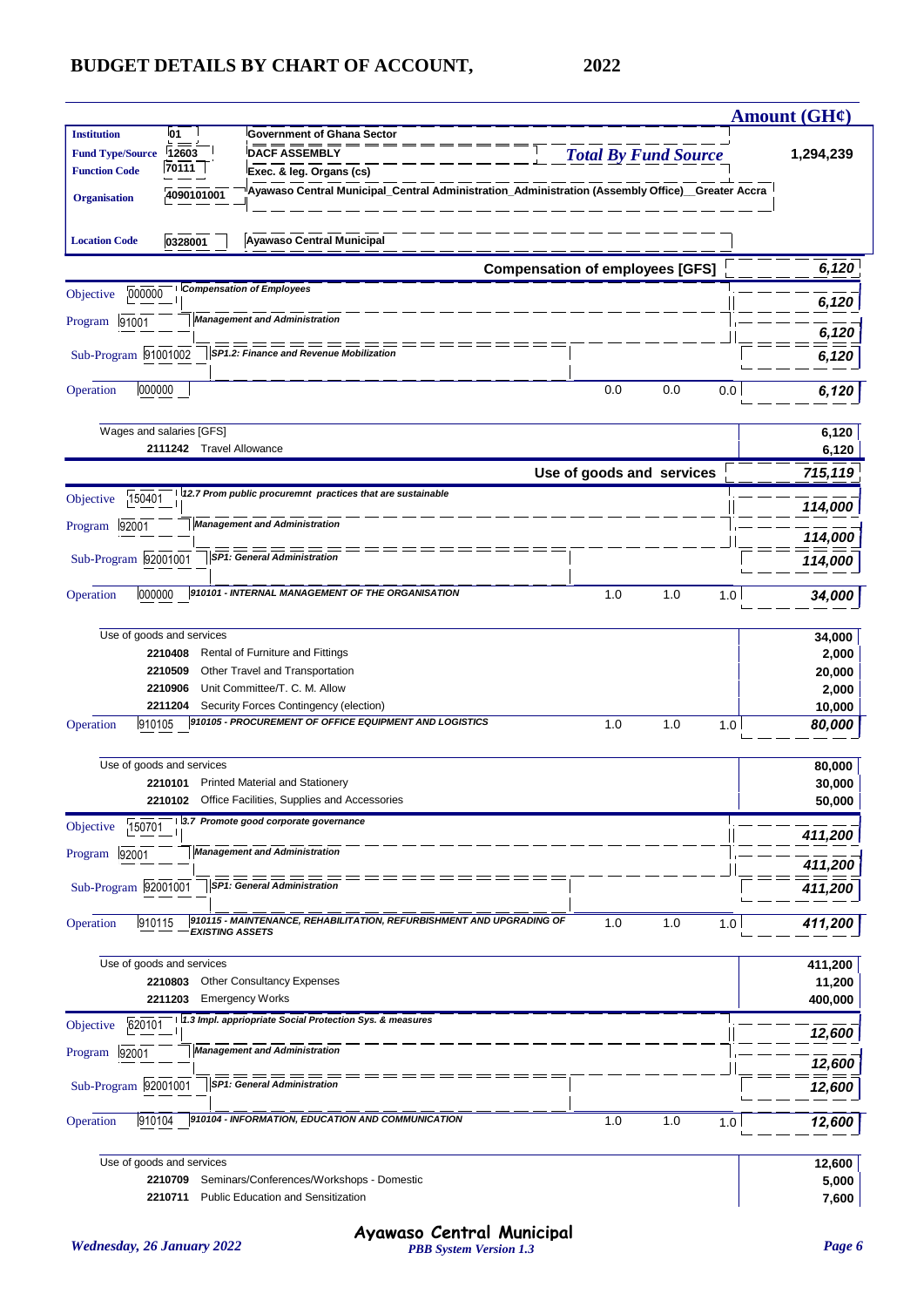| 10.2 Promote social, econ., political inclusion<br>620102<br>Objective            |                             | 177,319   |
|-----------------------------------------------------------------------------------|-----------------------------|-----------|
| <b>Management and Administration</b><br>92001<br>Program                          |                             |           |
|                                                                                   |                             | 177,319   |
| Sub-Program 92001001<br><b>SP1: General Administration</b>                        |                             | 177,319   |
| 910104<br>910104 - INFORMATION, EDUCATION AND COMMUNICATION<br>Operation          | 1.0<br>1.0<br>1.0           | 21,460    |
|                                                                                   |                             |           |
| Use of goods and services                                                         |                             | 21,460    |
| 2210511<br>Local travel cost                                                      |                             | 7,000     |
| Refreshments<br>2210708                                                           |                             | 3,460     |
| Seminars/Conferences/Workshops - Domestic<br>2210709                              |                             | 8,000     |
| <b>Public Education and Sensitization</b><br>2210711                              |                             | 3,000     |
| 910107 - OFFICIAL / NATIONAL CELEBRATIONS<br>910107<br>Operation                  | 1.0<br>1.0<br>1.0           | 50,000    |
|                                                                                   |                             |           |
| Use of goods and services                                                         |                             | 50,000    |
| 2210902 Official Celebrations                                                     |                             | 50,000    |
| 910113 - ADMINISTRATIVE AND TECHNICAL MEETINGS<br>910113<br>Operation             | 1.0<br>1.0<br>1.0           | 105,859   |
|                                                                                   |                             |           |
| Use of goods and services                                                         |                             | 105,859   |
| 2210408<br>Rental of Furniture and Fittings                                       |                             | 5,200     |
| Local travel cost<br>2210511                                                      |                             | 10,500    |
| 2210708<br>Refreshments                                                           |                             | 23,750    |
| Seminars/Conferences/Workshops - Domestic<br>2210709                              |                             | 66,409    |
|                                                                                   | Other expense               | 100,000   |
| 12.7 Prom public procuremnt practices that are sustainable                        |                             |           |
| 150401<br>Objective                                                               |                             | 100,000   |
| <b>Management and Administration</b><br>92001<br>Program                          |                             |           |
|                                                                                   |                             | 100,000   |
| Sub-Program 92001001<br><b>SP1: General Administration</b>                        |                             | 100,000   |
|                                                                                   |                             |           |
| 910101 - INTERNAL MANAGEMENT OF THE ORGANISATION<br>Operation<br>000000           | 1.0<br>1.0<br>1.0           | 100,000   |
|                                                                                   |                             |           |
| Miscellaneous other expense                                                       |                             | 100,000   |
| 2821009<br>Donations                                                              |                             | 20,000    |
| Contributions<br>2821010                                                          |                             | 40,000    |
| Scholarship and Bursaries<br>2821019                                              |                             | 40,000    |
|                                                                                   | <b>Non Financial Assets</b> | 473,000   |
| 12.7 Prom public procuremnt practices that are sustainable<br>150401<br>Objective |                             |           |
|                                                                                   |                             | 473,000   |
| 92001<br><b>Management and Administration</b><br>Program                          |                             | 473,000   |
| = == == == ==                                                                     |                             |           |
| Sub-Program 92001001<br><b>SP1: General Administration</b>                        |                             | 473,000   |
| 910114 - ACQUISITION OF MOVABLES AND IMMOVABLE ASSET                              |                             |           |
| 910114<br>Project                                                                 | 1.0<br>1.0<br>1.0           | 473,000   |
|                                                                                   |                             |           |
| <b>Fixed assets</b>                                                               |                             | 473,000   |
| Motor Vehicle<br>3112101                                                          |                             | 183,000   |
| Networking and ICT Equipments<br>3112204                                          |                             | 100,000   |
| 3112211<br>Office Equipment                                                       |                             | 40,000    |
| Air Condition<br>3112212                                                          |                             | 50,000    |
| 3113108<br><b>Furniture and Fittings</b>                                          |                             | 100,000   |
|                                                                                   | <b>Total Cost Centre</b>    | 6,143,026 |
|                                                                                   |                             |           |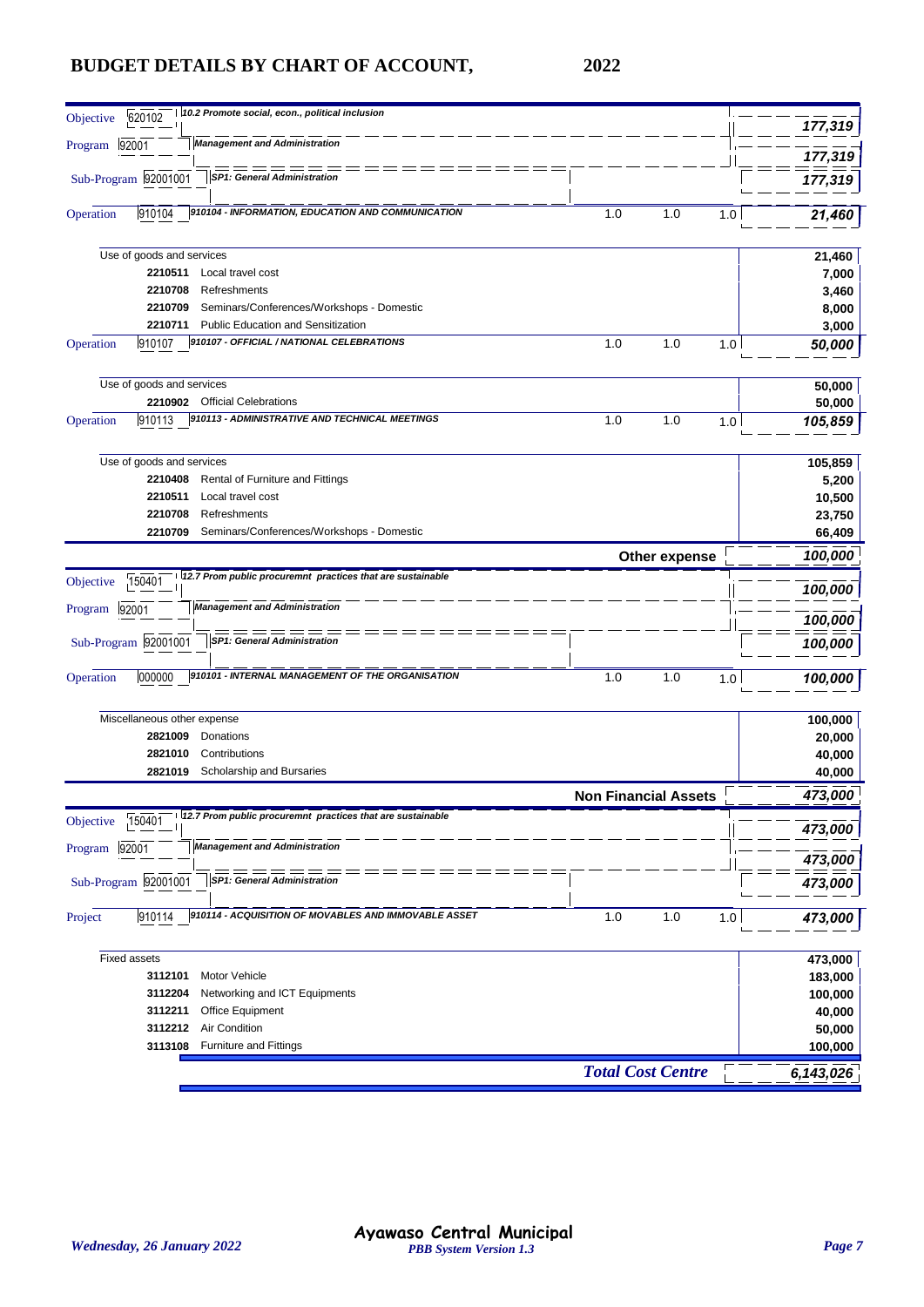|                         |                           |                                                            |                             |            | Amount $(GH\ell)$ |
|-------------------------|---------------------------|------------------------------------------------------------|-----------------------------|------------|-------------------|
| <b>Institution</b>      | 01                        | <b>Government of Ghana Sector</b>                          |                             |            |                   |
| <b>Fund Type/Source</b> | 12200                     | <b>IGF</b>                                                 | <b>Total By Fund Source</b> |            | 464,985           |
| <b>Function Code</b>    | 70112                     | Financial & fiscal affairs (CS)                            |                             |            |                   |
| <b>Organisation</b>     | 4090200001                | Ayawaso Central Municipal_Finance_<br><b>Greater Accra</b> |                             |            |                   |
| <b>Location Code</b>    | 0328001                   | <b>Ayawaso Central Municipal</b>                           |                             |            |                   |
|                         |                           |                                                            | Use of goods and services   |            | 464,985           |
| Objective               | 130201                    | 17.1 strengthen domestic resource mob.                     |                             |            | 464,985           |
| Program                 | 92001                     | <b>Management and Administration</b>                       |                             |            | 464,985           |
|                         | Sub-Program 92001002      | <b>SP2: Finance and Audit</b>                              |                             |            | 464,985           |
| Operation               | 910113                    | 910113 - ADMINISTRATIVE AND TECHNICAL MEETINGS             | 1.0                         | 1.0<br>1.0 | 20,815            |
|                         | Use of goods and services |                                                            |                             |            | 20,815            |
|                         | 2210122 Value Books       |                                                            |                             |            | 10,015            |
|                         | 2210511                   | Local travel cost                                          |                             |            | 3,200             |
|                         | 2210708                   | Refreshments                                               |                             |            | 400               |
|                         | 2210709                   | Seminars/Conferences/Workshops - Domestic                  |                             |            | 7,200             |
| Operation               | 911301                    | 911301 - Treasury and accounting activities                | 1.0                         | 1.0<br>1.0 | 7,220             |
|                         | Use of goods and services |                                                            |                             |            | 7,220             |
|                         | 2210101                   | <b>Printed Material and Stationery</b>                     |                             |            | 5,000             |
|                         | 2210511                   | Local travel cost                                          |                             |            | 600               |
|                         | 2210708                   | Refreshments                                               |                             |            | 1,620             |
| Operation               | 911302                    | 911302 - Internal audit operations                         | 1.0                         | 1.0<br>1.0 | 116,825           |
|                         | Use of goods and services |                                                            |                             |            | 116,825           |
|                         | 2210511                   | Local travel cost                                          |                             |            | 7,000             |
|                         | 2210708                   | Refreshments                                               |                             |            | 5,875             |
|                         | 2210709                   | Seminars/Conferences/Workshops - Domestic                  |                             |            | 103,950           |
| Operation               | 911303                    | 911303 - Revenue collection and management                 | 1.0                         | 1.0<br>1.0 | 320,125           |
|                         | Use of goods and services |                                                            |                             |            | 320,125           |
|                         | 2210708                   | Refreshments                                               |                             |            | 20,125            |
|                         | 2210804                   | Contract appointments                                      |                             |            | 300,000           |
|                         |                           |                                                            |                             |            |                   |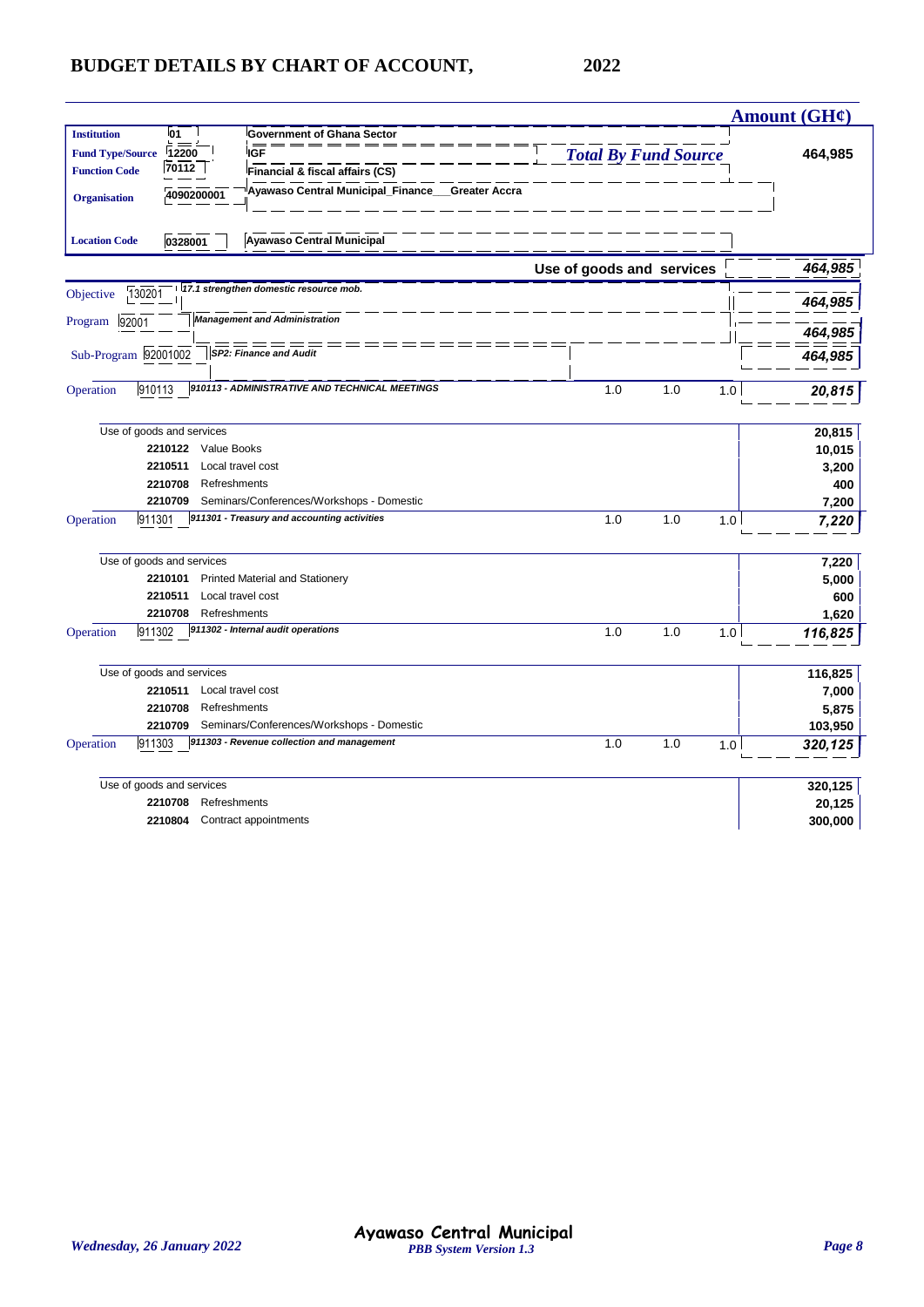|                                                                                         | Amount $(GH\mathcal{C})$ |
|-----------------------------------------------------------------------------------------|--------------------------|
| <b>Institution</b><br>01<br><b>Government of Ghana Sector</b>                           |                          |
| <b>Total By Fund Source</b><br>12603<br><b>DACF ASSEMBLY</b><br><b>Fund Type/Source</b> | 40,590                   |
| 70112<br><b>Function Code</b><br>Financial & fiscal affairs (CS)                        |                          |
| Ayawaso Central Municipal_Finance__Greater Accra<br>4090200001<br><b>Organisation</b>   |                          |
| <b>Ayawaso Central Municipal</b><br><b>Location Code</b><br>0328001                     |                          |
| Use of goods and services                                                               | 27,390                   |
| 117.1 strengthen domestic resource mob.<br>130201<br>Objective                          | 27,390                   |
| <b>Management and Administration</b><br>92001<br>Program                                | 27,390                   |
| Sub-Program 92001002<br><b>SP2: Finance and Audit</b>                                   | 27,390                   |
| 911302 - Internal audit operations<br>Operation<br>911302<br>1.0<br>1.0<br>1.0          | 13,440                   |
| Use of goods and services                                                               | 13,440                   |
| 2210511<br>Local travel cost                                                            | 300                      |
| 2210708<br>Refreshments                                                                 | 300                      |
| 2210709<br>Seminars/Conferences/Workshops - Domestic                                    | 12,840                   |
| 911303<br>911303 - Revenue collection and management<br>1.0<br>1.0<br>Operation<br>1.0  | 13,950                   |
| Use of goods and services                                                               | 13,950                   |
| Refreshments<br>2210708                                                                 | 1,950                    |
| Seminars/Conferences/Workshops - Domestic<br>2210709                                    | 12,000                   |
| Other expense                                                                           | 13,200                   |
| 17.1 strengthen domestic resource mob.<br>130201<br>Objective                           | 13,200                   |
| <b>Management and Administration</b><br>Program<br>92001                                | 13,200                   |
| Sub-Program 92001002<br><b>SP2: Finance and Audit</b>                                   | 13,200                   |
| 911302 - Internal audit operations<br>911302<br>1.0<br>1.0<br>Operation<br>1.0          | 13,200                   |
| Miscellaneous other expense                                                             | 13,200                   |
| 2821010<br>Contributions                                                                | 13,200                   |
| <b>Total Cost Centre</b>                                                                | 505,575                  |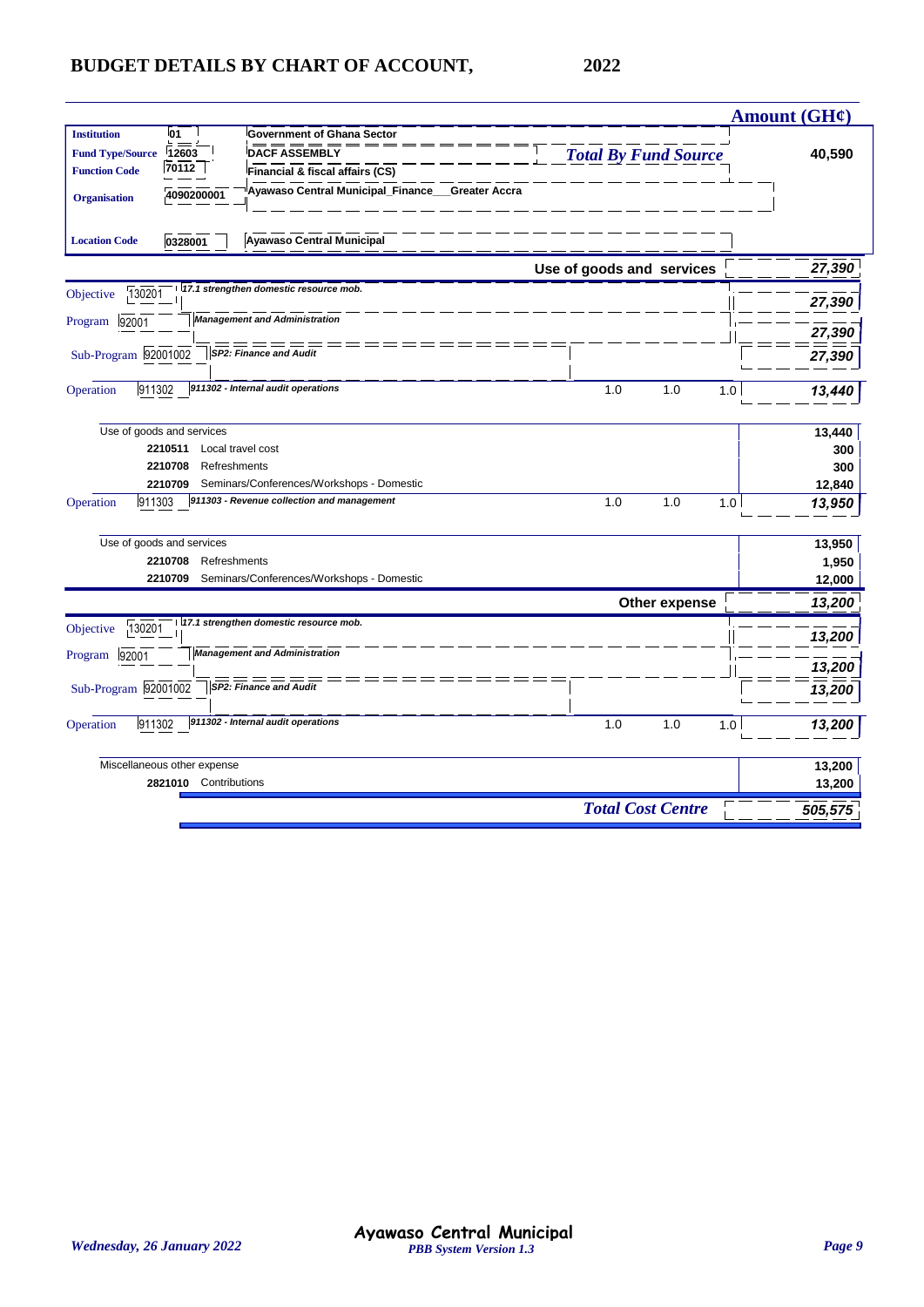|                         |                             |                                                                                                                         |                             | Amount $(GH\ell)$ |
|-------------------------|-----------------------------|-------------------------------------------------------------------------------------------------------------------------|-----------------------------|-------------------|
| <b>Institution</b>      | 01                          | <b>Government of Ghana Sector</b>                                                                                       |                             |                   |
| <b>Fund Type/Source</b> | 12200                       | <b>IGF</b>                                                                                                              | <b>Total By Fund Source</b> | 536,700           |
| <b>Function Code</b>    | 70921                       | Lower-secondary education                                                                                               |                             |                   |
| <b>Organisation</b>     | 4090302003                  | Ayawaso Central Municipal_Education, Youth and Sports_Education_Junior High_Greater Accra                               |                             |                   |
|                         |                             |                                                                                                                         |                             |                   |
| <b>Location Code</b>    | 0328001                     | <b>Ayawaso Central Municipal</b>                                                                                        |                             |                   |
|                         |                             |                                                                                                                         | Use of goods and services   | 34,685            |
| 520101<br>Objective     |                             | 4.1 Ensure free, equitable and quality edu. for all by 2030                                                             |                             | 34,685            |
| 92002<br>Program        |                             | <b>Social Services Delivery</b>                                                                                         |                             |                   |
|                         |                             | ===<br>SP2.1 Education, youth & sports and Library services                                                             |                             | 34,685            |
| Sub-Program 92002001    |                             |                                                                                                                         |                             | 34,685            |
| 910402<br>Operation     |                             | 910402 - Supervision and inspection of Education Delivery                                                               | 1.0<br>1.0<br>1.0           | 5,309             |
|                         |                             |                                                                                                                         |                             |                   |
|                         | Use of goods and services   |                                                                                                                         |                             | 5,309             |
|                         | 2210708<br>Refreshments     |                                                                                                                         |                             | 2,009             |
|                         | 2210709                     | Seminars/Conferences/Workshops - Domestic                                                                               |                             | 3,300             |
| 910404<br>Operation     |                             | 910404 - support toteaching and learning delivery (Schools and Teachers award<br>scheme, educational financial support) | 1.0<br>1.0<br>1.0           | 29,376            |
|                         | Use of goods and services   |                                                                                                                         |                             | 29,376            |
|                         | 2210511                     | Local travel cost                                                                                                       |                             | 15,000            |
|                         | 2210708<br>Refreshments     |                                                                                                                         |                             | 9,376             |
|                         | 2210709                     | Seminars/Conferences/Workshops - Domestic                                                                               |                             | 5,000             |
|                         |                             |                                                                                                                         | Other expense               | 2,015             |
| 520101<br>Objective     |                             | 4.1 Ensure free, equitable and quality edu. for all by 2030                                                             |                             |                   |
| Program<br>92002        |                             | <b>Social Services Delivery</b>                                                                                         |                             | 2,015             |
|                         |                             |                                                                                                                         |                             | 2,015             |
| Sub-Program 92002001    |                             | SP2.1 Education, youth & sports and Library services                                                                    |                             | 2,015             |
| 910402<br>Operation     |                             | 910402 - Supervision and inspection of Education Delivery                                                               | 1.0<br>1.0<br>1.0           | 2,015             |
|                         |                             |                                                                                                                         |                             |                   |
|                         | Miscellaneous other expense |                                                                                                                         |                             | 2,015             |
|                         | 2821008                     | Awards and Rewards                                                                                                      |                             | 2,015             |
|                         |                             |                                                                                                                         | <b>Non Financial Assets</b> | 500,000           |
| 270101<br>Objective     |                             | 9.a Facilitate sus. and resilent infrastructure dev.                                                                    |                             | 400,000           |
| 92002<br>Program        |                             | <b>Social Services Delivery</b>                                                                                         |                             |                   |
|                         |                             | SP2.1 Education, youth & sports and Library services                                                                    |                             | 400,000           |
| Sub-Program 92002001    |                             |                                                                                                                         |                             | 400,000           |
| 910115<br>Project       | <b>EXISTING ASSETS</b>      | 910115 - MAINTENANCE, REHABILITATION, REFURBISHMENT AND UPGRADING OF                                                    | 1.0<br>1.0<br>1.0           | 400,000           |
|                         |                             |                                                                                                                         |                             |                   |
| Fixed assets            |                             |                                                                                                                         |                             | 400,000           |
|                         | 3111205                     | <b>School Buildings</b><br>9.1 Dev. qual., reliable, sust. & resilent infrast.                                          |                             | 400,000           |
| 580202<br>Objective     |                             |                                                                                                                         |                             | 100,000           |
| 92002<br>Program        |                             | <b>Social Services Delivery</b>                                                                                         |                             | 100,000           |
| Sub-Program 92002001    |                             | SP2.1 Education, youth & sports and Library services                                                                    |                             | 100,000           |
|                         |                             |                                                                                                                         |                             |                   |
| 910114<br>Project       |                             | 910114 - ACQUISITION OF MOVABLES AND IMMOVABLE ASSET                                                                    | 1.0<br>1.0<br>1.0           | 100,000           |
| <b>Fixed assets</b>     |                             |                                                                                                                         |                             | 100,000           |
|                         | 3113108                     | <b>Furniture and Fittings</b>                                                                                           |                             | 100,000           |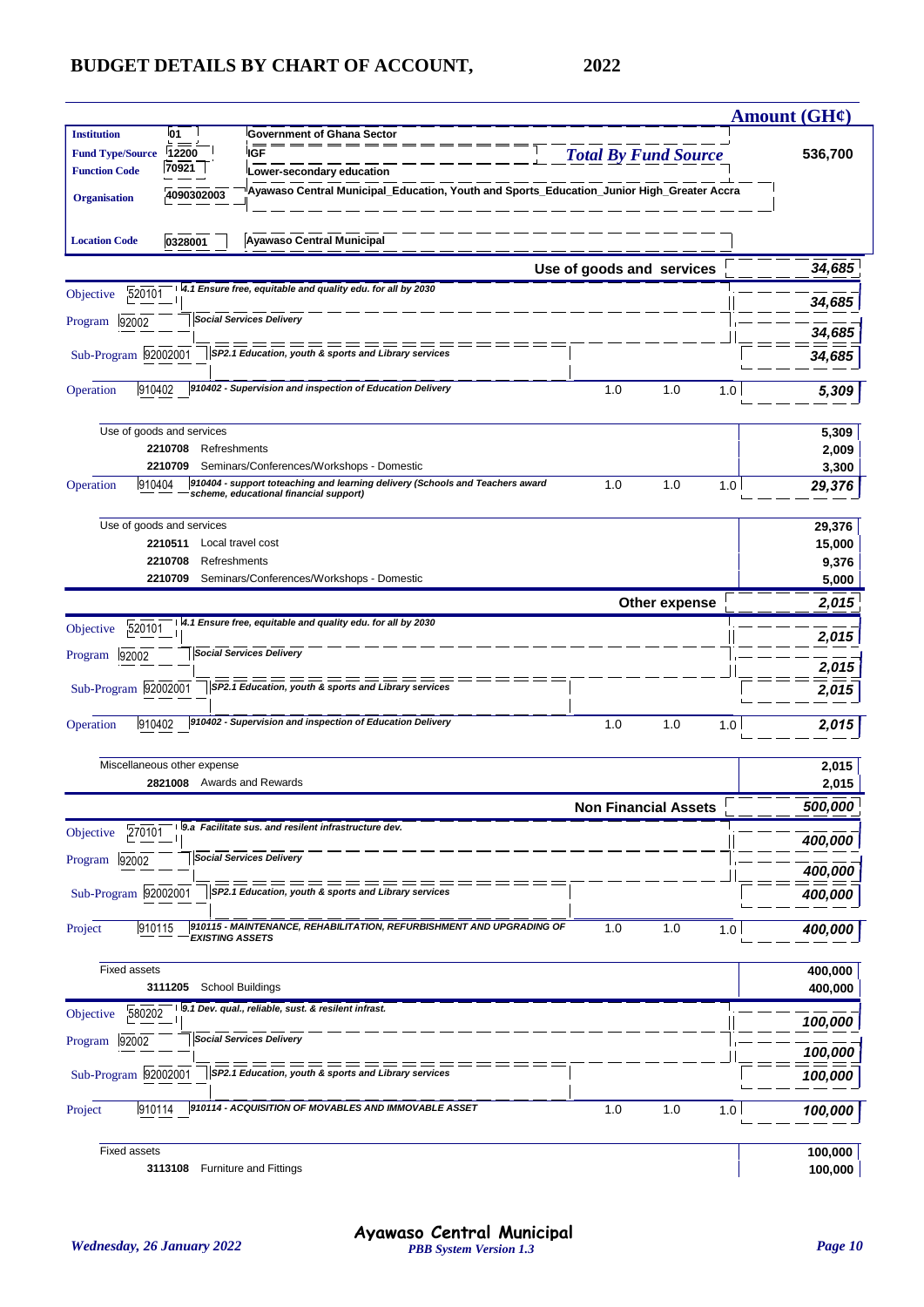|                                   |                                                                                                                         |                             | Amount $(GH\mathcal{C})$ |
|-----------------------------------|-------------------------------------------------------------------------------------------------------------------------|-----------------------------|--------------------------|
| 01<br><b>Institution</b>          | <b>Government of Ghana Sector</b>                                                                                       |                             |                          |
| <b>Fund Type/Source</b><br>12603  | <b>DACF ASSEMBLY</b>                                                                                                    | <b>Total By Fund Source</b> | 128,652                  |
| 70921<br><b>Function Code</b>     | Lower-secondary education                                                                                               |                             |                          |
| 4090302003<br><b>Organisation</b> | Ayawaso Central Municipal_Education, Youth and Sports_Education_Junior High_Greater Accra                               |                             |                          |
| <b>Location Code</b><br>0328001   | <b>Ayawaso Central Municipal</b>                                                                                        |                             |                          |
|                                   |                                                                                                                         | Use of goods and services   | 100,652                  |
| 520101<br>Objective               | 4.1 Ensure free, equitable and quality edu. for all by 2030                                                             |                             | 100,652                  |
| 92002<br>Program                  | <b>Social Services Delivery</b>                                                                                         |                             |                          |
|                                   | = = = = =<br>$=$ $=$ $=$                                                                                                |                             | 100,652                  |
| Sub-Program 92002001              | SP2.1 Education, youth & sports and Library services                                                                    |                             | 100,652                  |
| 910107<br>Operation               | 910107 - OFFICIAL / NATIONAL CELEBRATIONS                                                                               | 1.0<br>1.0<br>1.0           | 40.000                   |
| Use of goods and services         |                                                                                                                         |                             | 40,000                   |
| 2210902 Official Celebrations     |                                                                                                                         |                             | 40,000                   |
| 910404<br>Operation               | 910404 - support toteaching and learning delivery (Schools and Teachers award<br>scheme, educational financial support) | 1.0<br>1.0<br>1.0           | 60,652                   |
| Use of goods and services         |                                                                                                                         |                             | 60,652                   |
| 2210102                           | Office Facilities, Supplies and Accessories                                                                             |                             | 10,652                   |
| 2210803                           | <b>Other Consultancy Expenses</b>                                                                                       |                             | 50,000                   |
|                                   |                                                                                                                         | Other expense               | 28,000                   |
| 520101<br>Objective               | 4.1 Ensure free, equitable and quality edu. for all by 2030                                                             |                             | 28,000                   |
| 92002<br>Program                  | <b>Social Services Delivery</b>                                                                                         |                             | 28,000                   |
| Sub-Program 92002001              | SP2.1 Education, youth & sports and Library services                                                                    |                             | 28,000                   |
| 910404<br>Operation               | 910404 - support toteaching and learning delivery (Schools and Teachers award<br>scheme, educational financial support) | 1.0<br>1.0<br>1.0           | 28,000                   |
| Miscellaneous other expense       |                                                                                                                         |                             | 28,000                   |
| 2821009<br>Donations              |                                                                                                                         |                             | 25,000                   |
| 2821010 Contributions             |                                                                                                                         |                             | 3,000                    |
|                                   |                                                                                                                         | <b>Total Cost Centre</b>    | 665,353                  |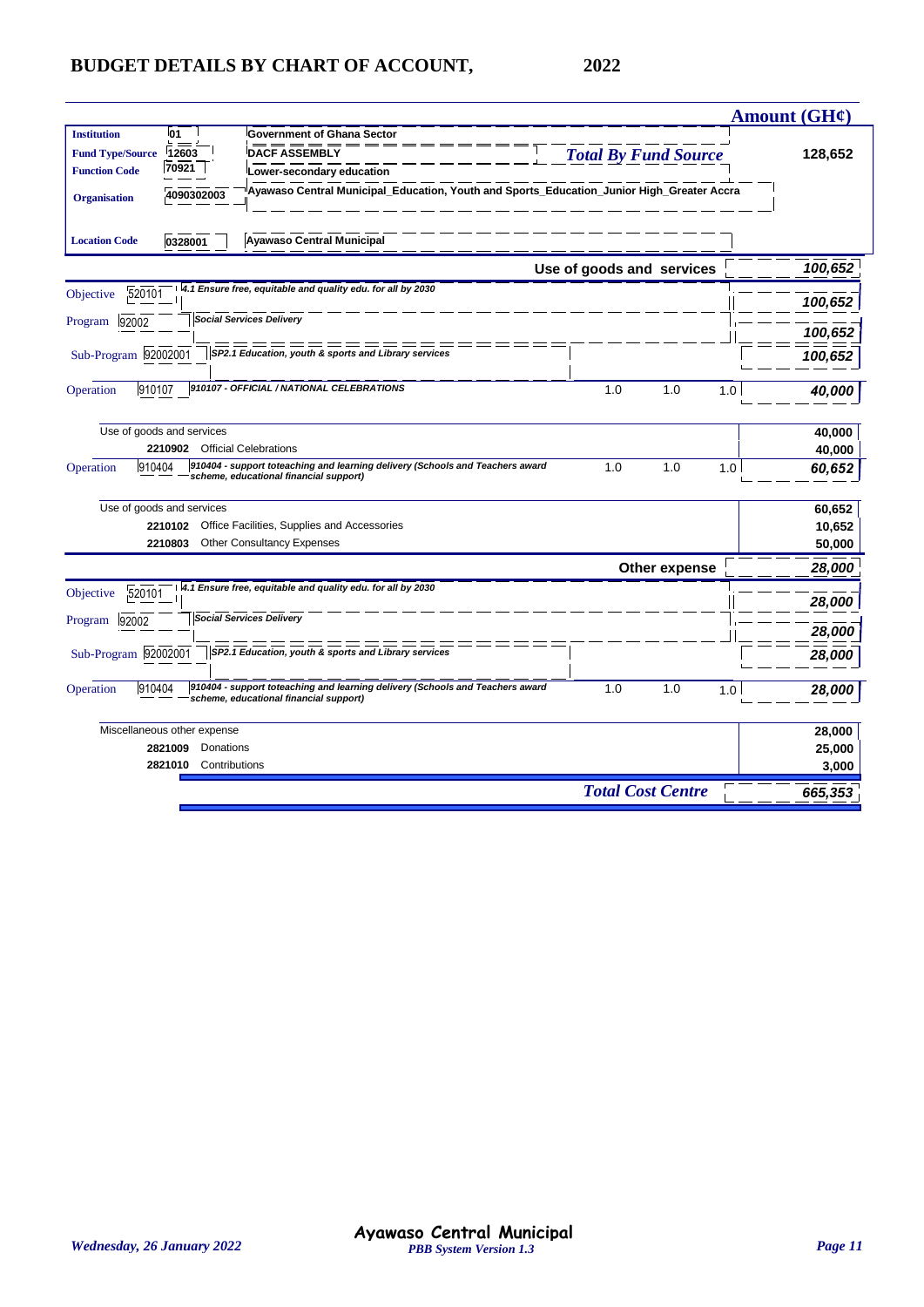|                         |                           |                                                                            |                              | Amount (GH¢)             |
|-------------------------|---------------------------|----------------------------------------------------------------------------|------------------------------|--------------------------|
| <b>Institution</b>      | 01                        | <b>Government of Ghana Sector</b>                                          |                              |                          |
| <b>Fund Type/Source</b> | 12200                     | <b>IGF</b>                                                                 | <b>Total By Fund Source</b>  | 13,500                   |
| <b>Function Code</b>    | 70810                     | Recreational and sport services (IS)                                       |                              |                          |
| <b>Organisation</b>     | 4090303001                | Ayawaso Central Municipal_Education, Youth and Sports_Sports_Greater Accra |                              |                          |
| <b>Location Code</b>    | 0328001                   | <b>Ayawaso Central Municipal</b>                                           |                              |                          |
|                         |                           |                                                                            | Use of goods and services    | 13,500                   |
| 160502<br>Objective     |                           | 4.4 Substantially incrse numb of yuth & adults who have relevnt skils      |                              | 13,500                   |
| 92002<br>Program        |                           | <b>Social Services Delivery</b>                                            |                              | 13,500                   |
| Sub-Program 92002001    |                           | SP2.1 Education, youth & sports and Library services                       |                              | 13,500                   |
| Operation               | 910403                    | 910403 - Development of youth, sports and culture                          | 1.0<br>1.0<br>1.0            | 13,500                   |
|                         | Use of goods and services |                                                                            |                              | 13,500                   |
|                         | 2210511                   | Local travel cost                                                          |                              | 1,000                    |
|                         | 2210701                   | <b>Training Materials</b>                                                  |                              | 6,000                    |
|                         | 2210708                   | Refreshments                                                               |                              | 1,500                    |
|                         | 2210709                   | Seminars/Conferences/Workshops - Domestic                                  |                              | 5,000                    |
|                         |                           |                                                                            |                              | Amount $(GH\mathcal{C})$ |
| <b>Institution</b>      | 01                        | <b>Government of Ghana Sector</b>                                          |                              |                          |
| <b>Fund Type/Source</b> | 12603                     | <b>DACF ASSEMBLY</b>                                                       | <b>Total By Fund Source</b>  | 16,500                   |
| <b>Function Code</b>    | 70810                     | Recreational and sport services (IS)                                       |                              |                          |
| <b>Organisation</b>     | 4090303001                | Ayawaso Central Municipal_Education, Youth and Sports_Sports_Greater Accra |                              |                          |
|                         |                           |                                                                            |                              |                          |
| <b>Location Code</b>    | 0328001                   | <b>Ayawaso Central Municipal</b>                                           |                              |                          |
|                         |                           | 4.4 Substantially incrse numb of yuth & adults who have relevnt sklls      | Use of goods and services    | 16,500                   |
| 160502<br>Objective     |                           |                                                                            |                              | 16,500                   |
| 92002<br>Program        |                           | <b>Social Services Delivery</b>                                            |                              | 16,500                   |
| Sub-Program 92002001    |                           | SP2.1 Education, youth & sports and Library services                       |                              | 16,500                   |
| 910403<br>Operation     |                           | 910403 - Development of youth, sports and culture                          | 1.0<br>1.0<br>1 <sub>0</sub> | 16,500                   |
|                         | Use of goods and services |                                                                            |                              | 16,500                   |
|                         | 2210511 Local travel cost |                                                                            |                              | 3,500                    |
|                         | 2210708                   | Refreshments                                                               |                              | 3,000                    |
|                         |                           | 2210709 Seminars/Conferences/Workshops - Domestic                          |                              | 10,000                   |
|                         |                           |                                                                            | <b>Total Cost Centre</b>     |                          |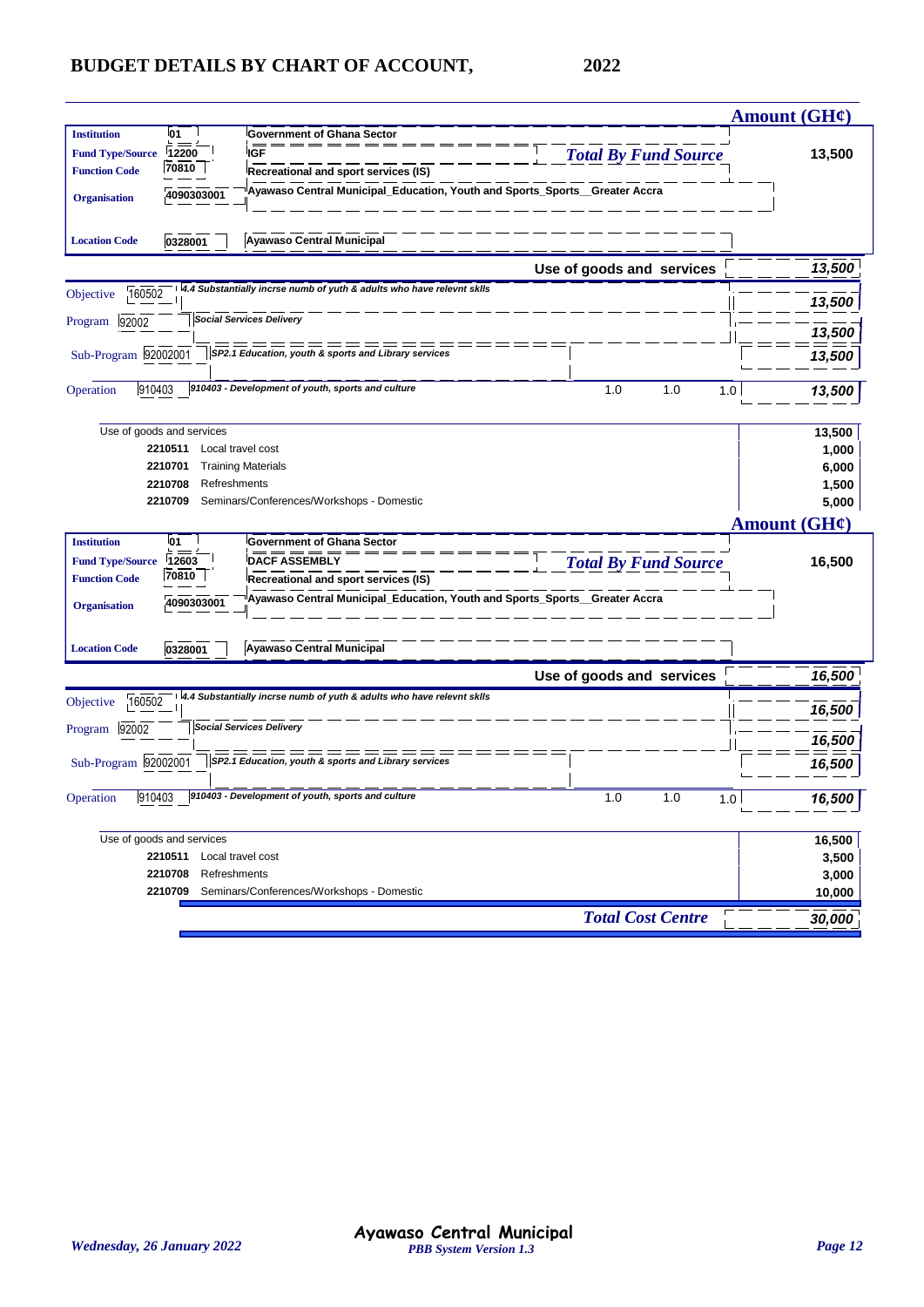| 01<br><b>Institution</b><br><b>Government of Ghana Sector</b><br><b>Total By Fund Source</b><br><b>Fund Type/Source</b><br>12200<br><b>IGF</b><br>158,440<br>70740<br><b>Function Code</b><br><b>Public health services</b><br>Ayawaso Central Municipal_Health_Environmental Health Unit__Greater Accra<br>4090402001<br><b>Organisation</b><br><b>Ayawaso Central Municipal</b><br><b>Location Code</b><br>0328001<br>100,440<br>Use of goods and services<br>6.2 Achieve access to adeq. and equit. Sanitation and hygiene<br>570201<br>Objective<br>100,440<br><b>Social Services Delivery</b><br>Program<br>92002<br>100,440<br>= = = = = = = =<br>Sub-Program 92002003<br>SP2.3 Environmental Health and sanitation Services<br>100,440<br>910502 - Clinical services<br>910502<br>1.0<br>1.0<br>Operation<br>1.0<br>22,040<br>Use of goods and services<br>22,040<br>2210104<br><b>Medical Supplies</b><br>10,000<br>2210708<br>Refreshments<br>10,200<br><b>Public Education and Sensitization</b><br>1,840<br>2210711<br>910503 - Public Health services<br>910503<br>1.0<br>1.0<br>1.0<br>78,400<br>Use of goods and services<br>78,400<br>Local travel cost<br>8,400<br>2210511<br>Refreshments<br>3,500<br>2210708<br>2210709<br>Seminars/Conferences/Workshops - Domestic<br>65,900<br><b>Public Education and Sensitization</b><br>2210711<br>600<br>58,000<br>Other expense<br>6.2 Achieve access to adeq. and equit. Sanitation and hygiene<br>570201<br>Objective<br>58,000<br><b>Social Services Delivery</b><br>92002<br>Program<br>58,000<br>Sub-Program 92002003<br>SP2.3 Environmental Health and sanitation Services<br>58,000<br>910503 - Public Health services<br>1.0<br>910503<br>1.0<br>1.0<br>58,000<br>Miscellaneous other expense<br>58,000<br>8,000<br>2821009<br>Donations<br><b>Refuse Lifting Expenses</b><br>2821017 |           |  | Amount $(GH\mathcal{C})$ |
|----------------------------------------------------------------------------------------------------------------------------------------------------------------------------------------------------------------------------------------------------------------------------------------------------------------------------------------------------------------------------------------------------------------------------------------------------------------------------------------------------------------------------------------------------------------------------------------------------------------------------------------------------------------------------------------------------------------------------------------------------------------------------------------------------------------------------------------------------------------------------------------------------------------------------------------------------------------------------------------------------------------------------------------------------------------------------------------------------------------------------------------------------------------------------------------------------------------------------------------------------------------------------------------------------------------------------------------------------------------------------------------------------------------------------------------------------------------------------------------------------------------------------------------------------------------------------------------------------------------------------------------------------------------------------------------------------------------------------------------------------------------------------------------------------------------------------------------------------------|-----------|--|--------------------------|
|                                                                                                                                                                                                                                                                                                                                                                                                                                                                                                                                                                                                                                                                                                                                                                                                                                                                                                                                                                                                                                                                                                                                                                                                                                                                                                                                                                                                                                                                                                                                                                                                                                                                                                                                                                                                                                                          |           |  |                          |
|                                                                                                                                                                                                                                                                                                                                                                                                                                                                                                                                                                                                                                                                                                                                                                                                                                                                                                                                                                                                                                                                                                                                                                                                                                                                                                                                                                                                                                                                                                                                                                                                                                                                                                                                                                                                                                                          |           |  |                          |
|                                                                                                                                                                                                                                                                                                                                                                                                                                                                                                                                                                                                                                                                                                                                                                                                                                                                                                                                                                                                                                                                                                                                                                                                                                                                                                                                                                                                                                                                                                                                                                                                                                                                                                                                                                                                                                                          |           |  |                          |
|                                                                                                                                                                                                                                                                                                                                                                                                                                                                                                                                                                                                                                                                                                                                                                                                                                                                                                                                                                                                                                                                                                                                                                                                                                                                                                                                                                                                                                                                                                                                                                                                                                                                                                                                                                                                                                                          |           |  |                          |
|                                                                                                                                                                                                                                                                                                                                                                                                                                                                                                                                                                                                                                                                                                                                                                                                                                                                                                                                                                                                                                                                                                                                                                                                                                                                                                                                                                                                                                                                                                                                                                                                                                                                                                                                                                                                                                                          |           |  |                          |
|                                                                                                                                                                                                                                                                                                                                                                                                                                                                                                                                                                                                                                                                                                                                                                                                                                                                                                                                                                                                                                                                                                                                                                                                                                                                                                                                                                                                                                                                                                                                                                                                                                                                                                                                                                                                                                                          |           |  |                          |
|                                                                                                                                                                                                                                                                                                                                                                                                                                                                                                                                                                                                                                                                                                                                                                                                                                                                                                                                                                                                                                                                                                                                                                                                                                                                                                                                                                                                                                                                                                                                                                                                                                                                                                                                                                                                                                                          |           |  |                          |
|                                                                                                                                                                                                                                                                                                                                                                                                                                                                                                                                                                                                                                                                                                                                                                                                                                                                                                                                                                                                                                                                                                                                                                                                                                                                                                                                                                                                                                                                                                                                                                                                                                                                                                                                                                                                                                                          |           |  |                          |
|                                                                                                                                                                                                                                                                                                                                                                                                                                                                                                                                                                                                                                                                                                                                                                                                                                                                                                                                                                                                                                                                                                                                                                                                                                                                                                                                                                                                                                                                                                                                                                                                                                                                                                                                                                                                                                                          |           |  |                          |
|                                                                                                                                                                                                                                                                                                                                                                                                                                                                                                                                                                                                                                                                                                                                                                                                                                                                                                                                                                                                                                                                                                                                                                                                                                                                                                                                                                                                                                                                                                                                                                                                                                                                                                                                                                                                                                                          |           |  |                          |
|                                                                                                                                                                                                                                                                                                                                                                                                                                                                                                                                                                                                                                                                                                                                                                                                                                                                                                                                                                                                                                                                                                                                                                                                                                                                                                                                                                                                                                                                                                                                                                                                                                                                                                                                                                                                                                                          |           |  |                          |
|                                                                                                                                                                                                                                                                                                                                                                                                                                                                                                                                                                                                                                                                                                                                                                                                                                                                                                                                                                                                                                                                                                                                                                                                                                                                                                                                                                                                                                                                                                                                                                                                                                                                                                                                                                                                                                                          |           |  |                          |
|                                                                                                                                                                                                                                                                                                                                                                                                                                                                                                                                                                                                                                                                                                                                                                                                                                                                                                                                                                                                                                                                                                                                                                                                                                                                                                                                                                                                                                                                                                                                                                                                                                                                                                                                                                                                                                                          |           |  |                          |
|                                                                                                                                                                                                                                                                                                                                                                                                                                                                                                                                                                                                                                                                                                                                                                                                                                                                                                                                                                                                                                                                                                                                                                                                                                                                                                                                                                                                                                                                                                                                                                                                                                                                                                                                                                                                                                                          |           |  |                          |
|                                                                                                                                                                                                                                                                                                                                                                                                                                                                                                                                                                                                                                                                                                                                                                                                                                                                                                                                                                                                                                                                                                                                                                                                                                                                                                                                                                                                                                                                                                                                                                                                                                                                                                                                                                                                                                                          | Operation |  |                          |
|                                                                                                                                                                                                                                                                                                                                                                                                                                                                                                                                                                                                                                                                                                                                                                                                                                                                                                                                                                                                                                                                                                                                                                                                                                                                                                                                                                                                                                                                                                                                                                                                                                                                                                                                                                                                                                                          |           |  |                          |
|                                                                                                                                                                                                                                                                                                                                                                                                                                                                                                                                                                                                                                                                                                                                                                                                                                                                                                                                                                                                                                                                                                                                                                                                                                                                                                                                                                                                                                                                                                                                                                                                                                                                                                                                                                                                                                                          |           |  |                          |
|                                                                                                                                                                                                                                                                                                                                                                                                                                                                                                                                                                                                                                                                                                                                                                                                                                                                                                                                                                                                                                                                                                                                                                                                                                                                                                                                                                                                                                                                                                                                                                                                                                                                                                                                                                                                                                                          |           |  |                          |
|                                                                                                                                                                                                                                                                                                                                                                                                                                                                                                                                                                                                                                                                                                                                                                                                                                                                                                                                                                                                                                                                                                                                                                                                                                                                                                                                                                                                                                                                                                                                                                                                                                                                                                                                                                                                                                                          |           |  |                          |
|                                                                                                                                                                                                                                                                                                                                                                                                                                                                                                                                                                                                                                                                                                                                                                                                                                                                                                                                                                                                                                                                                                                                                                                                                                                                                                                                                                                                                                                                                                                                                                                                                                                                                                                                                                                                                                                          |           |  |                          |
|                                                                                                                                                                                                                                                                                                                                                                                                                                                                                                                                                                                                                                                                                                                                                                                                                                                                                                                                                                                                                                                                                                                                                                                                                                                                                                                                                                                                                                                                                                                                                                                                                                                                                                                                                                                                                                                          |           |  |                          |
|                                                                                                                                                                                                                                                                                                                                                                                                                                                                                                                                                                                                                                                                                                                                                                                                                                                                                                                                                                                                                                                                                                                                                                                                                                                                                                                                                                                                                                                                                                                                                                                                                                                                                                                                                                                                                                                          |           |  |                          |
|                                                                                                                                                                                                                                                                                                                                                                                                                                                                                                                                                                                                                                                                                                                                                                                                                                                                                                                                                                                                                                                                                                                                                                                                                                                                                                                                                                                                                                                                                                                                                                                                                                                                                                                                                                                                                                                          |           |  |                          |
|                                                                                                                                                                                                                                                                                                                                                                                                                                                                                                                                                                                                                                                                                                                                                                                                                                                                                                                                                                                                                                                                                                                                                                                                                                                                                                                                                                                                                                                                                                                                                                                                                                                                                                                                                                                                                                                          |           |  |                          |
|                                                                                                                                                                                                                                                                                                                                                                                                                                                                                                                                                                                                                                                                                                                                                                                                                                                                                                                                                                                                                                                                                                                                                                                                                                                                                                                                                                                                                                                                                                                                                                                                                                                                                                                                                                                                                                                          |           |  |                          |
|                                                                                                                                                                                                                                                                                                                                                                                                                                                                                                                                                                                                                                                                                                                                                                                                                                                                                                                                                                                                                                                                                                                                                                                                                                                                                                                                                                                                                                                                                                                                                                                                                                                                                                                                                                                                                                                          | Operation |  |                          |
|                                                                                                                                                                                                                                                                                                                                                                                                                                                                                                                                                                                                                                                                                                                                                                                                                                                                                                                                                                                                                                                                                                                                                                                                                                                                                                                                                                                                                                                                                                                                                                                                                                                                                                                                                                                                                                                          |           |  |                          |
|                                                                                                                                                                                                                                                                                                                                                                                                                                                                                                                                                                                                                                                                                                                                                                                                                                                                                                                                                                                                                                                                                                                                                                                                                                                                                                                                                                                                                                                                                                                                                                                                                                                                                                                                                                                                                                                          |           |  |                          |
|                                                                                                                                                                                                                                                                                                                                                                                                                                                                                                                                                                                                                                                                                                                                                                                                                                                                                                                                                                                                                                                                                                                                                                                                                                                                                                                                                                                                                                                                                                                                                                                                                                                                                                                                                                                                                                                          |           |  | 50,000                   |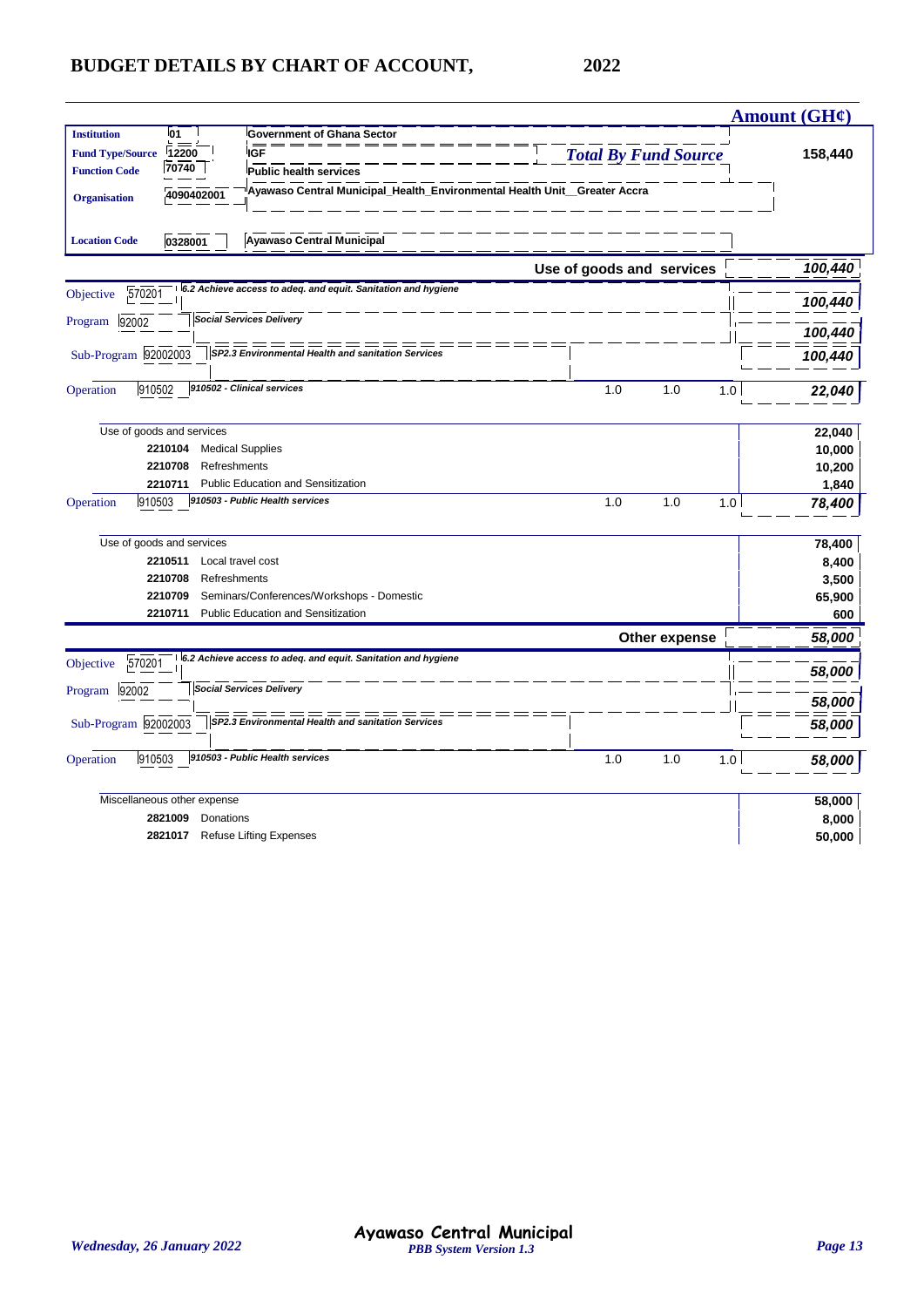|                                      |                                                                           |                             | Amount $(GH\mathcal{C})$ |
|--------------------------------------|---------------------------------------------------------------------------|-----------------------------|--------------------------|
| <b>01</b><br><b>Institution</b>      | <b>Government of Ghana Sector</b>                                         |                             |                          |
| <b>Fund Type/Source</b><br>12603     | <b>DACF ASSEMBLY</b>                                                      | <b>Total By Fund Source</b> | 213,000                  |
| 70740<br><b>Function Code</b>        | <b>Public health services</b>                                             |                             |                          |
| 4090402001<br><b>Organisation</b>    | Ayawaso Central Municipal_Health_Environmental Health Unit__Greater Accra |                             |                          |
| <b>Location Code</b><br>0328001      | <b>Ayawaso Central Municipal</b>                                          |                             |                          |
|                                      |                                                                           | Use of goods and services   | 13,000                   |
| 570201<br>Objective                  | 6.2 Achieve access to adeq. and equit. Sanitation and hygiene             |                             | 13,000                   |
| 92002<br>Program                     | <b>Social Services Delivery</b>                                           |                             | 13,000                   |
| Sub-Program 92002003                 | SP2.3 Environmental Health and sanitation Services                        |                             | 13,000                   |
| 910502<br>Operation                  | 910502 - Clinical services                                                | 1.0<br>1.0<br>1.0           | 13,000                   |
|                                      |                                                                           |                             |                          |
| Use of goods and services<br>2210511 | Local travel cost                                                         |                             | 13,000<br>5,000          |
| 2210709                              | Seminars/Conferences/Workshops - Domestic                                 |                             | 3,000                    |
| 2210711                              | <b>Public Education and Sensitization</b>                                 |                             | 5,000                    |
|                                      |                                                                           | Other expense               | 200,000                  |
| 570201<br>Objective                  | 6.2 Achieve access to adeq. and equit. Sanitation and hygiene             |                             |                          |
| 92002<br>Program                     | <b>Social Services Delivery</b>                                           |                             | 200,000                  |
|                                      |                                                                           |                             | 200,000                  |
| Sub-Program 92002003                 | SP2.3 Environmental Health and sanitation Services                        |                             | 200,000                  |
| 910503<br>Operation                  | 910503 - Public Health services                                           | 1.0<br>1.0<br>1.0           | 200,000                  |
| Miscellaneous other expense          |                                                                           |                             | 200,000                  |
|                                      | 2821017 Refuse Lifting Expenses                                           |                             | 200,000                  |
|                                      |                                                                           |                             | Amount $(GH\ell)$        |
| 01<br><b>Institution</b>             | <b>Government of Ghana Sector</b>                                         |                             |                          |
| 13521<br><b>Fund Type/Source</b>     |                                                                           | <b>Total By Fund Source</b> | 25,000                   |
| 70740<br><b>Function Code</b>        | <b>Public health services</b>                                             |                             |                          |
| 4090402001<br><b>Organisation</b>    | Ayawaso Central Municipal_Health_Environmental Health Unit_Greater Accra  |                             |                          |
| 0328001<br><b>Location Code</b>      | <b>Ayawaso Central Municipal</b>                                          |                             |                          |
|                                      |                                                                           | Use of goods and services   | 25,000                   |
| 570201<br>Objective                  | 6.2 Achieve access to adeq. and equit. Sanitation and hygiene             |                             | 25,000                   |
| 92002<br>Program                     | <b>Social Services Delivery</b>                                           |                             | 25,000                   |
| Sub-Program 92002003                 | SP2.3 Environmental Health and sanitation Services                        |                             | 25,000                   |
| 910502<br>Operation                  | 910502 - Clinical services                                                | 1.0<br>1.0<br>1.0           | 25,000                   |
|                                      |                                                                           |                             |                          |
| Use of goods and services            |                                                                           |                             | 25,000                   |
|                                      | 2210102 Office Facilities, Supplies and Accessories                       |                             | 25,000                   |
|                                      |                                                                           | <b>Total Cost Centre</b>    | 396,440                  |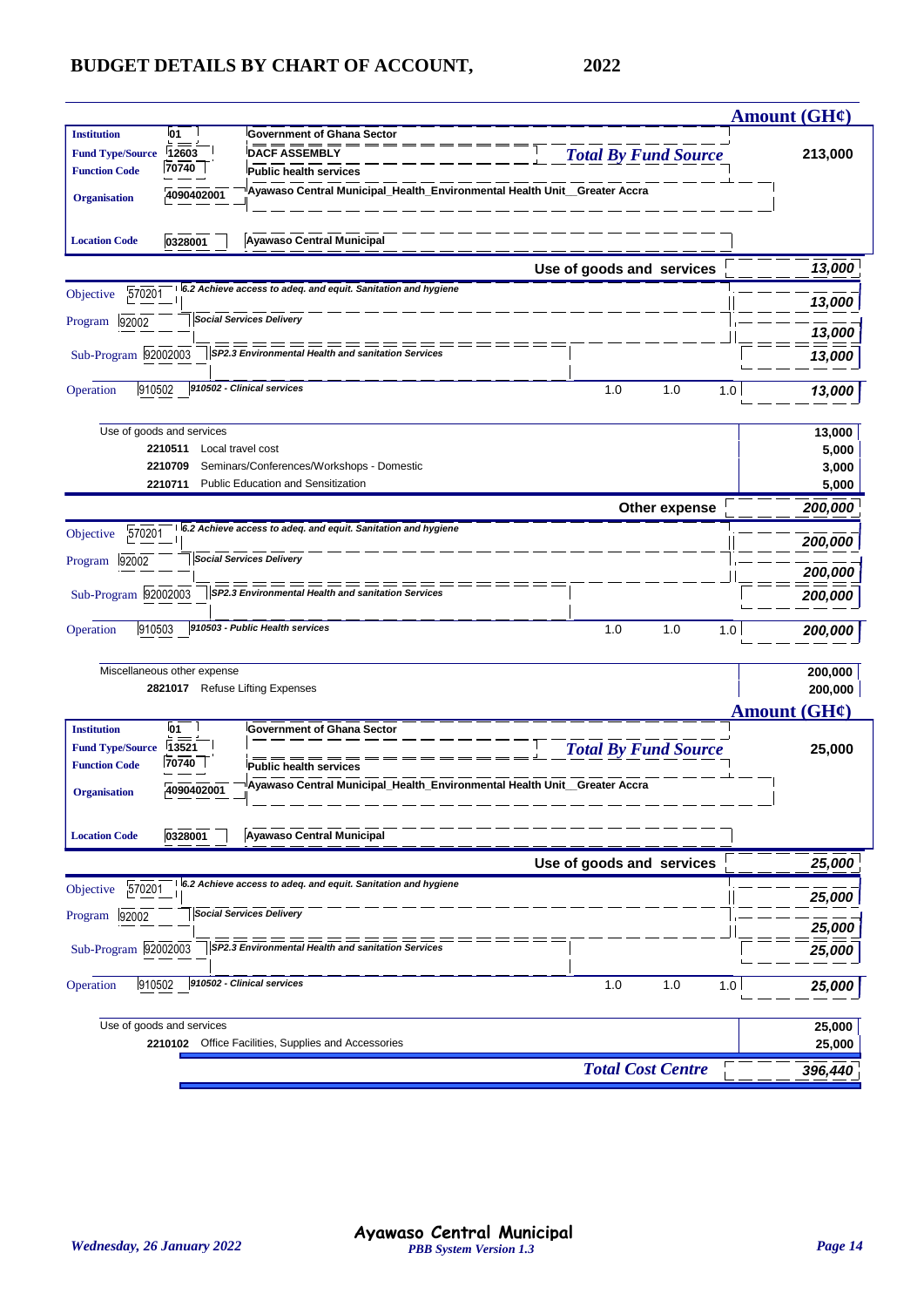|                         |                             |                                                                                          | <b>Amount (GH¢)</b> |
|-------------------------|-----------------------------|------------------------------------------------------------------------------------------|---------------------|
| <b>Institution</b>      | <b>01</b>                   | <b>Government of Ghana Sector</b>                                                        |                     |
| <b>Fund Type/Source</b> | 12200                       | <b>Total By Fund Source</b><br><b>IGF</b>                                                | 22,000              |
| <b>Function Code</b>    | 70731                       | General hospital services (IS)                                                           |                     |
| <b>Organisation</b>     | 4090403001                  | Ayawaso Central Municipal_Health_Hospital services_Greater Accra                         |                     |
| <b>Location Code</b>    | 0328001                     | <b>Ayawaso Central Municipal</b>                                                         |                     |
|                         |                             | Use of goods and services                                                                | 6,180               |
| 530101<br>Objective     |                             | 3.8 Ach. univ. health coverage, incl. fin. risk prot., access to qual. health-care serv. |                     |
|                         |                             |                                                                                          | 6,180               |
| 92002<br>Program        |                             | <b>Social Services Delivery</b>                                                          | 6,180               |
| Sub-Program 92002002    |                             | SP2.2 Public Health Services and management                                              | 6,180               |
| 910113<br>Operation     |                             | 910113 - ADMINISTRATIVE AND TECHNICAL MEETINGS<br>1.0<br>1.0                             | 1.0<br>6,180        |
|                         | Use of goods and services   |                                                                                          | 6,180               |
|                         | Refreshments<br>2210708     |                                                                                          | 5,630               |
|                         | 2210711                     | <b>Public Education and Sensitization</b>                                                | 550                 |
|                         |                             | Other expense                                                                            | 15,820              |
| 530101<br>Objective     |                             | 3.8 Ach. univ. health coverage, incl. fin. risk prot., access to qual. health-care serv. | 15,820              |
| 92002<br>Program        |                             | <b>Social Services Delivery</b>                                                          | 15,820              |
| Sub-Program 92002002    |                             | SP2.2 Public Health Services and management                                              | 15,820              |
|                         |                             |                                                                                          |                     |
| 910502<br>Operation     |                             | 910502 - Clinical services<br>1.0<br>1.0                                                 | 1.0<br>15,820       |
|                         | Miscellaneous other expense |                                                                                          | 15,820              |
|                         | Donations<br>2821009        |                                                                                          | 15,820              |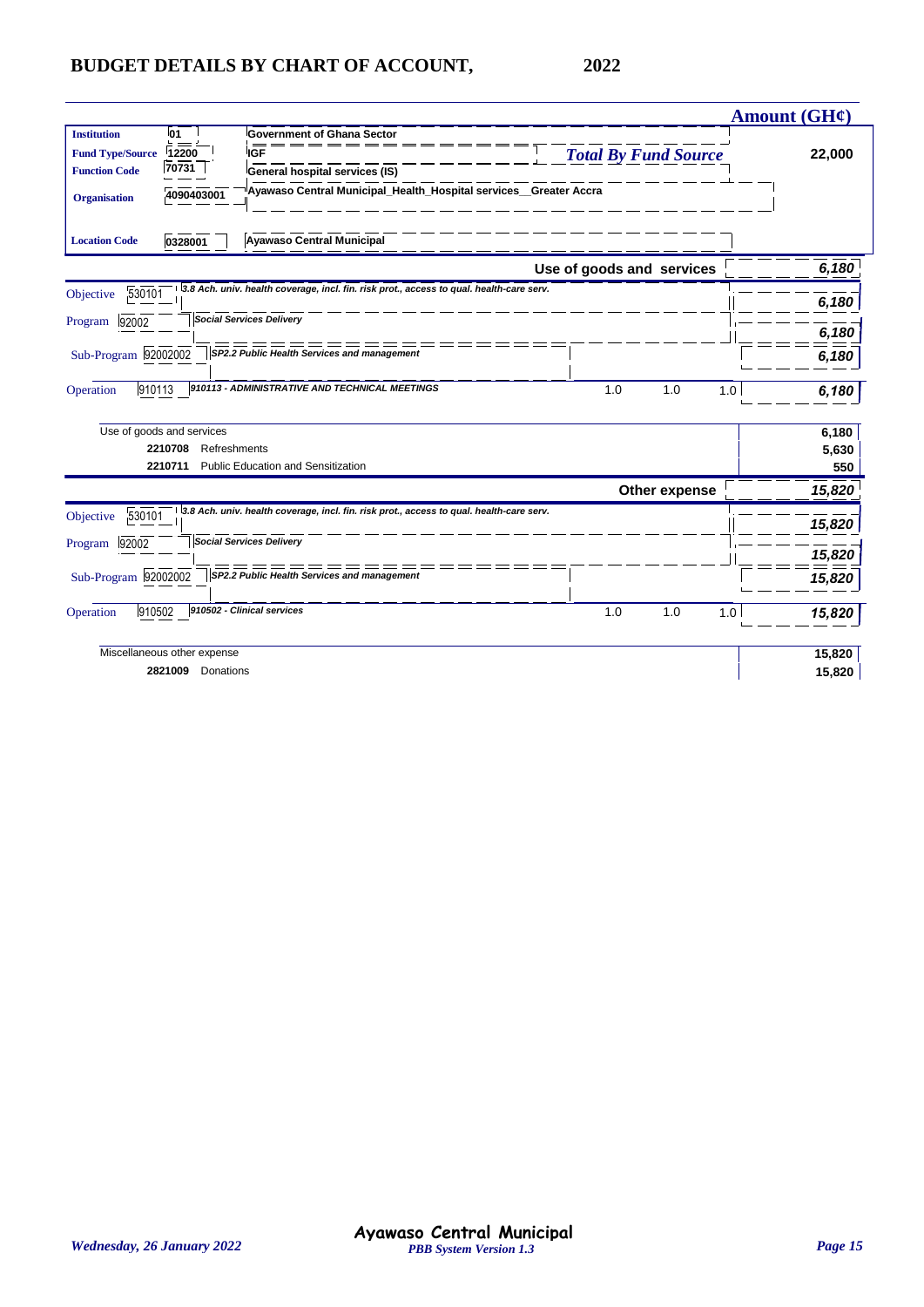| <b>Institution</b><br>01<br><b>Government of Ghana Sector</b><br><b>Total By Fund Source</b><br><b>DACF ASSEMBLY</b><br><b>Fund Type/Source</b><br>12603<br>1,336,348<br>70731<br><b>Function Code</b><br>General hospital services (IS)<br>Ayawaso Central Municipal_Health_Hospital services_Greater Accra<br>4090403001<br><b>Organisation</b><br><b>Ayawaso Central Municipal</b><br><b>Location Code</b><br>0328001<br>Use of goods and services<br>3.8 Ach. univ. health coverage, incl. fin. risk prot., access to qual. health-care serv.<br>530101<br>Objective<br><b>Social Services Delivery</b><br>92002<br>Program |        |
|---------------------------------------------------------------------------------------------------------------------------------------------------------------------------------------------------------------------------------------------------------------------------------------------------------------------------------------------------------------------------------------------------------------------------------------------------------------------------------------------------------------------------------------------------------------------------------------------------------------------------------|--------|
|                                                                                                                                                                                                                                                                                                                                                                                                                                                                                                                                                                                                                                 |        |
|                                                                                                                                                                                                                                                                                                                                                                                                                                                                                                                                                                                                                                 |        |
|                                                                                                                                                                                                                                                                                                                                                                                                                                                                                                                                                                                                                                 |        |
|                                                                                                                                                                                                                                                                                                                                                                                                                                                                                                                                                                                                                                 | 36,348 |
|                                                                                                                                                                                                                                                                                                                                                                                                                                                                                                                                                                                                                                 | 36,348 |
|                                                                                                                                                                                                                                                                                                                                                                                                                                                                                                                                                                                                                                 | 36,348 |
| = == == == == =<br>Sub-Program 00000000                                                                                                                                                                                                                                                                                                                                                                                                                                                                                                                                                                                         | 13,682 |
|                                                                                                                                                                                                                                                                                                                                                                                                                                                                                                                                                                                                                                 |        |
| 910503 - Public Health services<br>910503<br>1.0<br>1.0<br>Operation<br>1.0                                                                                                                                                                                                                                                                                                                                                                                                                                                                                                                                                     | 13,682 |
| Use of goods and services                                                                                                                                                                                                                                                                                                                                                                                                                                                                                                                                                                                                       | 13,682 |
| 2210511<br>Local travel cost                                                                                                                                                                                                                                                                                                                                                                                                                                                                                                                                                                                                    | 3,560  |
| 2210709<br>Seminars/Conferences/Workshops - Domestic                                                                                                                                                                                                                                                                                                                                                                                                                                                                                                                                                                            | 10,122 |
| Sub-Program 92002002<br>SP2.2 Public Health Services and management                                                                                                                                                                                                                                                                                                                                                                                                                                                                                                                                                             | 22,666 |
| 910113 - ADMINISTRATIVE AND TECHNICAL MEETINGS<br>1.0<br>1.0<br>910113<br>Operation<br>1.0                                                                                                                                                                                                                                                                                                                                                                                                                                                                                                                                      | 10,150 |
| Use of goods and services                                                                                                                                                                                                                                                                                                                                                                                                                                                                                                                                                                                                       | 10,150 |
| 2210708<br>Refreshments                                                                                                                                                                                                                                                                                                                                                                                                                                                                                                                                                                                                         | 10,150 |
| 910501 - District response initiative (DRI) on HIV/AIDS and Malaria<br>1.0<br>910501<br>1.0<br>Operation<br>1.0                                                                                                                                                                                                                                                                                                                                                                                                                                                                                                                 | 2,110  |
| Use of goods and services                                                                                                                                                                                                                                                                                                                                                                                                                                                                                                                                                                                                       | 2,110  |
| <b>Public Education and Sensitization</b><br>2210711                                                                                                                                                                                                                                                                                                                                                                                                                                                                                                                                                                            | 2,110  |
| 910502 - Clinical services<br>1.0<br>Operation<br>910502<br>1.0<br>1.0                                                                                                                                                                                                                                                                                                                                                                                                                                                                                                                                                          | 10,406 |
| Use of goods and services                                                                                                                                                                                                                                                                                                                                                                                                                                                                                                                                                                                                       | 10,406 |
| 2210102 Office Facilities, Supplies and Accessories                                                                                                                                                                                                                                                                                                                                                                                                                                                                                                                                                                             | 10,406 |
| <b>Non Financial Assets</b><br>1,300,000                                                                                                                                                                                                                                                                                                                                                                                                                                                                                                                                                                                        |        |
| 3.8 Ach. univ. health coverage, incl. fin. risk prot., access to qual. health-care serv.<br>530101<br>Objective<br>1,300,000                                                                                                                                                                                                                                                                                                                                                                                                                                                                                                    |        |
| <b>Social Services Delivery</b><br>Program<br>92002<br>1,300,000                                                                                                                                                                                                                                                                                                                                                                                                                                                                                                                                                                |        |
| Sub-Program 92002002<br>SP2.2 Public Health Services and management<br>1,300,000                                                                                                                                                                                                                                                                                                                                                                                                                                                                                                                                                |        |
| 910114 - ACQUISITION OF MOVABLES AND IMMOVABLE ASSET<br>910114<br>1.0<br>1.0<br>Project<br>1.0<br>1,300,000                                                                                                                                                                                                                                                                                                                                                                                                                                                                                                                     |        |
| <b>Fixed assets</b><br>1,300,000                                                                                                                                                                                                                                                                                                                                                                                                                                                                                                                                                                                                |        |
| 3111204<br>Office Buildings<br>1,300,000                                                                                                                                                                                                                                                                                                                                                                                                                                                                                                                                                                                        |        |
| <b>Total Cost Centre</b><br>1,358,348                                                                                                                                                                                                                                                                                                                                                                                                                                                                                                                                                                                           |        |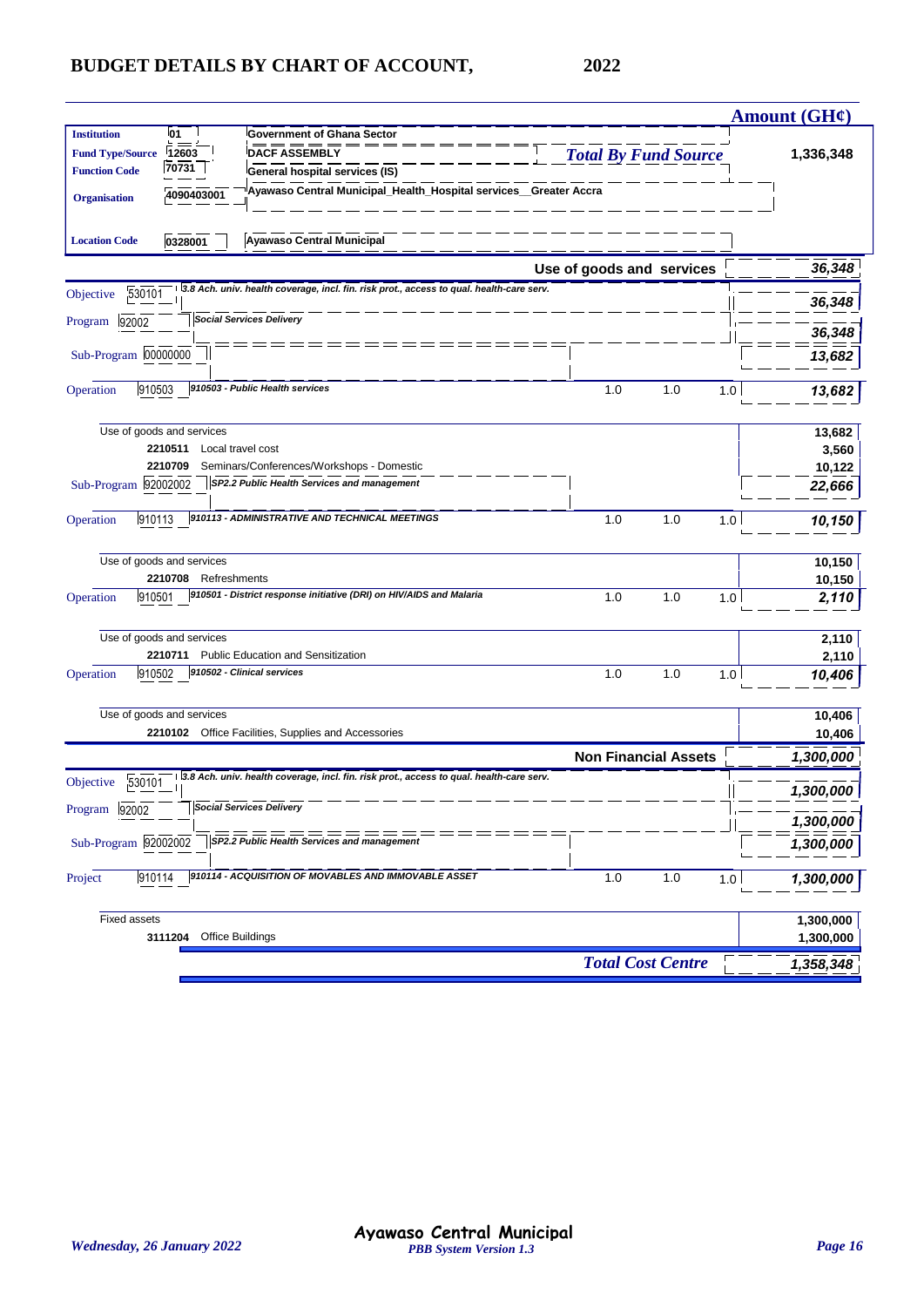|                                               |                                      |                                                                            |                             | Amount $(GH\mathcal{C})$ |
|-----------------------------------------------|--------------------------------------|----------------------------------------------------------------------------|-----------------------------|--------------------------|
| <b>Institution</b><br><b>Fund Type/Source</b> | 01<br>11001                          | <b>Government of Ghana Sector</b><br>GOG                                   | <b>Total By Fund Source</b> | 17,464                   |
| <b>Function Code</b>                          | 70421                                | Agriculture cs                                                             |                             |                          |
| <b>Organisation</b>                           | 4090600001                           | Ayawaso Central Municipal_Agriculture_<br>Greater Accra                    |                             |                          |
| <b>Location Code</b>                          | 0328001                              | <b>Ayawaso Central Municipal</b>                                           |                             |                          |
|                                               |                                      |                                                                            | Use of goods and services   | 17,464                   |
| 550201<br>Objective                           |                                      | 2.1 End hunger and ensure access to sufficient food                        |                             | 17,464                   |
| 00000<br>Program                              |                                      |                                                                            |                             | 3,600                    |
| Sub-Program 00000000                          |                                      |                                                                            |                             | 3,600                    |
| 910101<br>Operation                           |                                      | 910101 - INTERNAL MANAGEMENT OF THE ORGANISATION                           | 1.0<br>1.0<br>1.0           | 3,600                    |
|                                               | Use of goods and services            |                                                                            |                             | 3,600                    |
|                                               | 2210502                              | Maintenance and Repairs - Official Vehicles<br><b>Economic Development</b> |                             | 3,600                    |
| Program 92004                                 |                                      |                                                                            |                             | 13,864                   |
| Sub-Program 92004001                          |                                      | SP4.1 Agricultural Services and Management                                 |                             | 13,864                   |
| 910301<br>Operation                           |                                      | 910301 - Extension Services                                                | 1.0<br>1.0<br>1.0           | 13,864                   |
|                                               | Use of goods and services            |                                                                            |                             | 13,864                   |
|                                               | 2210511<br>Local travel cost         |                                                                            |                             | 1,700                    |
|                                               | 2210708<br>Refreshments<br>2210709   | Seminars/Conferences/Workshops - Domestic                                  |                             | 2,635<br>9,529           |
|                                               |                                      |                                                                            |                             | Amount $(GH\ell)$        |
| <b>Institution</b>                            | 01                                   | <b>Government of Ghana Sector</b>                                          |                             |                          |
| <b>Fund Type/Source</b>                       | 12200                                | IGF                                                                        | <b>Total By Fund Source</b> | 15,000                   |
| <b>Function Code</b>                          | 70421                                | Agriculture cs                                                             |                             |                          |
| <b>Organisation</b>                           | 4090600001                           | Ayawaso Central Municipal_Agriculture_<br>Greater Accra                    |                             |                          |
| <b>Location Code</b>                          | 0328001                              | <b>Ayawaso Central Municipal</b>                                           |                             |                          |
|                                               |                                      |                                                                            | Use of goods and services   | 15,000                   |
| 550201<br>Objective                           |                                      | 2.1 End hunger and ensure access to sufficient food                        |                             | 15,000                   |
| Program 00000                                 |                                      |                                                                            |                             | 11,610                   |
| Sub-Program 00000000                          |                                      |                                                                            |                             | 11,610                   |
| 910113<br>Operation                           |                                      | 910113 - ADMINISTRATIVE AND TECHNICAL MEETINGS                             | 1.0<br>1.0<br>1.0           | 11,610                   |
|                                               | Use of goods and services            |                                                                            |                             | 11,610                   |
|                                               | 2210511<br>Local travel cost         |                                                                            |                             | 2,300                    |
|                                               | 2210701                              | <b>Training Materials</b>                                                  |                             | 5,250                    |
|                                               | 2210708<br>Refreshments<br>2210709   | Seminars/Conferences/Workshops - Domestic                                  |                             | 3,460<br>600             |
| Program 92004                                 |                                      | <b>Economic Development</b>                                                |                             | 3,390                    |
| Sub-Program 92004001                          |                                      | SP4.1 Agricultural Services and Management                                 |                             | 3,390                    |
| 910301<br>Operation                           |                                      | 910301 - Extension Services                                                | 1.0<br>1.0<br>1.0           | 3,390                    |
|                                               |                                      |                                                                            |                             |                          |
|                                               | Use of goods and services<br>2210711 | <b>Public Education and Sensitization</b>                                  |                             | 3,390<br>3,390           |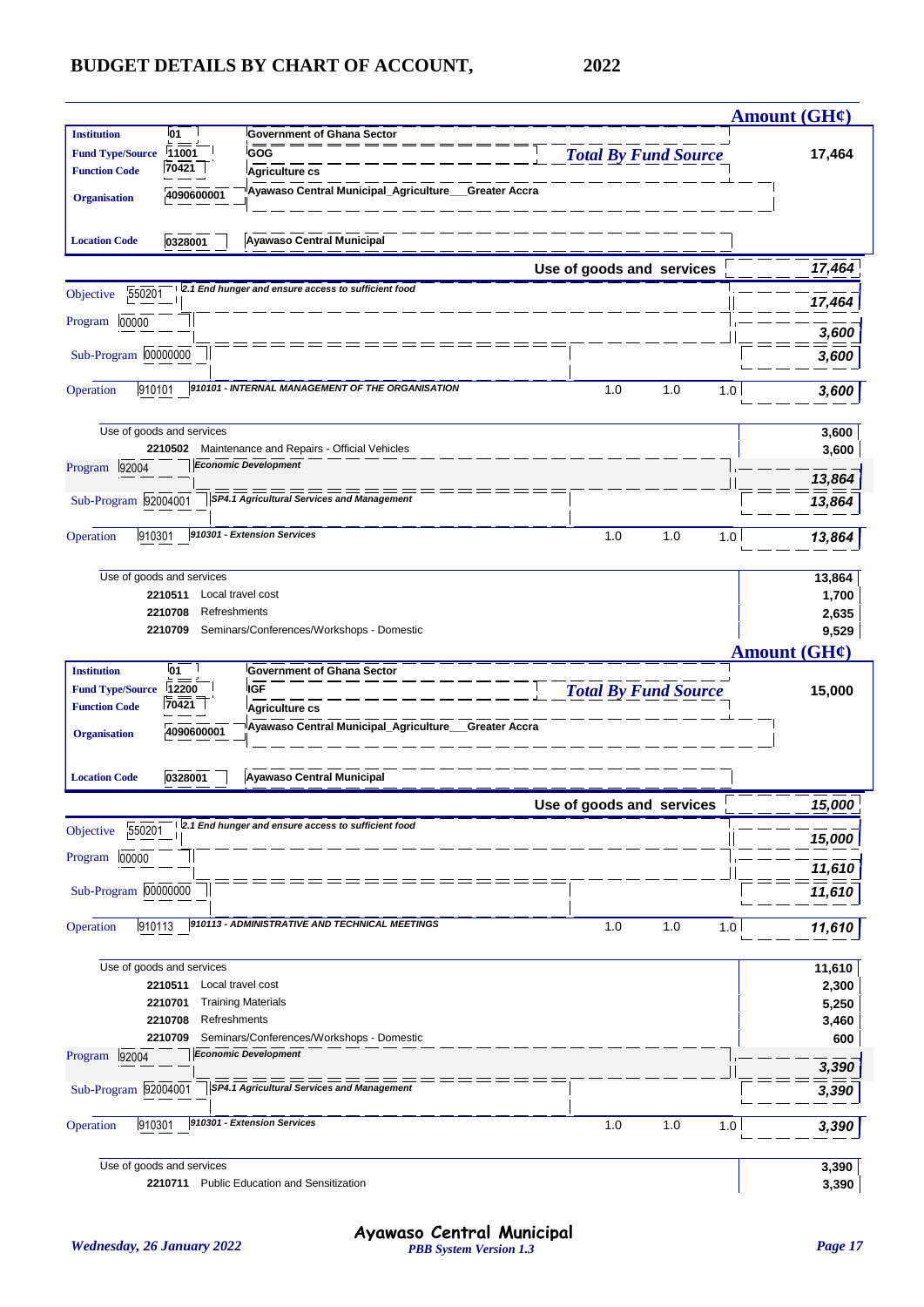|                           |                              |                                                            |                             |     | Amount $(GH\mathcal{C})$ |        |
|---------------------------|------------------------------|------------------------------------------------------------|-----------------------------|-----|--------------------------|--------|
| <b>Institution</b>        | 01                           | <b>Government of Ghana Sector</b>                          |                             |     |                          |        |
| <b>Fund Type/Source</b>   | 12603                        | <b>DACF ASSEMBLY</b>                                       | <b>Total By Fund Source</b> |     |                          | 93,800 |
| <b>Function Code</b>      | 70421                        | Agriculture cs                                             |                             |     |                          |        |
| <b>Organisation</b>       | 4090600001                   | Ayawaso Central Municipal_Agriculture___Greater Accra      |                             |     |                          |        |
| <b>Location Code</b>      | 0328001                      | <b>Ayawaso Central Municipal</b>                           |                             |     |                          |        |
|                           |                              |                                                            | Use of goods and services   |     |                          | 93,800 |
| 550201<br>Objective       |                              | 2.1 End hunger and ensure access to sufficient food        |                             |     |                          |        |
|                           |                              |                                                            |                             |     |                          | 93,800 |
| 92004<br>Program          |                              | <b>Economic Development</b>                                |                             |     |                          | 93,800 |
| Sub-Program 92004001      |                              | SP4.1 Agricultural Services and Management                 |                             |     |                          | 93,800 |
| 910107<br>Operation       |                              | 910107 - OFFICIAL / NATIONAL CELEBRATIONS                  | 1.0                         | 1.0 | 1.0                      | 85,000 |
| Use of goods and services |                              |                                                            |                             |     |                          | 85,000 |
|                           | 2210902                      | <b>Official Celebrations</b>                               |                             |     |                          | 85,000 |
| 910301<br>Operation       |                              | 910301 - Extension Services                                | 1.0                         | 1.0 | 1.0                      | 5,000  |
| Use of goods and services |                              |                                                            |                             |     |                          | 5,000  |
|                           | 2210709                      | Seminars/Conferences/Workshops - Domestic                  |                             |     |                          | 5,000  |
| 910302<br>Operation       |                              | 910302 - Surveillance and Management of Diseases and Pests | 1.0                         | 1.0 | 1.0                      | 3,800  |
| Use of goods and services |                              |                                                            |                             |     |                          | 3,800  |
|                           | Local travel cost<br>2210511 |                                                            |                             |     |                          | 3,800  |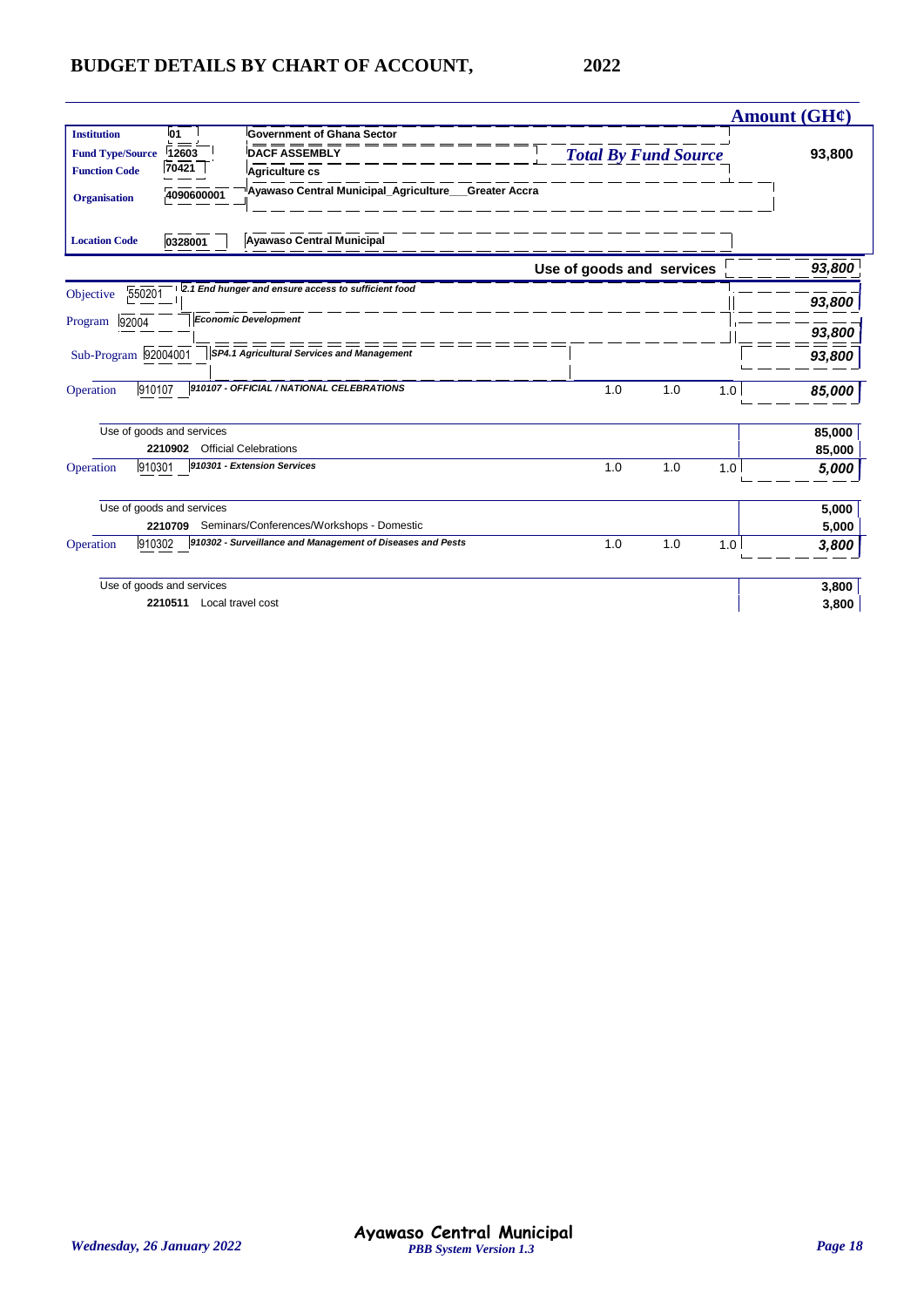|                                                                                                        | Amount (GH¢)     |
|--------------------------------------------------------------------------------------------------------|------------------|
| <b>Institution</b><br>01<br><b>Government of Ghana Sector</b>                                          |                  |
| <b>Total By Fund Source</b><br><b>Fund Type/Source</b><br>13132<br><b>CIDA</b>                         | 45,088           |
| 70421<br><b>Function Code</b><br><b>Agriculture cs</b>                                                 |                  |
| Ayawaso Central Municipal_Agriculture<br><b>Greater Accra</b><br>4090600001<br><b>Organisation</b>     |                  |
| <b>Ayawaso Central Municipal</b><br><b>Location Code</b><br>0328001                                    |                  |
| Use of goods and services                                                                              | 45,088           |
| 2.1 End hunger and ensure access to sufficient food<br>550201<br>Objective                             |                  |
|                                                                                                        | 45,088           |
| 00000<br>Program                                                                                       | 7,200            |
| Sub-Program 00000000                                                                                   |                  |
|                                                                                                        | 7,200            |
| 910101 - INTERNAL MANAGEMENT OF THE ORGANISATION<br>910101<br>1.0<br>1.0<br>Operation                  | 1.0<br>7,200     |
|                                                                                                        |                  |
| Use of goods and services                                                                              | 7,200            |
| Maintenance and Repairs - Official Vehicles<br>2210502<br><b>Economic Development</b><br>Program 92004 | 7,200            |
|                                                                                                        | 37,888           |
| Sub-Program 92004001<br><b>SP4.1 Agricultural Services and Management</b>                              | 37,888           |
| 910301 - Extension Services<br>910301<br>1.0<br>1.0<br>Operation                                       | 1.0<br>25,873    |
|                                                                                                        |                  |
| Use of goods and services<br>Fuel and Lubricants - Official Vehicles<br>2210503                        | 25,873           |
| 2210511<br>Local travel cost                                                                           | 10,088<br>10,320 |
| 2210708<br>Refreshments                                                                                | 4,415            |
| Seminars/Conferences/Workshops - Domestic<br>2210709                                                   | 1,050            |
| 910302 - Surveillance and Management of Diseases and Pests<br>910302<br>1.0<br>1.0<br>Operation        | 1.0<br>12,015    |
|                                                                                                        |                  |
| Use of goods and services                                                                              | 12,015           |
| Local travel cost<br>2210511                                                                           | 5,115            |
| 2210708<br>Refreshments                                                                                | 6,000            |
| Seminars/Conferences/Workshops - Domestic<br>2210709                                                   | 900              |
| <b>Total Cost Centre</b>                                                                               | 171,352          |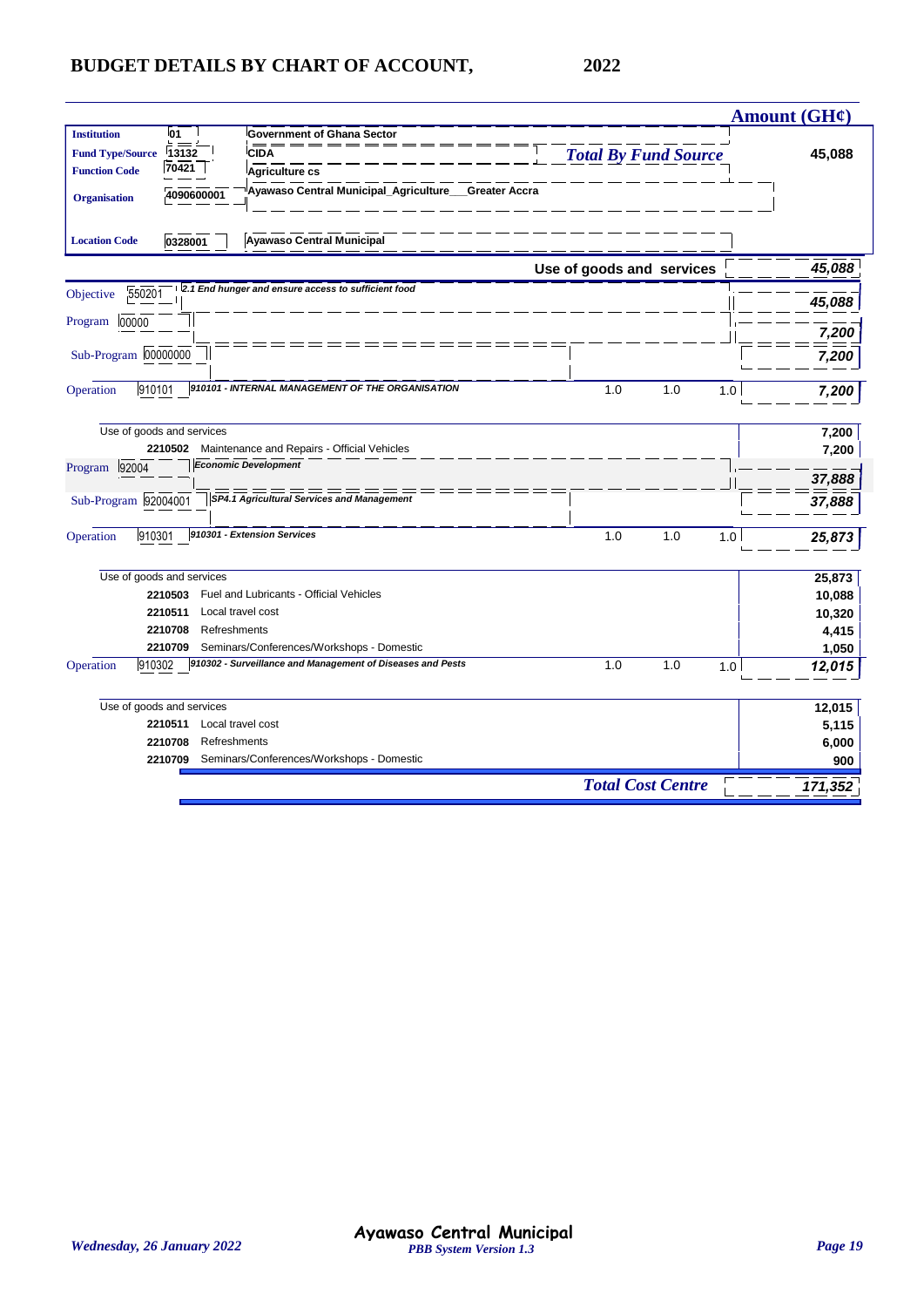|                         |                             |                                                                                     |                             |     | Amount (GH¢)     |
|-------------------------|-----------------------------|-------------------------------------------------------------------------------------|-----------------------------|-----|------------------|
| <b>Institution</b>      | 01                          | <b>Government of Ghana Sector</b>                                                   |                             |     |                  |
| <b>Fund Type/Source</b> | 12200                       | <b>IGF</b>                                                                          | <b>Total By Fund Source</b> |     | 67,928           |
| <b>Function Code</b>    | 70133                       | Overall planning & statistical services (CS)                                        |                             |     |                  |
| <b>Organisation</b>     | 4090702001                  | Ayawaso Central Municipal_Physical Planning_Town and Country Planning_Greater Accra |                             |     |                  |
|                         |                             |                                                                                     |                             |     |                  |
| <b>Location Code</b>    | 0328001                     | <b>Ayawaso Central Municipal</b>                                                    |                             |     |                  |
|                         |                             |                                                                                     | Use of goods and services   |     | 46,178           |
| 310102<br>Objective     |                             | 11.3 Enhance inclusive urbanization & capacity for settlement planning              |                             |     | 46,178           |
| Program<br>92003        |                             | <b>Infrastructure Delivery and Management</b>                                       |                             |     | 46,178           |
| Sub-Program 92003002    |                             | SP3.2 Physical and Spatial Planning Development                                     |                             |     | 46,17            |
| 910101<br>Operation     |                             | 910101 - INTERNAL MANAGEMENT OF THE ORGANISATION                                    | 1.0<br>1.0                  | 1.0 | 16,360           |
|                         | Use of goods and services   |                                                                                     |                             |     | 16,360           |
|                         | 2210511                     | Local travel cost                                                                   |                             |     | 6,000            |
|                         | 2210708                     | Refreshments                                                                        |                             |     | 10,360           |
| Operation<br>911001     |                             | 911001 - Land acquisition and registration                                          | 1.0<br>1.0                  | 1.0 | 2,668            |
|                         | Use of goods and services   |                                                                                     |                             |     | 2,668            |
|                         | 2210709                     | Seminars/Conferences/Workshops - Domestic                                           |                             |     | 2,668            |
| 911002<br>Operation     |                             | 911002 - Land use and Spatial planning                                              | 1.0<br>1.0                  | 1.0 | 23,860           |
|                         | Use of goods and services   |                                                                                     |                             |     | 23,860           |
|                         | 2210101                     | <b>Printed Material and Stationery</b>                                              |                             |     | 1,500            |
|                         | 2210511                     | Local travel cost                                                                   |                             |     | 12,000           |
|                         | 2210708                     | Refreshments                                                                        |                             |     | 10,360           |
| 911003<br>Operation     |                             | 911003 - Street Naming and Property Addressing System                               | 1.0<br>1.0                  | 1.0 | 3,290            |
|                         | Use of goods and services   |                                                                                     |                             |     | 3,290            |
|                         | 2210708 Refreshments        |                                                                                     |                             |     | 3,290            |
|                         |                             |                                                                                     | Other expense               |     | 21,750           |
| 310102<br>Objective     |                             | 11.3 Enhance inclusive urbanization & capacity for settlement planning              |                             |     | 21,750           |
| Program<br>92003        |                             | <b>Infrastructure Delivery and Management</b>                                       |                             |     | 21,750           |
| Sub-Program 92003002    |                             | SP3.2 Physical and Spatial Planning Development                                     |                             |     | 21,750           |
| 911003<br>Operation     |                             | 911003 - Street Naming and Property Addressing System                               | 1.0<br>1.0                  | 1.0 | 21,750           |
|                         |                             |                                                                                     |                             |     |                  |
|                         | Miscellaneous other expense | 2821018 Civic Numbering/Street Naming                                               |                             |     | 21,750<br>21,750 |
|                         |                             |                                                                                     |                             |     |                  |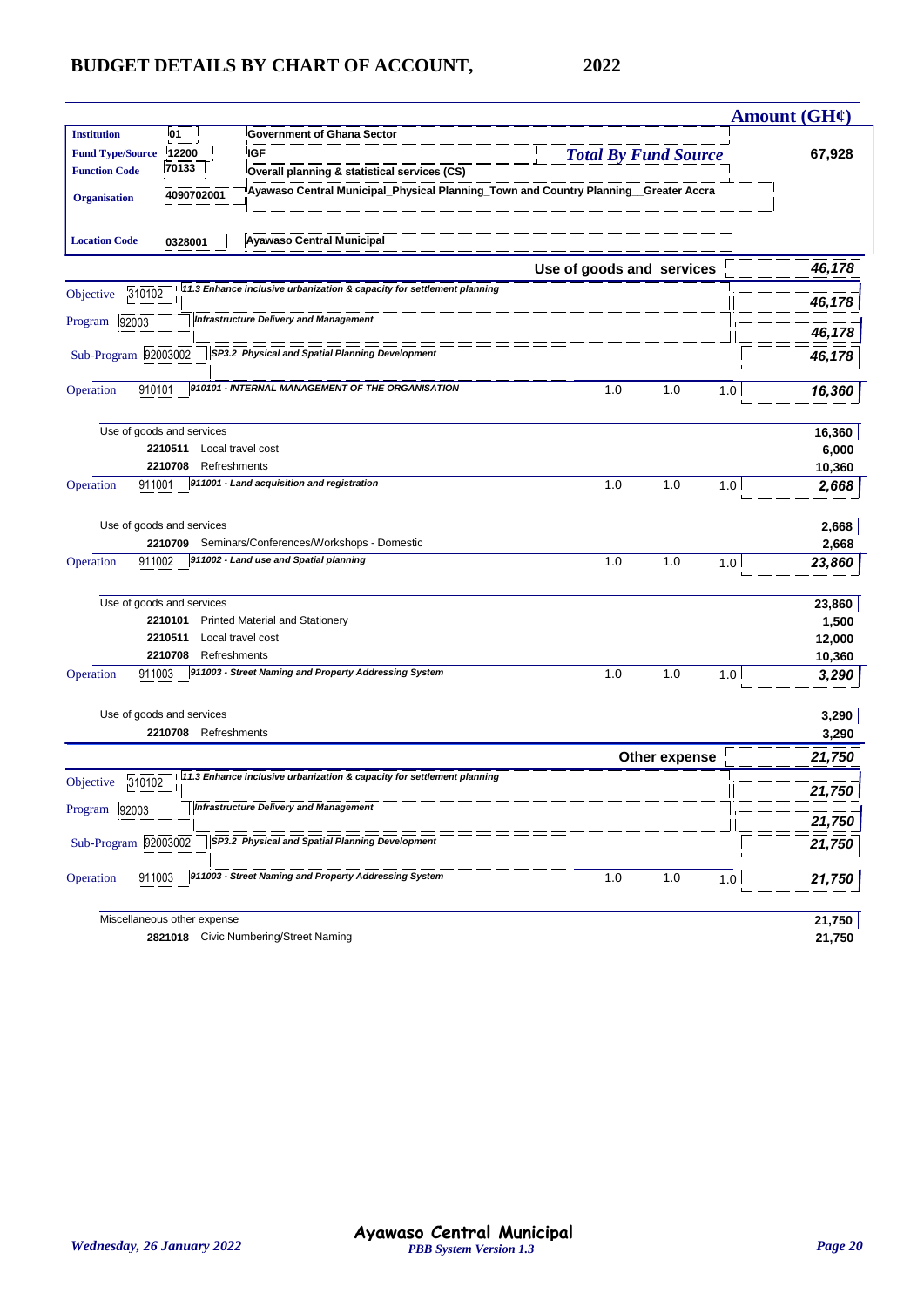|                                   |                                                                                     |                             | Amount $(GH\mathcal{C})$ |
|-----------------------------------|-------------------------------------------------------------------------------------|-----------------------------|--------------------------|
| <b>Institution</b><br>01          | <b>Government of Ghana Sector</b>                                                   |                             |                          |
| <b>Fund Type/Source</b><br>12603  | <b>DACF ASSEMBLY</b>                                                                | <b>Total By Fund Source</b> | 256,000                  |
| 70133<br><b>Function Code</b>     | Overall planning & statistical services (CS)                                        |                             |                          |
| 4090702001<br><b>Organisation</b> | Ayawaso Central Municipal_Physical Planning_Town and Country Planning_Greater Accra |                             |                          |
|                                   |                                                                                     |                             |                          |
| <b>Location Code</b><br>0328001   | <b>Ayawaso Central Municipal</b>                                                    |                             |                          |
|                                   |                                                                                     | Use of goods and services   | 236,000                  |
| 310102<br>Objective               | 11.3 Enhance inclusive urbanization & capacity for settlement planning              |                             | 236,000                  |
| 92003<br>Program                  | <b>Infrastructure Delivery and Management</b>                                       |                             | 236,000                  |
|                                   | SP3.2 Physical and Spatial Planning Development                                     |                             |                          |
| Sub-Program 92003002              |                                                                                     |                             | 236,000                  |
| 910101<br>Operation               | 910101 - INTERNAL MANAGEMENT OF THE ORGANISATION                                    | 1.0<br>1.0                  | 1.0<br>41,400            |
|                                   |                                                                                     |                             |                          |
| Use of goods and services         |                                                                                     |                             | 41,400                   |
| 2210709                           | Seminars/Conferences/Workshops - Domestic                                           |                             | 31,800                   |
| 2210711                           | <b>Public Education and Sensitization</b>                                           |                             | 9,600                    |
| 911001<br>Operation               | 911001 - Land acquisition and registration                                          | 1.0<br>1.0                  | 1.0<br>170,000           |
|                                   |                                                                                     |                             |                          |
| Use of goods and services         |                                                                                     |                             | 170,000                  |
| 2210611                           | Maintenance of Markets                                                              |                             | 140,000                  |
| 2210803                           | <b>Other Consultancy Expenses</b>                                                   |                             | 30,000                   |
| 911002<br>Operation               | 911002 - Land use and Spatial planning                                              | 1.0<br>1.0                  | 1.0<br>13,000            |
|                                   |                                                                                     |                             |                          |
| Use of goods and services         |                                                                                     |                             | 13,000                   |
| 2210801                           | Local Consultants Fees (Companies)                                                  |                             | 13,000                   |
| Operation<br>911003               | 911003 - Street Naming and Property Addressing System                               | 1.0<br>1.0                  | 1.0<br>11,600            |
|                                   |                                                                                     |                             |                          |
| Use of goods and services         |                                                                                     |                             | 11,600                   |
| 2210511                           | Local travel cost                                                                   |                             | 2,000                    |
| 2210709                           | Seminars/Conferences/Workshops - Domestic                                           |                             | 9,600                    |
|                                   |                                                                                     | Other expense               | 20,000                   |
| 310102<br>Objective               | 11.3 Enhance inclusive urbanization & capacity for settlement planning              |                             |                          |
|                                   | <b>Infrastructure Delivery and Management</b>                                       |                             | 20,000                   |
| Program 92003                     |                                                                                     |                             | 20,000                   |
| Sub-Program 92003002              | SP3.2 Physical and Spatial Planning Development                                     |                             | 20,000                   |
|                                   |                                                                                     |                             |                          |
| 911003<br>Operation               | 911003 - Street Naming and Property Addressing System                               | 1.0<br>1.0                  | 1.0<br>20,000            |
|                                   |                                                                                     |                             |                          |
| Miscellaneous other expense       |                                                                                     |                             | 20,000                   |
|                                   | 2821018 Civic Numbering/Street Naming                                               |                             | 20,000                   |
|                                   |                                                                                     | <b>Total Cost Centre</b>    | 323,928                  |
|                                   |                                                                                     |                             |                          |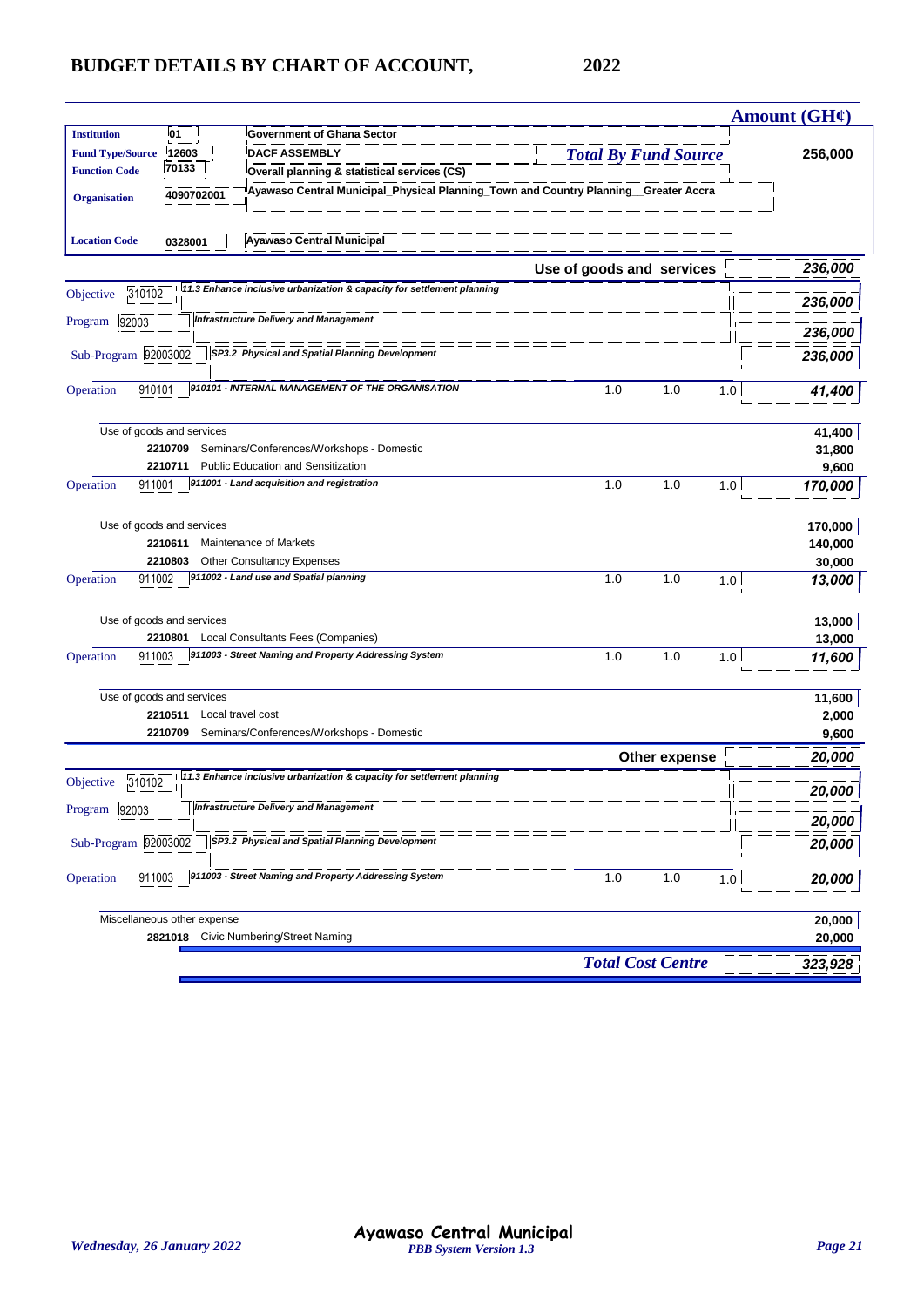|                                                 |                                    |                                                                                                  |                             |            | Amount $(GH\mathcal{C})$ |
|-------------------------------------------------|------------------------------------|--------------------------------------------------------------------------------------------------|-----------------------------|------------|--------------------------|
| <b>Institution</b>                              | 01                                 | <b>Government of Ghana Sector</b>                                                                |                             |            |                          |
| <b>Fund Type/Source</b>                         | 11001                              | <b>GOG</b>                                                                                       | <b>Total By Fund Source</b> |            | 19,315                   |
| <b>Function Code</b>                            | 71040                              | <b>Family and children</b>                                                                       |                             |            |                          |
| <b>Organisation</b>                             | 4090802001                         | Ayawaso Central Municipal_Social Welfare & Community Development_Social Welfare_Greater<br>Accra |                             |            |                          |
| <b>Location Code</b>                            | 0328001                            | Ayawaso Central Municipal                                                                        |                             |            |                          |
|                                                 |                                    |                                                                                                  | Use of goods and services   |            | 19,315                   |
| 620101<br>Objective                             |                                    | 1.3 Impl. appriopriate Social Protection Sys. & measures                                         |                             |            |                          |
|                                                 |                                    |                                                                                                  |                             |            | 19,315                   |
| 92002<br>Program                                |                                    | <b>Social Services Delivery</b>                                                                  |                             |            | 19,315                   |
| Sub-Program 92002005                            |                                    | SP2.5 Social Welfare and community services                                                      |                             |            | 19,315                   |
|                                                 |                                    |                                                                                                  |                             |            |                          |
| 910601<br>Operation                             |                                    | 910601 - Social intervention programmes                                                          | 1.0                         | 1.0<br>1.0 | 19,315                   |
|                                                 |                                    |                                                                                                  |                             |            |                          |
|                                                 | Use of goods and services          |                                                                                                  |                             |            | 19,315                   |
|                                                 | 2210511<br>Local travel cost       |                                                                                                  |                             |            | 10,000                   |
|                                                 | 2210711                            | <b>Public Education and Sensitization</b>                                                        |                             |            | 9,315                    |
|                                                 |                                    |                                                                                                  |                             |            | Amount $(GH\ell)$        |
| <b>Institution</b>                              | 01                                 | <b>Government of Ghana Sector</b>                                                                |                             |            |                          |
| <b>Fund Type/Source</b><br><b>Function Code</b> | 12200<br>71040                     | <b>IGF</b><br>Family and children                                                                | <b>Total By Fund Source</b> |            | 10,370                   |
|                                                 |                                    | Ayawaso Central Municipal_Social Welfare & Community Development_Social Welfare__Greater         |                             |            |                          |
| <b>Organisation</b>                             | 4090802001                         | Accra                                                                                            |                             |            |                          |
| <b>Location Code</b>                            | 0328001                            | Ayawaso Central Municipal                                                                        |                             |            |                          |
|                                                 |                                    |                                                                                                  | Use of goods and services   |            | 10,370                   |
| 620101<br>Objective                             |                                    | 1.3 Impl. appriopriate Social Protection Sys. & measures                                         |                             |            |                          |
|                                                 |                                    | <b>Social Services Delivery</b>                                                                  |                             |            | 10,370                   |
| Program 92002                                   |                                    |                                                                                                  |                             |            | 10,370                   |
| Sub-Program 92002005                            |                                    | SP2.5 Social Welfare and community services                                                      |                             |            | 10,370                   |
|                                                 |                                    |                                                                                                  |                             |            |                          |
| 910601<br>Operation                             |                                    | 910601 - Social intervention programmes                                                          | 1.0                         | 1.0<br>1.0 | 3,410                    |
|                                                 |                                    |                                                                                                  |                             |            |                          |
|                                                 | Use of goods and services          |                                                                                                  |                             |            | 3,410                    |
|                                                 | 2210408                            | Rental of Furniture and Fittings                                                                 |                             |            | 2,280                    |
|                                                 | 2210511<br>Refreshments<br>2210708 | Local travel cost                                                                                |                             |            | 600<br>530               |
| 910602<br>Operation                             |                                    | 910602 - Gender empowerment and mainstreaming                                                    | 1.0                         | 1.0<br>1.0 | 1,140                    |
|                                                 |                                    |                                                                                                  |                             |            |                          |
|                                                 | Use of goods and services          |                                                                                                  |                             |            | 1,140                    |
|                                                 | 2210511<br>Local travel cost       |                                                                                                  |                             |            | 800                      |
|                                                 | 2210708<br>Refreshments            |                                                                                                  |                             |            | 340                      |
| 910603<br>Operation                             |                                    | 910603 - Community mobilization                                                                  | 1.0                         | 1.0<br>1.0 | 510                      |
|                                                 |                                    |                                                                                                  |                             |            |                          |
|                                                 | Use of goods and services          |                                                                                                  |                             |            | 510                      |
|                                                 | Local travel cost<br>2210511       |                                                                                                  |                             |            | 200                      |
|                                                 | 2210708<br>Refreshments            |                                                                                                  |                             |            | 310                      |
| 910604<br>Operation                             |                                    | 910604 - Child right promotion and protection                                                    | 1.0                         | 1.0<br>1.0 | 5,310                    |
|                                                 | Use of goods and services          |                                                                                                  |                             |            | 5,310                    |
|                                                 | 2210408                            | Rental of Furniture and Fittings                                                                 |                             |            | 1,460                    |
|                                                 | 2210511                            | Local travel cost                                                                                |                             |            | 1,540                    |
|                                                 | Refreshments<br>2210708            |                                                                                                  |                             |            | 2,310                    |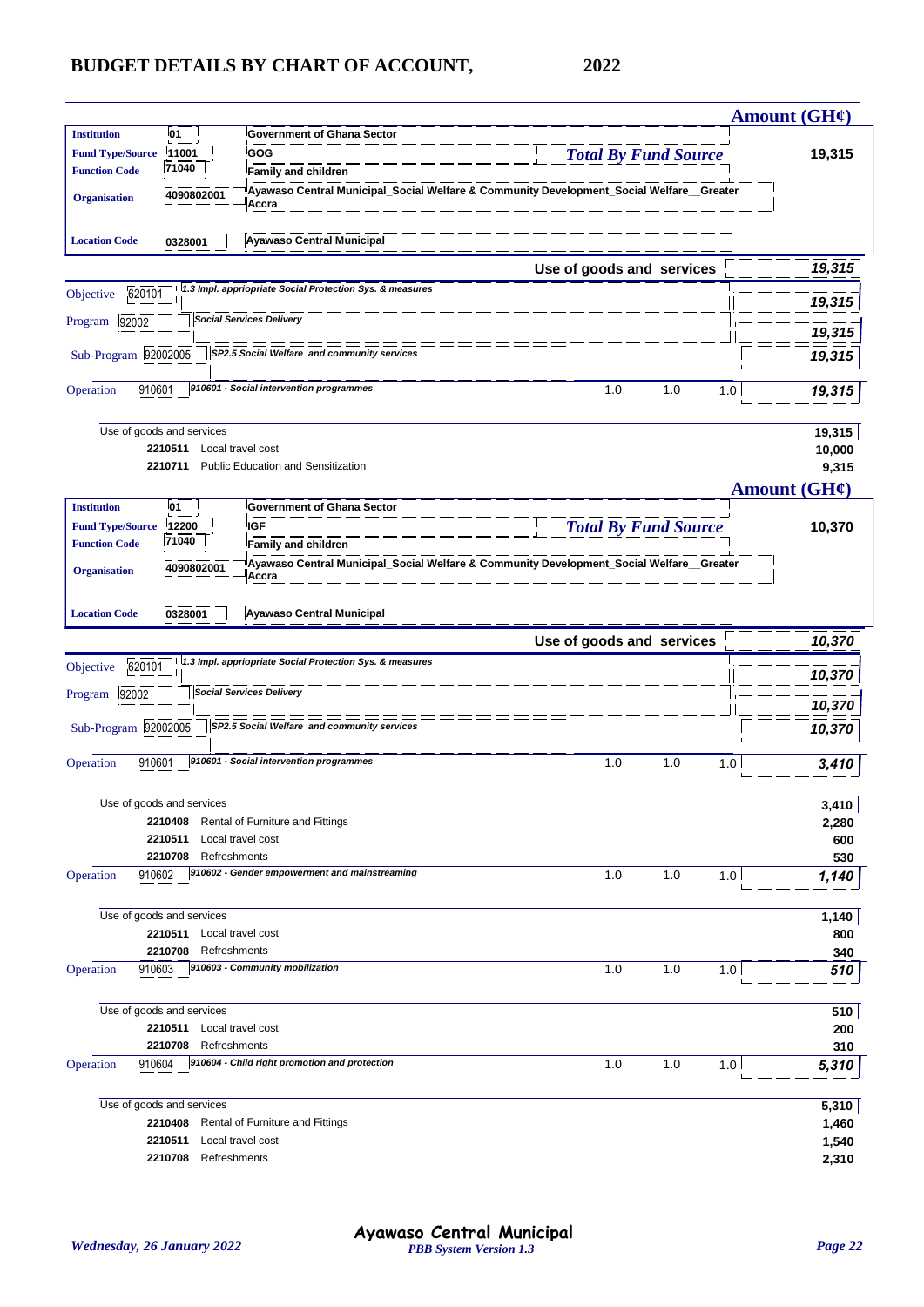|                                                                                                                                       |                             | Amount $(GH\ell)$ |
|---------------------------------------------------------------------------------------------------------------------------------------|-----------------------------|-------------------|
| 01<br><b>Government of Ghana Sector</b><br><b>Institution</b>                                                                         |                             |                   |
| <b>Fund Type/Source</b><br>12603<br><b>DACF ASSEMBLY</b>                                                                              | <b>Total By Fund Source</b> | 120,000           |
| 71040<br><b>Function Code</b><br>Family and children                                                                                  |                             |                   |
| Ayawaso Central Municipal_Social Welfare & Community Development_Social Welfare_Greater<br>4090802001<br><b>Organisation</b><br>Accra |                             |                   |
| <b>Ayawaso Central Municipal</b><br><b>Location Code</b><br>0328001                                                                   |                             |                   |
|                                                                                                                                       | Use of goods and services   | 120,000           |
| 1.3 Impl. appriopriate Social Protection Sys. & measures<br>620101<br>Objective<br><b>Social Services Delivery</b>                    |                             | 120,000           |
| 92002<br>Program                                                                                                                      |                             | 120,000           |
| Sub-Program 92002005<br>SP2.5 Social Welfare and community services                                                                   |                             | 120,000           |
| 910601 - Social intervention programmes<br>910601<br>Operation                                                                        | 1.0<br>1.0<br>1.0           | 110,285           |
| Use of goods and services                                                                                                             |                             | 110,285           |
| 2210408<br>Rental of Furniture and Fittings                                                                                           |                             | 1,670             |
| 2210511<br>Local travel cost                                                                                                          |                             | 2,250             |
| 2210708<br>Refreshments                                                                                                               |                             | 4,860             |
| Seminars/Conferences/Workshops - Domestic<br>2210709                                                                                  |                             | 1,405             |
| Public Education and Sensitization<br>2210711                                                                                         |                             | 100               |
| <b>Other Consultancy Expenses</b><br>2210803                                                                                          |                             | 100,000           |
| 910604 - Child right promotion and protection<br>910604<br>Operation                                                                  | 1.0<br>1.0<br>1.0           | 9,715             |
| Use of goods and services                                                                                                             |                             | 9,715             |
| Rental of Furniture and Fittings<br>2210408                                                                                           |                             | 1,100             |
| 2210511<br>Local travel cost                                                                                                          |                             | 3,350             |
| 2210708<br>Refreshments                                                                                                               |                             | 2,865             |
| Seminars/Conferences/Workshops - Domestic<br>2210709                                                                                  |                             | 2,400             |
|                                                                                                                                       | <b>Total Cost Centre</b>    | 149,685           |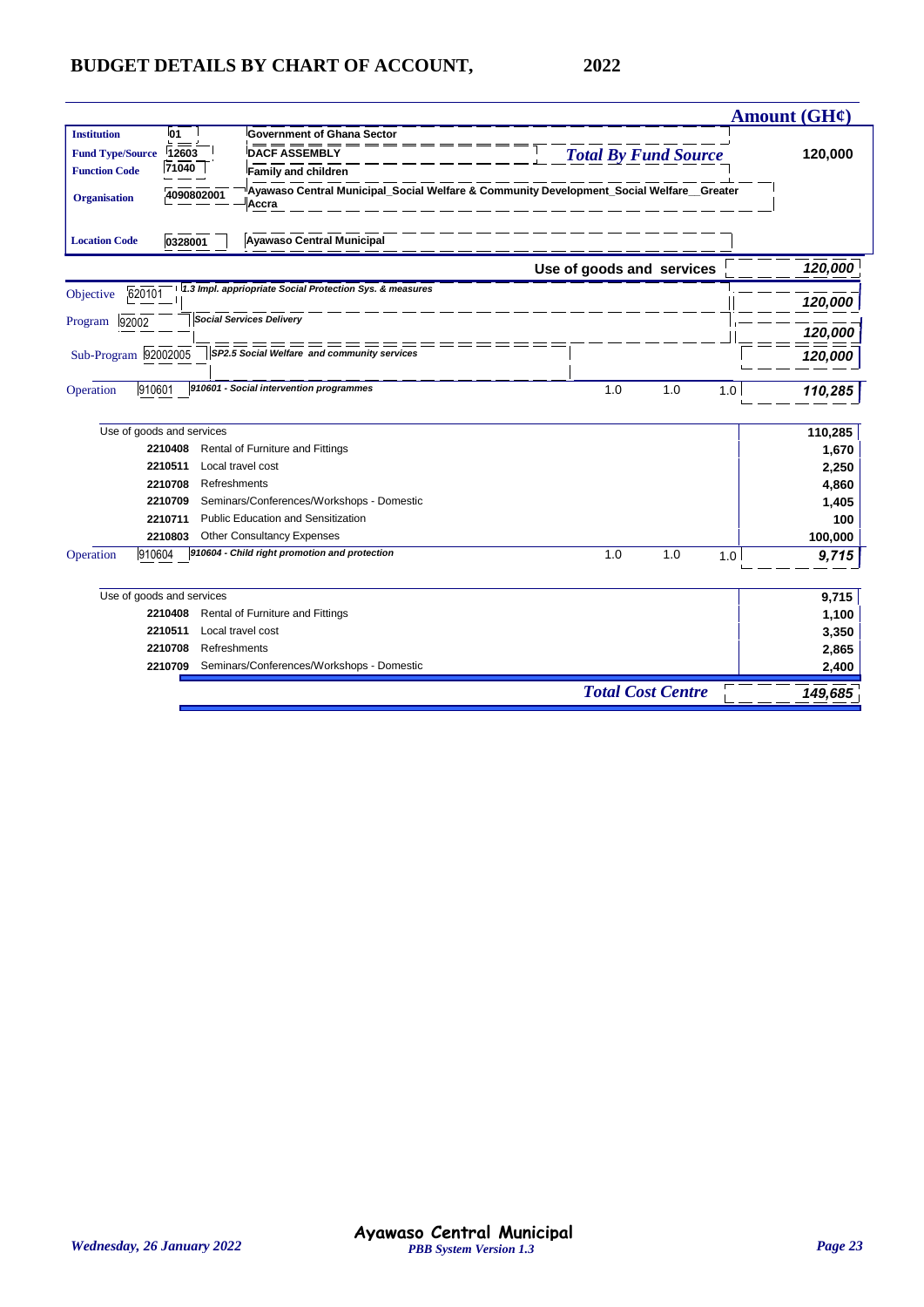|                         |                             |                                                                                                         |                             | Amount (GH¢)        |
|-------------------------|-----------------------------|---------------------------------------------------------------------------------------------------------|-----------------------------|---------------------|
| <b>Institution</b>      | 01                          | <b>Government of Ghana Sector</b>                                                                       |                             |                     |
| <b>Fund Type/Source</b> | 12200                       | <b>IGF</b>                                                                                              | <b>Total By Fund Source</b> | 44,120              |
| <b>Function Code</b>    | 70620                       | <b>Community Development</b>                                                                            |                             |                     |
| <b>Organisation</b>     | 4090803001                  | Ayawaso Central Municipal_Social Welfare & Community Development_Community<br>Development_Greater Accra |                             |                     |
| <b>Location Code</b>    | 0328001                     | <b>Ayawaso Central Municipal</b>                                                                        |                             |                     |
|                         |                             |                                                                                                         | Use of goods and services   | 44,120              |
| 620101<br>Objective     |                             | 1.3 Impl. appriopriate Social Protection Sys. & measures                                                |                             | 44,120              |
| 92002<br>Program        |                             | <b>Social Services Delivery</b>                                                                         |                             | 44,120              |
| Sub-Program 92002005    |                             | SP2.5 Social Welfare and community services                                                             |                             | 44,120              |
| 910113<br>Operation     |                             | 910113 - ADMINISTRATIVE AND TECHNICAL MEETINGS                                                          | 1.0<br>1.0<br>1.0           | 44,120              |
|                         | Use of goods and services   |                                                                                                         |                             | 44,120              |
|                         | 2210511                     | Local travel cost                                                                                       |                             | 16,000              |
|                         | 2210708<br>Refreshments     |                                                                                                         |                             | 10,425              |
|                         | 2210709                     | Seminars/Conferences/Workshops - Domestic                                                               |                             | 3,000               |
|                         | 2210711                     | <b>Public Education and Sensitization</b>                                                               |                             | 14,695              |
|                         |                             |                                                                                                         |                             | <b>Amount (GH¢)</b> |
| <b>Institution</b>      | l01                         | <b>Government of Ghana Sector</b>                                                                       |                             |                     |
| <b>Fund Type/Source</b> | 12603                       | <b>DACF ASSEMBLY</b>                                                                                    | <b>Total By Fund Source</b> | 8,125               |
| <b>Function Code</b>    | 70620                       | <b>Community Development</b>                                                                            |                             |                     |
| <b>Organisation</b>     | 4090803001                  | Ayawaso Central Municipal_Social Welfare & Community Development_Community<br>Development_Greater Accra |                             |                     |
| <b>Location Code</b>    | 0328001                     | <b>Ayawaso Central Municipal</b>                                                                        |                             |                     |
|                         |                             |                                                                                                         | Other expense               | 8,125               |
| 620101<br>Objective     |                             | 1.3 Impl. appriopriate Social Protection Sys. & measures                                                |                             | 8,125               |
|                         |                             |                                                                                                         |                             |                     |
| 92002                   |                             | <b>Social Services Delivery</b>                                                                         |                             |                     |
|                         |                             | SP2.5 Social Welfare and community services                                                             |                             | 8,125               |
| Sub-Program 92002005    |                             |                                                                                                         |                             | 8,125               |
| 910113                  |                             | 910113 - ADMINISTRATIVE AND TECHNICAL MEETINGS                                                          | 1.0<br>1.0<br>1.0           | 8,125               |
|                         | Miscellaneous other expense |                                                                                                         |                             | 8,125               |
| Program<br>Operation    | 2821009<br>Donations        |                                                                                                         |                             | 8,125               |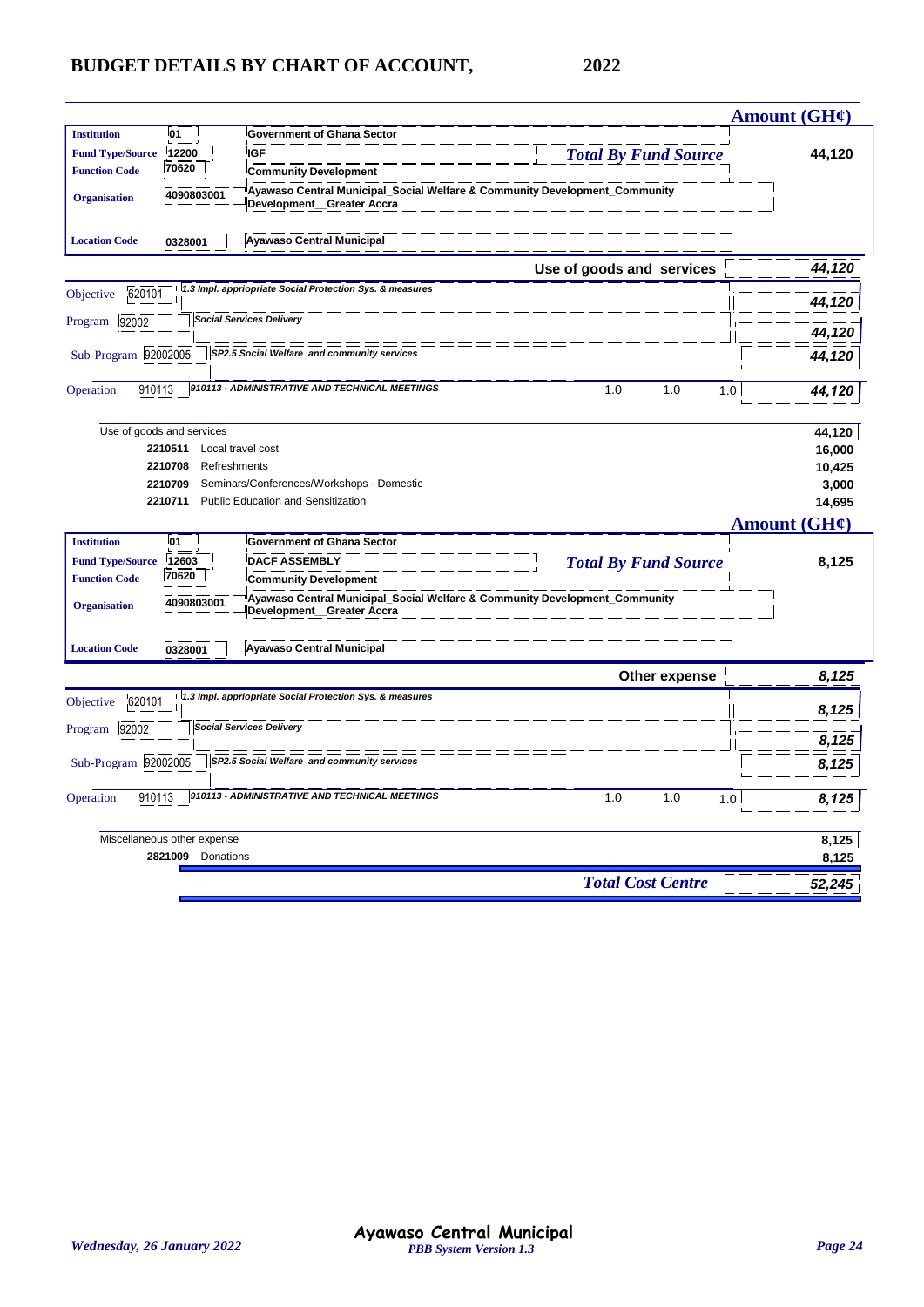|                         |                           |                                                                      |                             |     |     | Amount $(GH\ell)$ |
|-------------------------|---------------------------|----------------------------------------------------------------------|-----------------------------|-----|-----|-------------------|
| <b>Institution</b>      | <b>01</b>                 | <b>Government of Ghana Sector</b>                                    |                             |     |     |                   |
| <b>Fund Type/Source</b> | 12200                     | <b>IGF</b>                                                           | <b>Total By Fund Source</b> |     |     | 41,530            |
| <b>Function Code</b>    | 70610                     | <b>Housing development</b>                                           |                             |     |     |                   |
| <b>Organisation</b>     | 4091002001                | Ayawaso Central Municipal Works Public Works Greater Accra           |                             |     |     |                   |
| <b>Location Code</b>    | 0328001                   | <b>Ayawaso Central Municipal</b>                                     |                             |     |     |                   |
|                         |                           |                                                                      | Use of goods and services   |     |     | 41,530            |
| 580202<br>Objective     |                           | 9.1 Dev. qual., reliable, sust. & resilent infrast.                  |                             |     |     | 41,530            |
| 92003<br>Program        |                           | <b>Infrastructure Delivery and Management</b>                        |                             |     |     | 41,530            |
| Sub-Program 92003003    |                           | SP3.3 Public Works, rural housing and water management               |                             |     |     | 41,530            |
| 910108<br>Operation     |                           | 910108 - MONITORING AND EVALUATON OF PROGRAMMES AND PROJECTS         | 1.0                         | 1.0 | 1.0 | 31,530            |
|                         | Use of goods and services |                                                                      |                             |     |     | 31,530            |
|                         | 2210511                   | Local travel cost                                                    |                             |     |     | 6,000             |
|                         | 2210709                   | Seminars/Conferences/Workshops - Domestic                            |                             |     |     | 25,530            |
| 910115<br>Operation     | <b>EXISTING ASSETS</b>    | 910115 - MAINTENANCE, REHABILITATION, REFURBISHMENT AND UPGRADING OF | 1.0                         | 1.0 | 1.0 | 10,000            |
|                         | Use of goods and services |                                                                      |                             |     |     | 10,000            |
|                         | 2210102                   | Office Facilities, Supplies and Accessories                          |                             |     |     | 10,000            |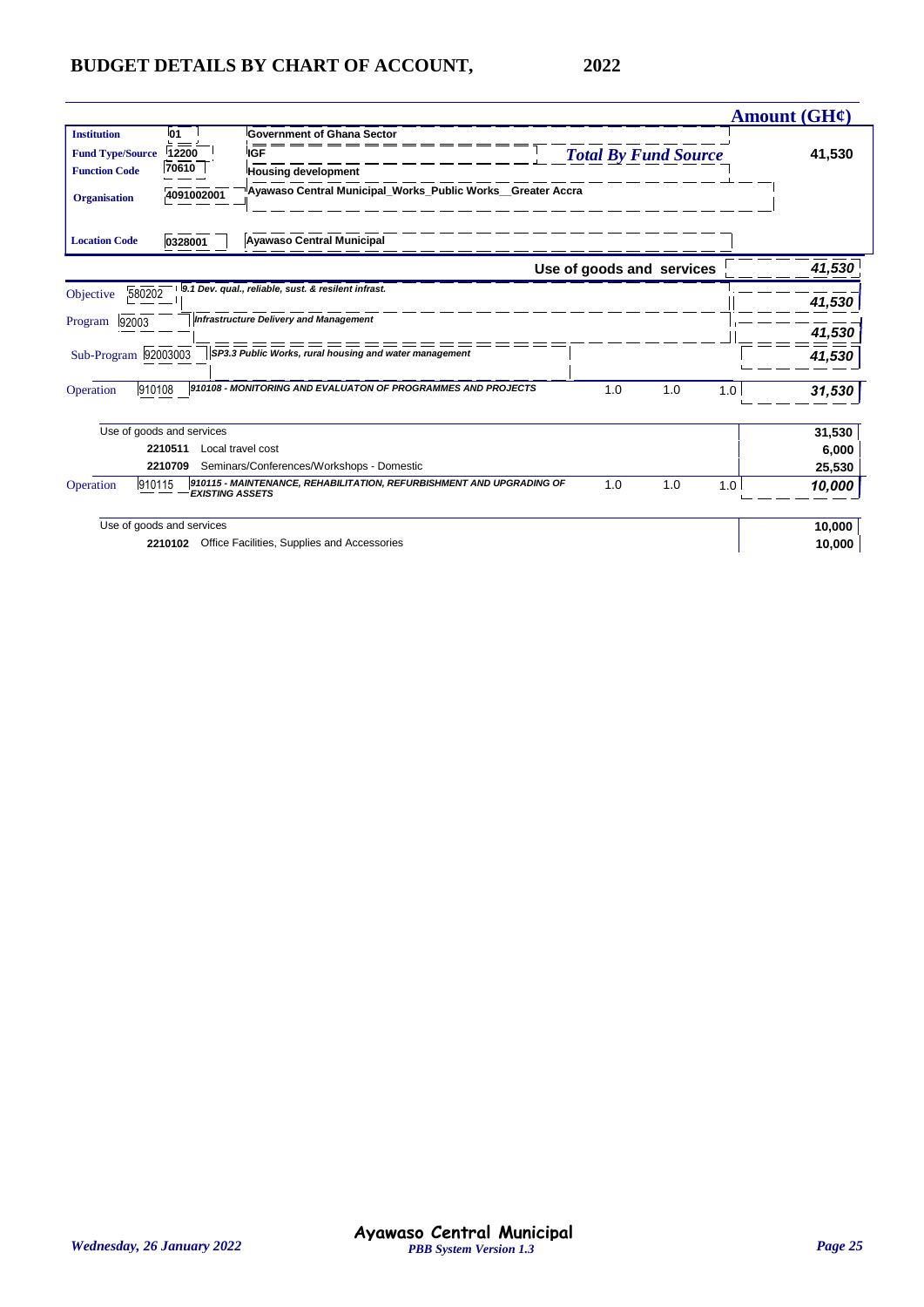|                         |                           |                                                                                                |                             | Amount $(GH\ell)$ |
|-------------------------|---------------------------|------------------------------------------------------------------------------------------------|-----------------------------|-------------------|
| <b>Institution</b>      | 01                        | <b>Government of Ghana Sector</b>                                                              |                             |                   |
| <b>Fund Type/Source</b> | 12603                     | <b>DACF ASSEMBLY</b>                                                                           | <b>Total By Fund Source</b> | 447,529           |
| <b>Function Code</b>    | 70610                     | <b>Housing development</b>                                                                     |                             |                   |
| <b>Organisation</b>     | 4091002001                | Ayawaso Central Municipal_Works_Public Works_Greater Accra                                     |                             |                   |
| <b>Location Code</b>    | 0328001                   | <b>Ayawaso Central Municipal</b>                                                               |                             |                   |
|                         |                           |                                                                                                | Use of goods and services   | 147,529           |
| 580202<br>Objective     |                           | 9.1 Dev. qual., reliable, sust. & resilent infrast.                                            |                             | 147,529           |
| 92003<br>Program        |                           | <b>Infrastructure Delivery and Management</b>                                                  |                             | 147,529           |
| Sub-Program 92003003    |                           | SP3.3 Public Works, rural housing and water management                                         |                             | 147,529           |
| Operation<br>910108     |                           | 910108 - MONITORING AND EVALUATON OF PROGRAMMES AND PROJECTS                                   | 1.0<br>1.0<br>1.0           | 77,529            |
|                         | Use of goods and services |                                                                                                |                             | 77,529            |
|                         | 2210511                   | Local travel cost                                                                              |                             | 7,000             |
|                         | 2210708                   | Refreshments                                                                                   |                             | 10,329            |
|                         | 2210709                   | Seminars/Conferences/Workshops - Domestic                                                      |                             | 60,200            |
| 910115<br>Operation     |                           | 910115 - MAINTENANCE, REHABILITATION, REFURBISHMENT AND UPGRADING OF<br><b>EXISTING ASSETS</b> | 1.0<br>1.0<br>1.0           | 70,000            |
|                         | Use of goods and services |                                                                                                |                             | 70,000            |
|                         | 2210108                   | <b>Construction Material</b>                                                                   |                             | 70,000            |
|                         |                           |                                                                                                | <b>Non Financial Assets</b> | 300,000           |
| 580202<br>Objective     |                           | 9.1 Dev. qual., reliable, sust. & resilent infrast.                                            |                             | 300,000           |
| 92003<br>Program        |                           | <b>Infrastructure Delivery and Management</b>                                                  |                             | 300,000           |
| Sub-Program 92003003    |                           | SP3.3 Public Works, rural housing and water management                                         |                             | 300,000           |
| 910114<br>Project       |                           | 910114 - ACQUISITION OF MOVABLES AND IMMOVABLE ASSET                                           | 1.0<br>1.0<br>1.0           | 300,000           |
| <b>Fixed assets</b>     |                           |                                                                                                |                             | 300,000           |
|                         | 3111204                   | <b>Office Buildings</b>                                                                        |                             | 100,000           |
|                         | 3113104                   | <b>Utilities Networks</b>                                                                      |                             | 200,000           |
|                         |                           |                                                                                                | <b>Total Cost Centre</b>    | 489,059           |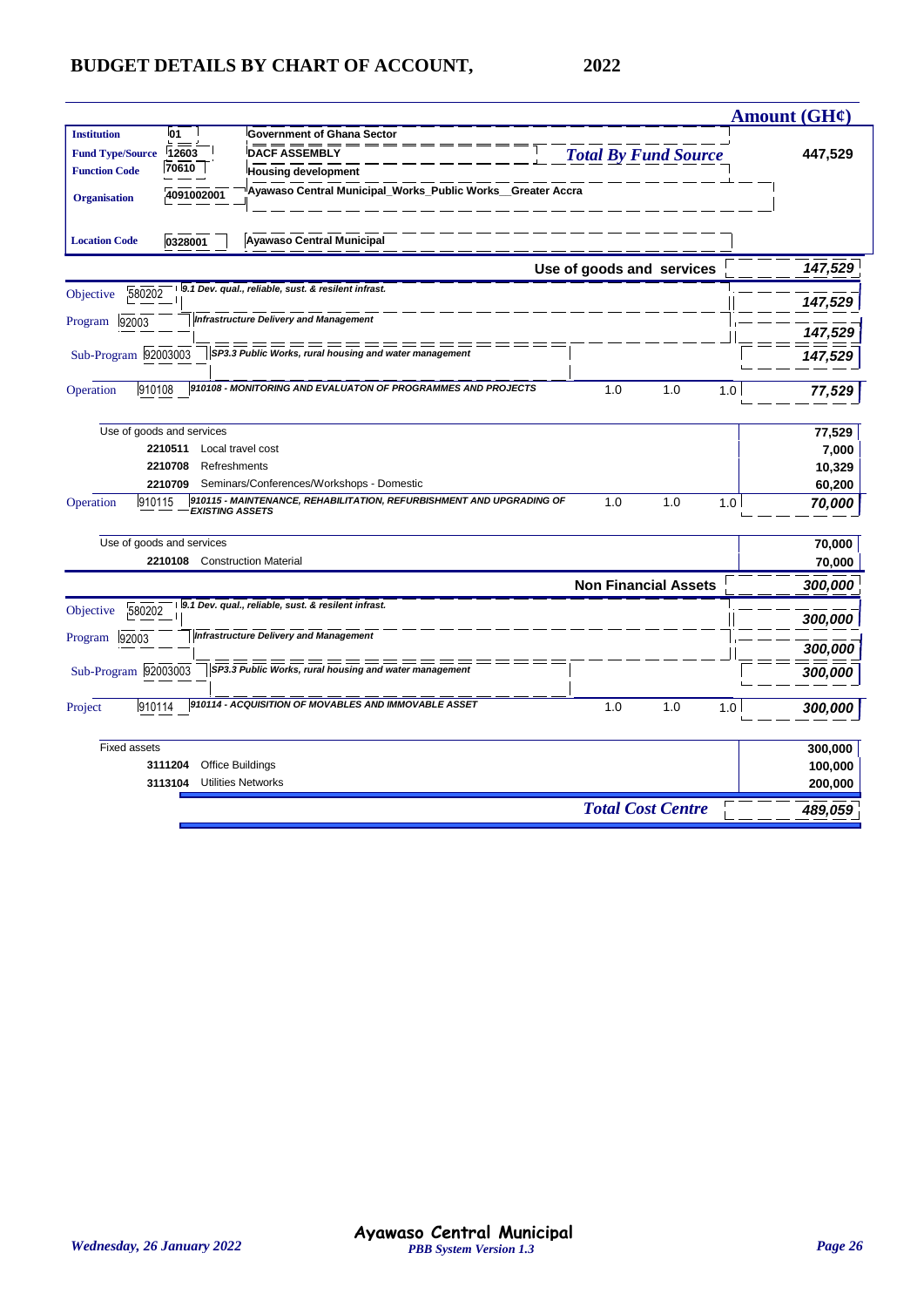|                                           |                             |                                                                            |                             | <b>Amount (GH¢)</b> |
|-------------------------------------------|-----------------------------|----------------------------------------------------------------------------|-----------------------------|---------------------|
| 01<br><b>Institution</b>                  |                             | <b>Government of Ghana Sector</b>                                          |                             |                     |
| 12200<br><b>Fund Type/Source</b><br>70411 |                             | <b>IGF</b>                                                                 | <b>Total By Fund Source</b> | 10,000              |
| <b>Function Code</b>                      |                             | General Commercial & economic affairs (CS)                                 |                             |                     |
| <b>Organisation</b>                       | 4091102001                  | Ayawaso Central Municipal Trade, Industry and Tourism Trade Greater Accra  |                             |                     |
|                                           |                             |                                                                            |                             |                     |
| <b>Location Code</b><br>0328001           |                             | <b>Ayawaso Central Municipal</b>                                           |                             |                     |
|                                           |                             |                                                                            | Use of goods and services   | 10,000              |
| 640201<br>Objective                       |                             | 8.3 Promote dev.-oriented policies that supp. prod. activities             |                             | 10,000              |
| 92004<br>Program                          | <b>Economic Development</b> |                                                                            |                             |                     |
|                                           |                             | ========                                                                   |                             | 10,000              |
| Sub-Program 92004002                      |                             | SP4.2 Trade, Tourism and Industrial Development                            |                             | 10,000              |
|                                           |                             |                                                                            |                             |                     |
| 910201<br>Operation                       |                             | 910201 - Promotion of Small, Medium and Large scale enterprises            | 1.0<br>1.0<br>1.0           | 10,000              |
| Use of goods and services                 |                             |                                                                            |                             |                     |
| 2210511                                   | Local travel cost           |                                                                            |                             | 10,000<br>2,000     |
| 2210708                                   | Refreshments                |                                                                            |                             | 2,000               |
| 2210709                                   |                             | Seminars/Conferences/Workshops - Domestic                                  |                             | 6,000               |
|                                           |                             |                                                                            |                             | Amount (GH¢)        |
| l01<br><b>Institution</b>                 |                             | <b>Government of Ghana Sector</b>                                          |                             |                     |
| 12603<br><b>Fund Type/Source</b>          |                             | <b>DACF ASSEMBLY</b>                                                       | <b>Total By Fund Source</b> | 40,000              |
| 70411<br><b>Function Code</b>             |                             | General Commercial & economic affairs (CS)                                 |                             |                     |
|                                           |                             | Ayawaso Central Municipal_Trade, Industry and Tourism_Trade__Greater Accra |                             |                     |
| <b>Organisation</b>                       | 4091102001                  |                                                                            |                             |                     |
| <b>Location Code</b>                      | 0328001                     | <b>Ayawaso Central Municipal</b>                                           |                             |                     |
|                                           |                             |                                                                            | Use of goods and services   | 40,000              |
|                                           |                             | 8.3 Promote dev.-oriented policies that supp. prod. activities             |                             |                     |
| 640201<br>Objective                       |                             |                                                                            |                             | 40,000              |
| 92004<br>Program                          | <b>Economic Development</b> |                                                                            |                             | 40,000              |
| Sub-Program 92004002                      |                             | SP4.2 Trade, Tourism and Industrial Development                            |                             | 40,000              |
|                                           |                             |                                                                            |                             |                     |
| 910201<br>Operation                       |                             | 910201 - Promotion of Small, Medium and Large scale enterprises            | 1.0<br>1.0<br>1.0           | 40,000              |
|                                           |                             |                                                                            |                             |                     |
| Use of goods and services                 | Local travel cost           |                                                                            |                             | 40,000              |
| 2210511<br>2210708                        | Refreshments                |                                                                            |                             | 10,000<br>10,000    |
| 2210709                                   |                             | Seminars/Conferences/Workshops - Domestic                                  |                             | 20,000              |
|                                           |                             |                                                                            | <b>Total Cost Centre</b>    | 50,000              |
|                                           |                             |                                                                            |                             |                     |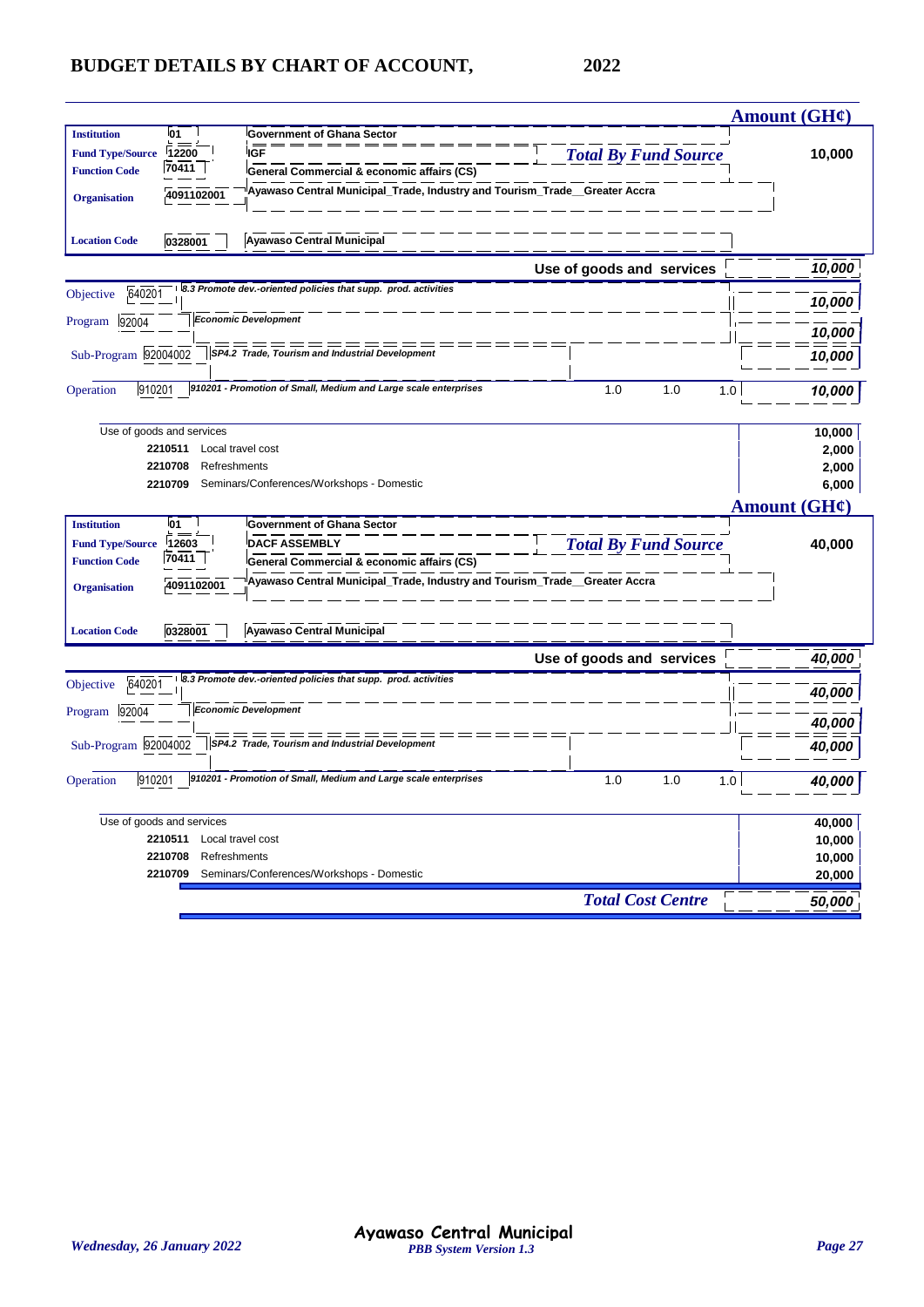| <b>Institution</b><br>01<br><b>Government of Ghana Sector</b><br><b>IGF</b><br><b>Fund Type/Source</b><br>12200 | <b>Total By Fund Source</b> |         |
|-----------------------------------------------------------------------------------------------------------------|-----------------------------|---------|
|                                                                                                                 |                             |         |
|                                                                                                                 |                             | 319,625 |
| 70112<br><b>Function Code</b><br>Financial & fiscal affairs (CS)                                                |                             |         |
| Ayawaso Central Municipal_Budget and Rating<br>Greater Accra<br>4091200001<br><b>Organisation</b>               |                             |         |
| <b>Ayawaso Central Municipal</b><br><b>Location Code</b><br>0328001                                             |                             |         |
| Use of goods and services                                                                                       |                             | 319,625 |
| 1.4 Ensure equal rights to economic resources                                                                   |                             |         |
| 580101<br>Objective                                                                                             |                             | 319,625 |
| <b>Management and Administration</b><br>92001<br>Program                                                        |                             |         |
| ———————                                                                                                         |                             | 319,625 |
| Sub-Program 92001004<br>SP4: Planning, Budgeting, Monitoring and Evaluation and Statistics                      |                             | 319,625 |
| 910111 - DATA COLLECTION                                                                                        |                             |         |
| 910111<br>1.0<br>Operation                                                                                      | 1.0<br>1.0                  | 34,000  |
|                                                                                                                 |                             |         |
| Use of goods and services                                                                                       |                             | 34,000  |
| 2210511<br>Local travel cost<br>2210708                                                                         |                             | 14,000  |
| Refreshments<br>910113 - ADMINISTRATIVE AND TECHNICAL MEETINGS<br>910113<br>1.0                                 | 1.0                         | 20,000  |
| Operation                                                                                                       | 1.0                         | 215,625 |
| Use of goods and services                                                                                       |                             | 215,625 |
| 2210511<br>Local travel cost                                                                                    |                             | 56,400  |
| 2210708<br>Refreshments                                                                                         |                             | 69,775  |
| Seminars/Conferences/Workshops - Domestic<br>2210709                                                            |                             | 89,450  |
| 911201 - Budget preparation and Coordination<br>1.0<br>911201<br>Operation                                      | 1.0<br>1.0                  | 45,000  |
| Use of goods and services                                                                                       |                             | 45,000  |
| 2210511<br>Local travel cost                                                                                    |                             | 5,000   |
| 2210708<br>Refreshments                                                                                         |                             | 15,000  |
| Seminars/Conferences/Workshops - Domestic<br>2210709                                                            |                             | 25,000  |
| 911202 - Budget implementation and performance reporting<br>911202<br>1.0<br>Operation                          | 1.0<br>1.0                  | 25,000  |
| Use of goods and services                                                                                       |                             | 25,000  |
| Local travel cost<br>2210511                                                                                    |                             | 15,000  |
| 2210709 Seminars/Conferences/Workshops - Domestic                                                               |                             | 10,000  |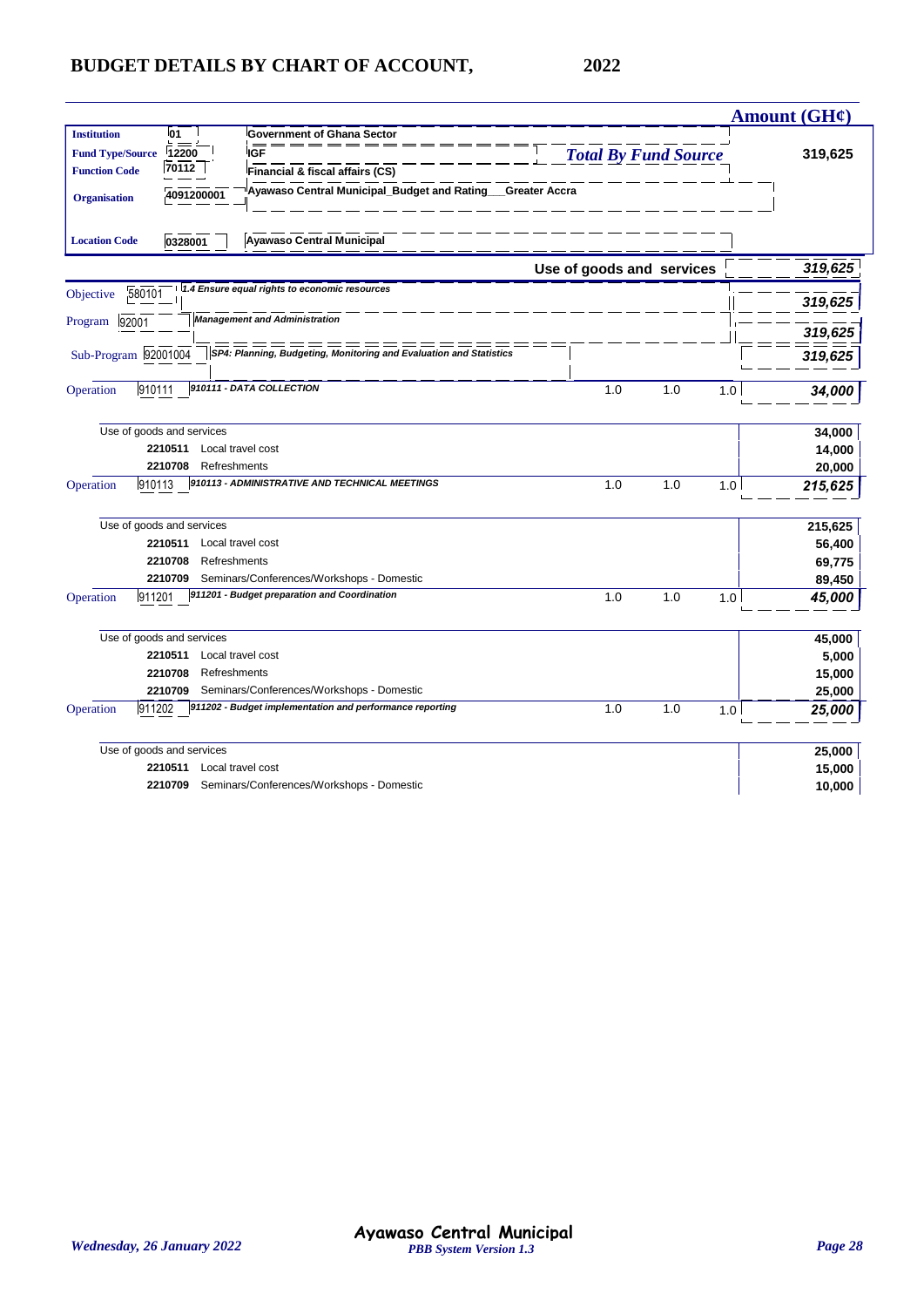|                         |                           |                                                                    |                             |     |     | Amount $(GH\mathcal{C})$ |
|-------------------------|---------------------------|--------------------------------------------------------------------|-----------------------------|-----|-----|--------------------------|
| <b>Institution</b>      | 01                        | <b>Government of Ghana Sector</b>                                  |                             |     |     |                          |
| <b>Fund Type/Source</b> | 12603                     | <b>DACF ASSEMBLY</b>                                               | <b>Total By Fund Source</b> |     |     | 232,957                  |
| <b>Function Code</b>    | 70112                     | Financial & fiscal affairs (CS)                                    |                             |     |     |                          |
| <b>Organisation</b>     | 4091200001                | Ayawaso Central Municipal_Budget and Rating__Greater Accra         |                             |     |     |                          |
|                         |                           |                                                                    |                             |     |     |                          |
| <b>Location Code</b>    | 0328001                   | <b>Ayawaso Central Municipal</b>                                   |                             |     |     |                          |
|                         |                           |                                                                    | Use of goods and services   |     |     | 232,957                  |
| 580101<br>Objective     |                           | 1.4 Ensure equal rights to economic resources                      |                             |     |     | 232,957                  |
| Program<br>92001        |                           | <b>Management and Administration</b><br>=====                      |                             |     |     | 232,957                  |
| Sub-Program 92001004    |                           | SP4: Planning, Budgeting, Monitoring and Evaluation and Statistics |                             |     |     | 232,957                  |
| 910108<br>Operation     |                           | 910108 - MONITORING AND EVALUATON OF PROGRAMMES AND PROJECTS       | 1.0                         | 1.0 | 1.0 | 27,000                   |
|                         | Use of goods and services |                                                                    |                             |     |     | 27,000                   |
|                         | 2210708<br>Refreshments   |                                                                    |                             |     |     | 7,000                    |
|                         | 2210709                   | Seminars/Conferences/Workshops - Domestic                          |                             |     |     | 20,000                   |
| 910111<br>Operation     |                           | 910111 - DATA COLLECTION                                           | 1.0                         | 1.0 | 1.0 | 28,000                   |
|                         | Use of goods and services |                                                                    |                             |     |     | 28,000                   |
|                         | 2210511                   | Local travel cost                                                  |                             |     |     | 8,000                    |
|                         | 2210708<br>Refreshments   |                                                                    |                             |     |     | 10,000                   |
|                         | 2210709                   | Seminars/Conferences/Workshops - Domestic                          |                             |     |     | 10,000                   |
| 910113<br>Operation     |                           | 910113 - ADMINISTRATIVE AND TECHNICAL MEETINGS                     | 1.0                         | 1.0 | 1.0 | 97,957                   |
|                         | Use of goods and services |                                                                    |                             |     |     | 97,957                   |
|                         | 2210511                   | Local travel cost                                                  |                             |     |     | 26,417                   |
|                         | 2210708<br>Refreshments   |                                                                    |                             |     |     | 20,140                   |
|                         | 2210709                   | Seminars/Conferences/Workshops - Domestic                          |                             |     |     | 51,400                   |
| 911201<br>Operation     |                           | 911201 - Budget preparation and Coordination                       | 1.0                         | 1.0 | 1.0 | 45,000                   |
|                         | Use of goods and services |                                                                    |                             |     |     | 45,000                   |
|                         | 2210511                   | Local travel cost                                                  |                             |     |     | 5,000                    |
|                         | 2210708<br>Refreshments   |                                                                    |                             |     |     | 20,000                   |
|                         |                           | 2210709 Seminars/Conferences/Workshops - Domestic                  |                             |     |     | 20,000                   |
| 911202<br>Operation     |                           | 911202 - Budget implementation and performance reporting           | 1.0                         | 1.0 | 1.0 | 35,000                   |
|                         | Use of goods and services |                                                                    |                             |     |     | 35,000                   |
|                         | 2210511                   | Local travel cost                                                  |                             |     |     | 15,000                   |
|                         | 2210708<br>Refreshments   |                                                                    |                             |     |     | 20,000                   |
|                         |                           |                                                                    | <b>Total Cost Centre</b>    |     |     | 552,582                  |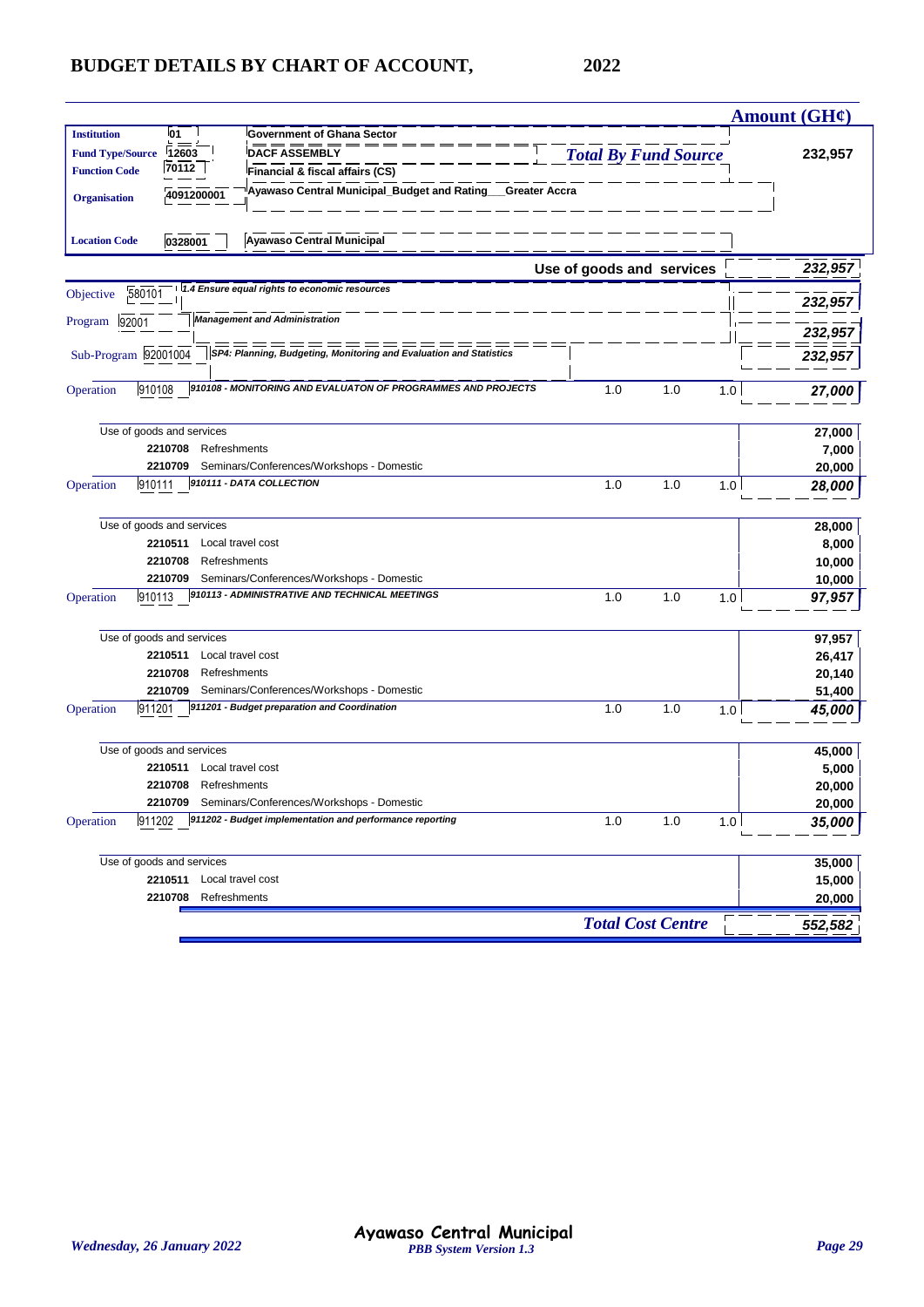|                                   |                                                    |                             | Amount (GH¢)      |
|-----------------------------------|----------------------------------------------------|-----------------------------|-------------------|
| <b>Institution</b><br>01          | Government of Ghana Sector                         |                             |                   |
| <b>Fund Type/Source</b><br>12200  | <b>IGF</b>                                         | <b>Total By Fund Source</b> | 250,990           |
| 70451<br><b>Function Code</b>     | <b>Road transport</b>                              |                             |                   |
| 4091400001<br><b>Organisation</b> | Ayawaso Central Municipal_Transport__              | Greater Accra               |                   |
| <b>Location Code</b><br>0328001   | <b>Ayawaso Central Municipal</b>                   |                             |                   |
|                                   |                                                    | Use of goods and services   | 250,990           |
| 390202<br>Objective               | 11.2 Improve transport and road safety             |                             | 250,990           |
| 92003<br>Program                  | <b>Infrastructure Delivery and Management</b>      |                             |                   |
|                                   |                                                    |                             | 250,990           |
| Sub-Program 92003001              | SP3.1 Roads and Transport services                 |                             | 250,990           |
| 911501<br>Operation               | 911501 - Management of transport services          | 1.0<br>1.0<br>1.0           | 250,990           |
| Use of goods and services         |                                                    |                             | 250,990           |
| 2210502                           | Maintenance and Repairs - Official Vehicles        |                             | 16,525            |
| 2210503                           | Fuel and Lubricants - Official Vehicles            |                             | 220,000           |
| 2210505                           | Running Cost - Official Vehicles                   |                             | 5,040             |
| 2210708                           | Refreshments                                       |                             | 1,225             |
| 2210709                           | Seminars/Conferences/Workshops - Domestic          |                             | 2,200             |
| 2210801                           | Local Consultants Fees (Companies)                 |                             | 6,000             |
|                                   |                                                    |                             | Amount $(GH\ell)$ |
| <b>Institution</b><br>01          | <b>Government of Ghana Sector</b>                  |                             |                   |
| <b>Fund Type/Source</b><br>12603  | <b>DACF ASSEMBLY</b>                               | <b>Total By Fund Source</b> | 230,010           |
| 70451<br><b>Function Code</b>     | Road transport                                     |                             |                   |
| 4091400001<br><b>Organisation</b> | Ayawaso Central Municipal_Transport__Greater Accra |                             |                   |
|                                   |                                                    |                             |                   |
| <b>Location Code</b><br>0328001   | <b>Ayawaso Central Municipal</b>                   |                             |                   |
|                                   |                                                    | Use of goods and services   | 230,010           |
| 390202<br>Objective               | 11.2 Improve transport and road safety             |                             | 230,010           |
| Program 92003                     | <b>Infrastructure Delivery and Management</b>      |                             |                   |
| Sub-Program 92003001              | $\sqrt{SP3.1$ Roads and Transport services         |                             | 230,010           |
|                                   |                                                    |                             | 230,010           |
| Operation<br>911501               | 911501 - Management of transport services          | 1.0<br>1.0<br>1.0           | 230,010           |
| Use of goods and services         |                                                    |                             | 230,010           |
| 2210101                           | <b>Printed Material and Stationery</b>             |                             | 2,000             |
| 2210408                           | Rental of Furniture and Fittings                   |                             | 1,360             |
| 2210502                           | Maintenance and Repairs - Official Vehicles        |                             | 16,800            |
| 2210503                           | Fuel and Lubricants - Official Vehicles            |                             | 200,000           |
| 2210511                           | Local travel cost                                  |                             | 2,400             |
| 2210708<br>Refreshments           |                                                    |                             | 7,450             |
|                                   |                                                    | <b>Total Cost Centre</b>    | 481,000           |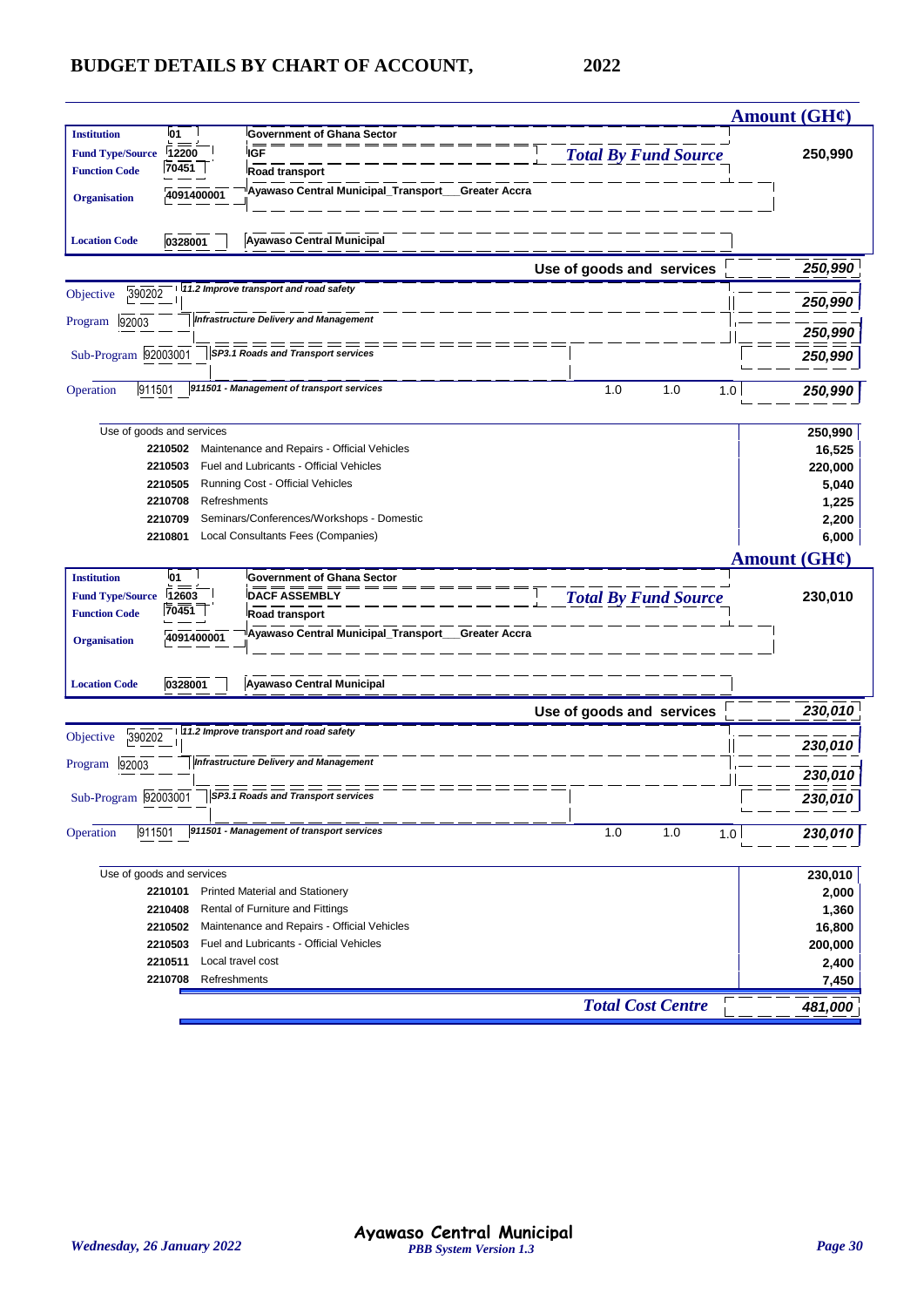|                         |                             |                                                            |                             | Amount $(GH\ell)$ |
|-------------------------|-----------------------------|------------------------------------------------------------|-----------------------------|-------------------|
| <b>Institution</b>      | 01                          | <b>Government of Ghana Sector</b>                          |                             |                   |
| <b>Fund Type/Source</b> | 11001                       | GOG                                                        | <b>Total By Fund Source</b> | 80,000            |
| <b>Function Code</b>    | 70360                       | Public order and safety n.e.c                              |                             |                   |
| <b>Organisation</b>     | 4091500001                  | Ayawaso Central Municipal_Disaster Prevention              | <b>Greater Accra</b>        |                   |
|                         |                             |                                                            |                             |                   |
| <b>Location Code</b>    | 0328001                     | <b>Ayawaso Central Municipal</b>                           |                             |                   |
|                         |                             |                                                            | Other expense               | 80,000            |
| 370102<br>Objective     |                             | 113.1 Strengthen resilence towards climate-related hazards |                             | 80,000            |
| 92005<br>Program        |                             | <b>Environmental Management</b>                            |                             |                   |
|                         |                             |                                                            |                             | 80,000            |
| Sub-Program 92005001    |                             | ========<br>SP5.1 Disaster prevention and Management       |                             | 80,000            |
| 910701<br>Operation     |                             | 910701 - Disaster management                               | 1.0<br>1.0                  | 1.0<br>80,000     |
|                         |                             |                                                            |                             |                   |
|                         | Miscellaneous other expense |                                                            |                             | 80,000            |
|                         | 2821009<br>Donations        |                                                            |                             | 80,000            |
|                         |                             |                                                            |                             | Amount (GH¢)      |
| <b>Institution</b>      | 01                          | <b>Government of Ghana Sector</b>                          |                             |                   |
| <b>Fund Type/Source</b> | 12200                       | <b>IGF</b>                                                 | <b>Total By Fund Source</b> | 41,500            |
| <b>Function Code</b>    | 70360                       | Public order and safety n.e.c                              |                             |                   |
| <b>Organisation</b>     | 4091500001                  | Ayawaso Central Municipal_Disaster Prevention              | <b>Greater Accra</b>        |                   |
|                         |                             |                                                            |                             |                   |
| <b>Location Code</b>    | 0328001                     | <b>Ayawaso Central Municipal</b>                           |                             |                   |
|                         |                             |                                                            | Use of goods and services   | 41,500            |
| 370102<br>Objective     |                             | 113.1 Strengthen resilence towards climate-related hazards |                             |                   |
|                         |                             |                                                            |                             | 41,500            |
| 92005<br>Program        |                             | <b>Environmental Management</b>                            |                             | 41,500            |
| Sub-Program 92005001    |                             | SP5.1 Disaster prevention and Management                   |                             | 41,500            |
|                         |                             |                                                            |                             |                   |
| Operation<br>910101     |                             | 910101 - INTERNAL MANAGEMENT OF THE ORGANISATION           | 1.0<br>1.0                  | 1.0<br>22,000     |
|                         |                             |                                                            |                             |                   |
|                         | Use of goods and services   |                                                            |                             | 22,000            |
|                         | 2210511                     | Local travel cost                                          |                             | 22,000            |
| 910701<br>Operation     |                             | 910701 - Disaster management                               | 1.0<br>1.0                  | 1.0<br>19,500     |
|                         | Use of goods and services   |                                                            |                             | 19,500            |
|                         | 2210511                     | Local travel cost                                          |                             | 5,000             |
|                         | 2210708<br>Refreshments     |                                                            |                             | 4,500             |
|                         | 2210709                     | Seminars/Conferences/Workshops - Domestic                  |                             | 10,000            |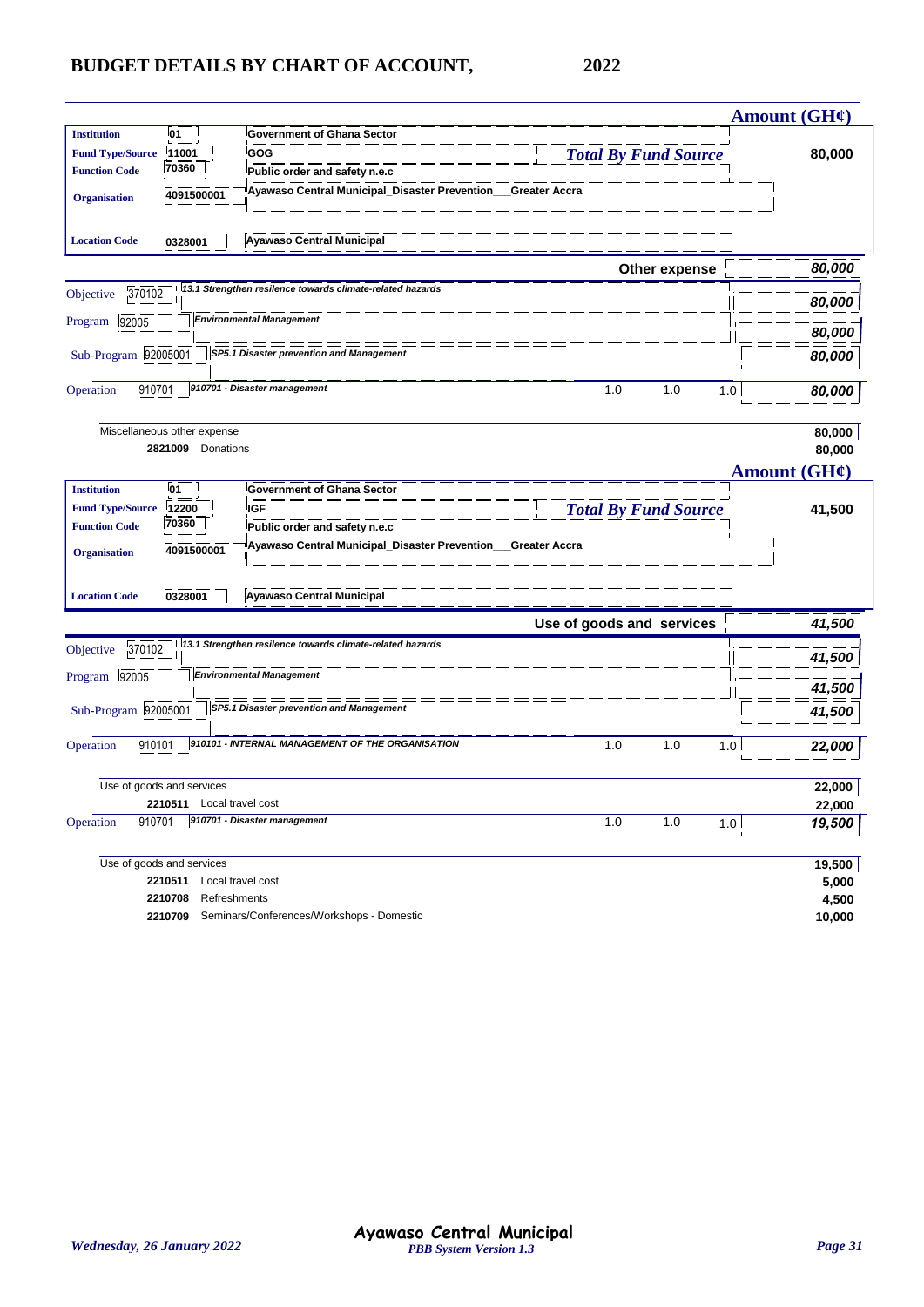|                         |                           |                                                             |     |                             |     | <b>Amount (GH¢)</b> |
|-------------------------|---------------------------|-------------------------------------------------------------|-----|-----------------------------|-----|---------------------|
| <b>Institution</b>      | 01                        | <b>Government of Ghana Sector</b>                           |     |                             |     |                     |
| <b>Fund Type/Source</b> | 12603                     | <b>DACF ASSEMBLY</b>                                        |     | <b>Total By Fund Source</b> |     | 65,000              |
| <b>Function Code</b>    | 70360                     | Public order and safety n.e.c                               |     |                             |     |                     |
| <b>Organisation</b>     | 4091500001                | Ayawaso Central Municipal_Disaster Prevention_Greater Accra |     |                             |     |                     |
| <b>Location Code</b>    | 0328001                   | <b>Ayawaso Central Municipal</b>                            |     |                             |     |                     |
|                         |                           |                                                             |     | Use of goods and services   |     | 65,000              |
| 370102<br>Objective     |                           | 13.1 Strengthen resilence towards climate-related hazards   |     |                             |     | 65,000              |
| 92005<br>Program        |                           | <b>Environmental Management</b>                             |     |                             |     | 65,000              |
| Sub-Program 92005001    |                           | SP5.1 Disaster prevention and Management                    |     |                             |     | 65,000              |
| 910101<br>Operation     |                           | 910101 - INTERNAL MANAGEMENT OF THE ORGANISATION            | 1.0 | 1.0                         | 1.0 | 50,000              |
|                         | Use of goods and services |                                                             |     |                             |     | 50,000              |
|                         | 2210511                   | Local travel cost                                           |     |                             |     | 20,000              |
|                         | 2210708                   | Refreshments                                                |     |                             |     | 15,000              |
|                         | 2210709                   | Seminars/Conferences/Workshops - Domestic                   |     |                             |     | 15,000              |
| 910701<br>Operation     |                           | 910701 - Disaster management                                | 1.0 | 1.0                         | 1.0 | 15,000              |
|                         | Use of goods and services |                                                             |     |                             |     | 15,000              |
|                         | 2210511                   | Local travel cost                                           |     |                             |     | 15,000              |
|                         |                           |                                                             |     | <b>Total Cost Centre</b>    |     | 186,500             |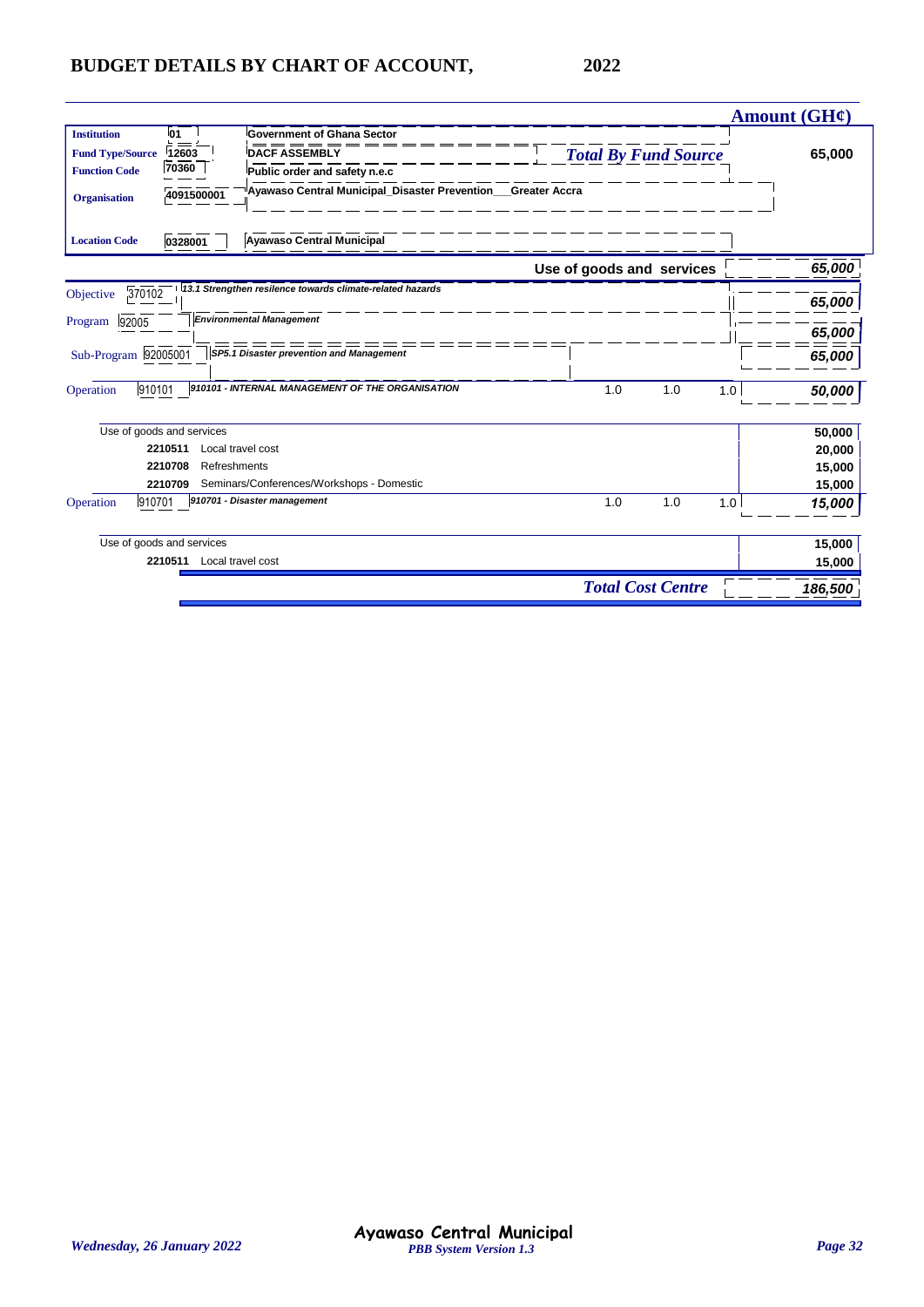|                                                                                                                                                                                                                                                                            |                             | <b>Amount (GH¢)</b>                                    |
|----------------------------------------------------------------------------------------------------------------------------------------------------------------------------------------------------------------------------------------------------------------------------|-----------------------------|--------------------------------------------------------|
| 01<br><b>Institution</b><br><b>Government of Ghana Sector</b><br>11001<br>GOG<br><b>Fund Type/Source</b><br>70451<br><b>Function Code</b><br>Road transport                                                                                                                | <b>Total By Fund Source</b> | 17,922                                                 |
| Ayawaso Central Municipal_Urban Roads__Greater Accra<br>4091600001<br><b>Organisation</b><br><b>Ayawaso Central Municipal</b><br><b>Location Code</b><br>0328001                                                                                                           |                             |                                                        |
|                                                                                                                                                                                                                                                                            | Use of goods and services   | 17,922                                                 |
| Improve efficiency & effectiveness of road transp't infrasture & serv<br>390101<br>Objective                                                                                                                                                                               |                             | 17,922                                                 |
| <b>Infrastructure Delivery and Management</b><br>92003<br>Program                                                                                                                                                                                                          |                             | 17,922                                                 |
| ==<br>Sub-Program 92003001<br>SP3.1 Roads and Transport services                                                                                                                                                                                                           |                             | 17,922                                                 |
| 910101 - INTERNAL MANAGEMENT OF THE ORGANISATION<br>910101<br>Operation                                                                                                                                                                                                    | 1.0<br>1.0                  | 1.0<br>17,922                                          |
| Use of goods and services<br>2210511<br>Local travel cost<br>2210708<br>Refreshments<br>Seminars/Conferences/Workshops - Domestic<br>2210709                                                                                                                               |                             | 17,922<br>9,000<br>1,000<br>7,922<br>Amount $(GH\ell)$ |
| l01<br><b>Institution</b><br><b>Government of Ghana Sector</b><br><b>IGF</b><br>12200<br><b>Fund Type/Source</b><br>70451<br><b>Function Code</b><br>Road transport<br>Ayawaso Central Municipal_Urban Roads_<br><b>Greater Accra</b><br>4091600001<br><b>Organisation</b> | <b>Total By Fund Source</b> | 200,000                                                |
| <b>Ayawaso Central Municipal</b><br><b>Location Code</b><br>0328001                                                                                                                                                                                                        |                             |                                                        |
|                                                                                                                                                                                                                                                                            |                             |                                                        |
|                                                                                                                                                                                                                                                                            | <b>Non Financial Assets</b> | 200,000                                                |
| Improve efficiency & effectiveness of road transp't infrasture & serv<br>390101<br>Objective                                                                                                                                                                               |                             | 200,000                                                |
| <b>Infrastructure Delivery and Management</b><br>92003<br>Program                                                                                                                                                                                                          |                             | 200,000                                                |
| Sub-Program 92003001<br>SP3.1 Roads and Transport services                                                                                                                                                                                                                 |                             | 200,000                                                |
| 910114 - ACQUISITION OF MOVABLES AND IMMOVABLE ASSET<br>910114<br>Project                                                                                                                                                                                                  | 1.0<br>1.0                  | 1.0<br>200,000                                         |
| <b>Fixed assets</b>                                                                                                                                                                                                                                                        |                             | 200,000                                                |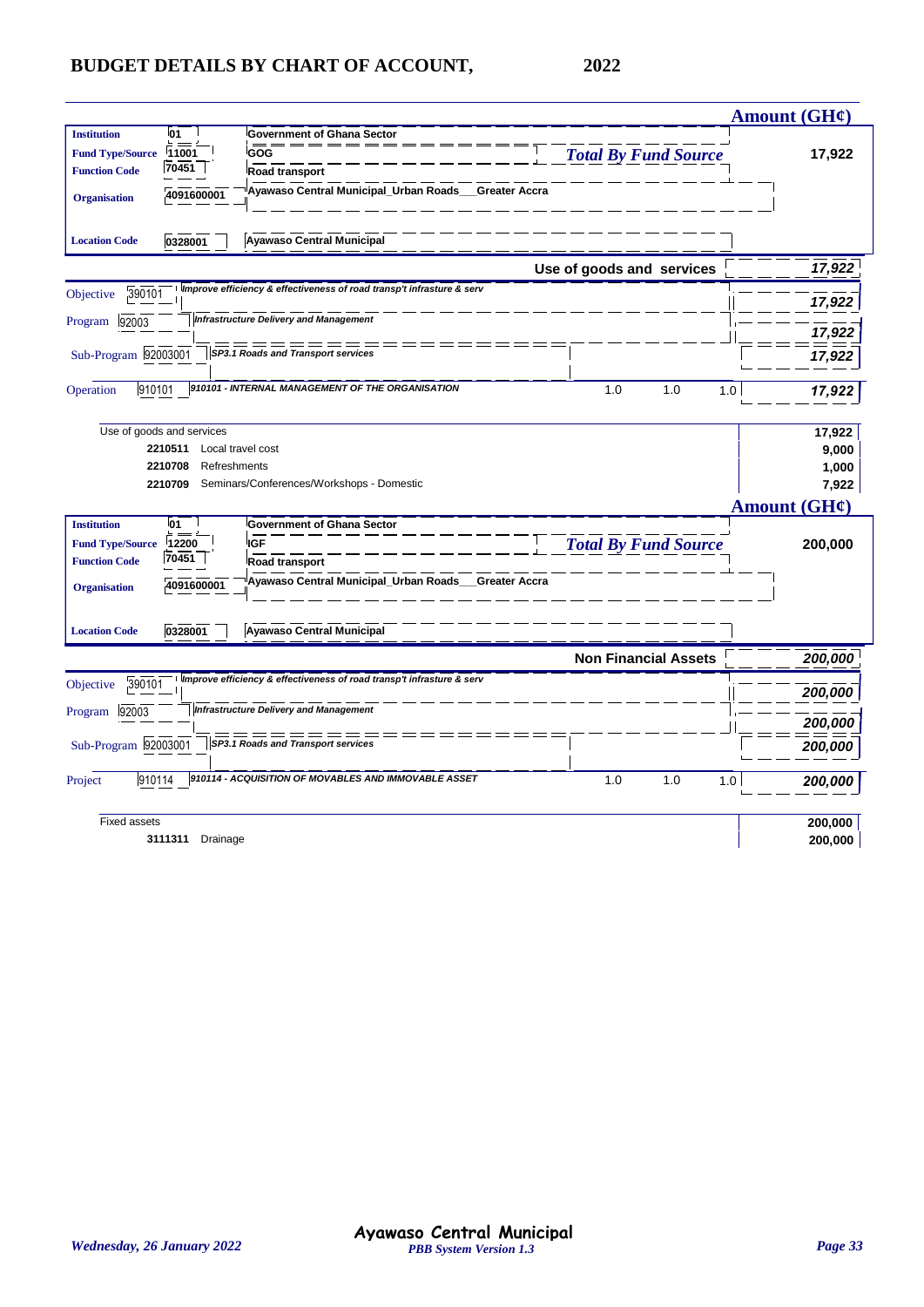|                         |                        |                                                                         |                             | Amount $(GH\mathcal{C})$ |
|-------------------------|------------------------|-------------------------------------------------------------------------|-----------------------------|--------------------------|
| <b>Institution</b>      | 01                     | <b>Government of Ghana Sector</b>                                       |                             |                          |
| <b>Fund Type/Source</b> | 12603                  | <b>DACF ASSEMBLY</b>                                                    | <b>Total By Fund Source</b> | 1,550,000                |
| <b>Function Code</b>    | 70451                  | Road transport                                                          |                             |                          |
| <b>Organisation</b>     | 4091600001             | Ayawaso Central Municipal_Urban Roads_<br>Greater Accra                 |                             |                          |
|                         |                        |                                                                         |                             |                          |
| <b>Location Code</b>    | 0328001                | <b>Ayawaso Central Municipal</b>                                        |                             |                          |
|                         |                        |                                                                         | <b>Non Financial Assets</b> | 1,550,000                |
| 390101<br>Objective     |                        | Improve efficiency & effectiveness of road transp't infrasture & serv   |                             | 1,550,000                |
| 92003<br>Program        |                        | <b>Infrastructure Delivery and Management</b>                           |                             | 1,550,000                |
| Sub-Program 92003001    |                        | SP3.1 Roads and Transport services                                      |                             | 1,550,000                |
|                         |                        |                                                                         |                             |                          |
| 910114<br>Project       |                        | 910114 - ACQUISITION OF MOVABLES AND IMMOVABLE ASSET                    | 1.0<br>1.0<br>1.0           | 1,550,000                |
|                         |                        |                                                                         |                             |                          |
| <b>Fixed assets</b>     | 3111309<br>Urban Roads |                                                                         |                             | 1,550,000<br>587,745     |
|                         | 3111311<br>Drainage    |                                                                         |                             | 962,255                  |
|                         |                        |                                                                         |                             | Amount $(GH\mathcal{C})$ |
| <b>Institution</b>      | 01                     | <b>Government of Ghana Sector</b>                                       |                             |                          |
| <b>Fund Type/Source</b> | 13521                  |                                                                         | <b>Total By Fund Source</b> | 187,341                  |
| <b>Function Code</b>    | 70451                  | Road transport                                                          |                             |                          |
| <b>Organisation</b>     | 4091600001             | Ayawaso Central Municipal_Urban Roads_<br>Greater Accra                 |                             |                          |
|                         |                        |                                                                         |                             |                          |
| <b>Location Code</b>    | 0328001                | <b>Ayawaso Central Municipal</b>                                        |                             |                          |
|                         |                        |                                                                         | <b>Non Financial Assets</b> | 187,341                  |
| 390101<br>Objective     |                        | Improve efficiency & effectiveness of road transp't infrasture & serv   |                             | 187,341                  |
| 92003<br>Program        |                        | <b>Infrastructure Delivery and Management</b>                           |                             |                          |
|                         |                        |                                                                         |                             | 187,341                  |
| Sub-Program 92003001    |                        | SP3.1 Roads and Transport services                                      |                             | 187,341                  |
| 910114<br>Project       |                        | 910114 - ACQUISITION OF MOVABLES AND IMMOVABLE ASSET                    | 1.0<br>1.0<br>1.0           | 187,341                  |
|                         |                        |                                                                         |                             |                          |
| <b>Fixed assets</b>     |                        |                                                                         |                             | 187,341                  |
|                         | 3111311<br>Drainage    |                                                                         |                             | 187,341                  |
|                         |                        |                                                                         |                             | Amount (GH¢)             |
| <b>Institution</b>      | 01                     | Government of Ghana Sector                                              |                             |                          |
| <b>Fund Type/Source</b> | 14009<br>70451         | <b>DDF</b>                                                              | <b>Total By Fund Source</b> | 600,000                  |
| <b>Function Code</b>    |                        | Road transport<br>Ayawaso Central Municipal_Urban Roads___Greater Accra |                             |                          |
| <b>Organisation</b>     | 4091600001             |                                                                         |                             |                          |
|                         |                        |                                                                         |                             |                          |
| <b>Location Code</b>    | 0328001                | <b>Ayawaso Central Municipal</b>                                        |                             |                          |
|                         |                        |                                                                         | <b>Non Financial Assets</b> | 600,000                  |
| 390101<br>Objective     |                        | Improve efficiency & effectiveness of road transp't infrasture & serv   |                             | 600,000                  |
| 92003<br>Program        |                        | <b>Infrastructure Delivery and Management</b>                           |                             |                          |
| Sub-Program 92003001    |                        | SP3.1 Roads and Transport services                                      |                             | 600,000                  |
|                         |                        |                                                                         |                             | 600,000                  |
| 910114<br>Project       |                        | 910114 - ACQUISITION OF MOVABLES AND IMMOVABLE ASSET                    | 1.0<br>1.0<br>1.0           | 600,000                  |
|                         |                        |                                                                         |                             |                          |
| Fixed assets            | 3111311<br>Drainage    |                                                                         |                             | 600,000<br>600,000       |
|                         |                        |                                                                         |                             |                          |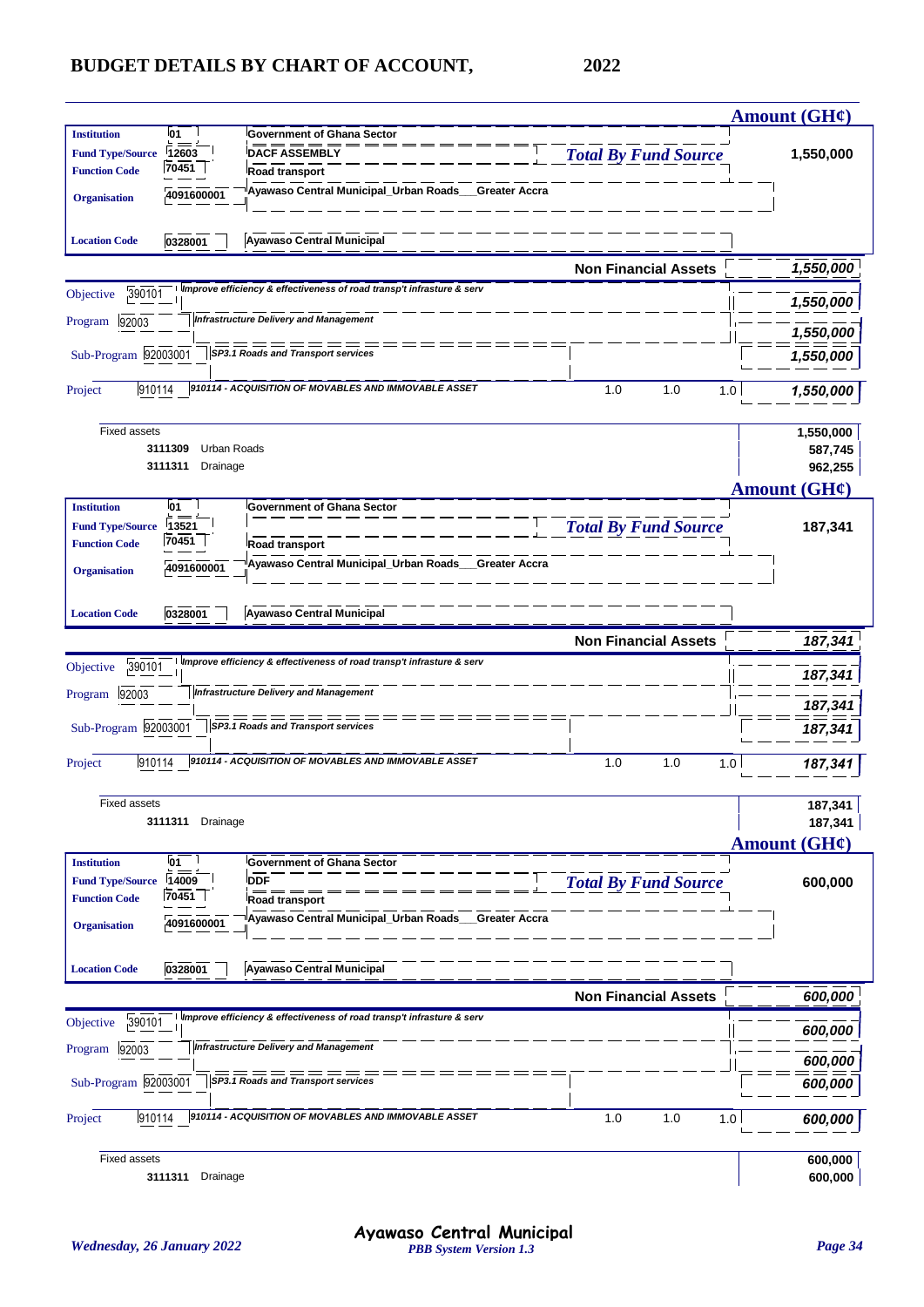*Total Cost Centre 2,555,263*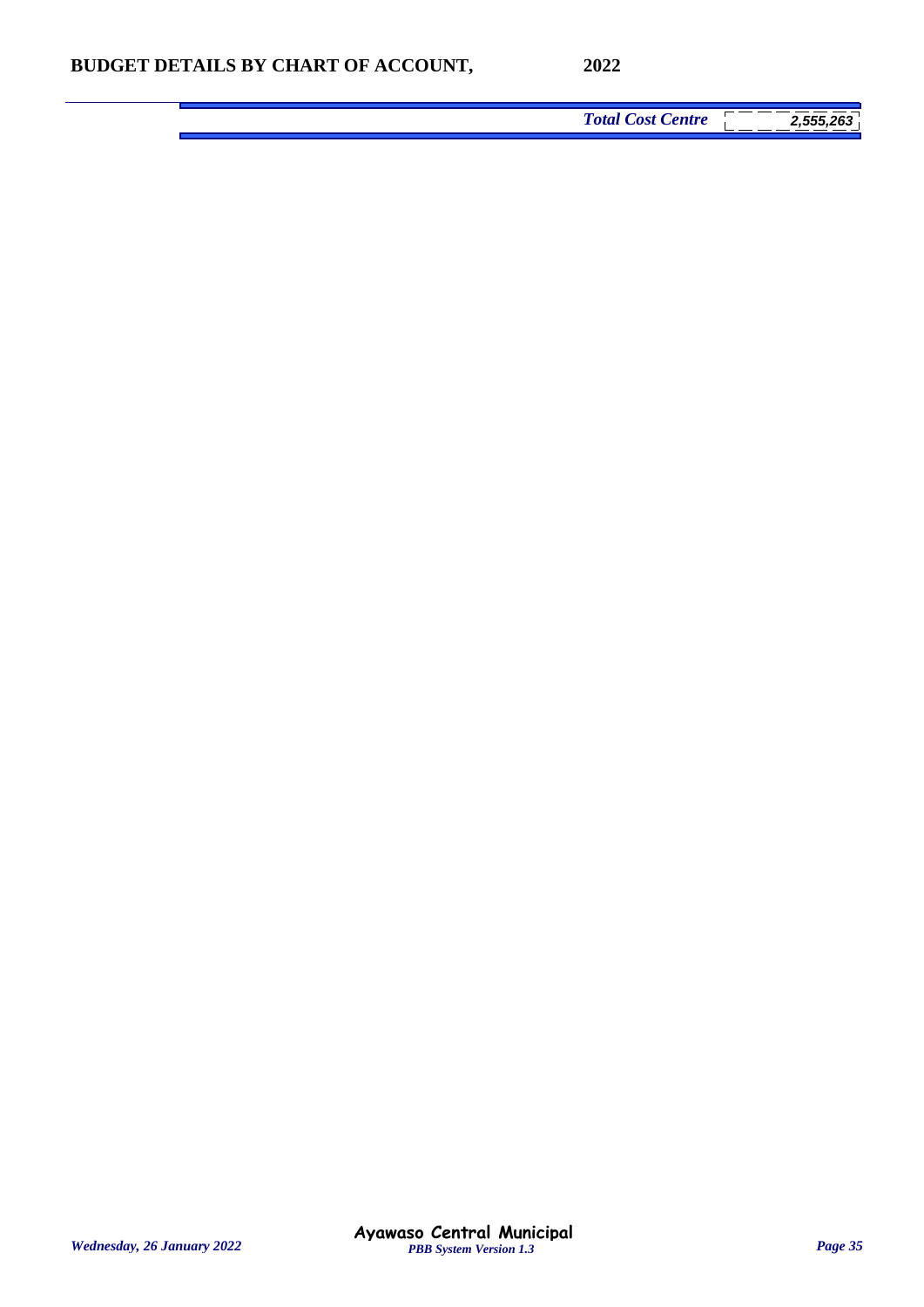|                                   |                                                       |                             | Amount $(GH\ell)$ |
|-----------------------------------|-------------------------------------------------------|-----------------------------|-------------------|
| 01<br><b>Institution</b>          | <b>Government of Ghana Sector</b>                     |                             |                   |
| 12200<br><b>Fund Type/Source</b>  | <b>IGF</b>                                            | <b>Total By Fund Source</b> | 9,000             |
| 71090<br><b>Function Code</b>     | Social protection n.e.c.                              |                             |                   |
| 4091700001<br><b>Organisation</b> | Ayawaso Central Municipal_Birth and Death_            | Greater Accra               |                   |
|                                   |                                                       |                             |                   |
| <b>Location Code</b><br>0328001   | <b>Ayawaso Central Municipal</b>                      |                             |                   |
|                                   |                                                       | Use of goods and services   | 9,000             |
| 550302<br>Objective               | 16.9 Provide legal identity incl. birth registration  |                             |                   |
|                                   |                                                       |                             | 9,000             |
| Program 92002                     | <b>Social Services Delivery</b>                       |                             | 9,000             |
| Sub-Program 92002004              | SP2.4 Birth and Death Registration Services           |                             |                   |
|                                   |                                                       |                             | 9,000             |
| 910104<br>Operation               | 910104 - INFORMATION, EDUCATION AND COMMUNICATION     | 1.0<br>1.0<br>1.0           | 9,000             |
|                                   |                                                       |                             |                   |
| Use of goods and services         |                                                       |                             | 9,000             |
| 2210408                           | Rental of Furniture and Fittings                      |                             | 3,200             |
| 2210708<br>Refreshments           |                                                       |                             | 1,000             |
| 2210709                           | Seminars/Conferences/Workshops - Domestic             |                             | 4,800             |
|                                   |                                                       |                             | Amount (GH¢)      |
| 01<br><b>Institution</b>          | <b>Government of Ghana Sector</b>                     |                             |                   |
| 12603<br><b>Fund Type/Source</b>  | <b>DACF ASSEMBLY</b>                                  | <b>Total By Fund Source</b> | 1,000             |
| 71090<br><b>Function Code</b>     | Social protection n.e.c.                              |                             |                   |
| 4091700001<br><b>Organisation</b> | Ayawaso Central Municipal_Birth and Death__           | Greater Accra               |                   |
|                                   |                                                       |                             |                   |
|                                   |                                                       |                             |                   |
| <b>Location Code</b><br>0328001   | <b>Ayawaso Central Municipal</b>                      |                             |                   |
|                                   |                                                       | Use of goods and services   | 1,000             |
| 550302<br>Objective               | 116.9 Provide legal identity incl. birth registration |                             | 1,000             |
| 92002<br>Program                  | <b>Social Services Delivery</b>                       |                             | 1,000             |
| Sub-Program 92002004              | SP2.4 Birth and Death Registration Services           |                             |                   |
|                                   |                                                       |                             | 1,000             |
| 910104<br>Operation               | 910104 - INFORMATION, EDUCATION AND COMMUNICATION     | 1.0<br>1.0<br>1.0           | 1,000             |
|                                   |                                                       |                             |                   |
| Use of goods and services         |                                                       |                             | 1,000             |
| 2210511 Local travel cost         |                                                       |                             | 1,000             |
|                                   |                                                       | <b>Total Cost Centre</b>    | 10,000            |
|                                   |                                                       |                             |                   |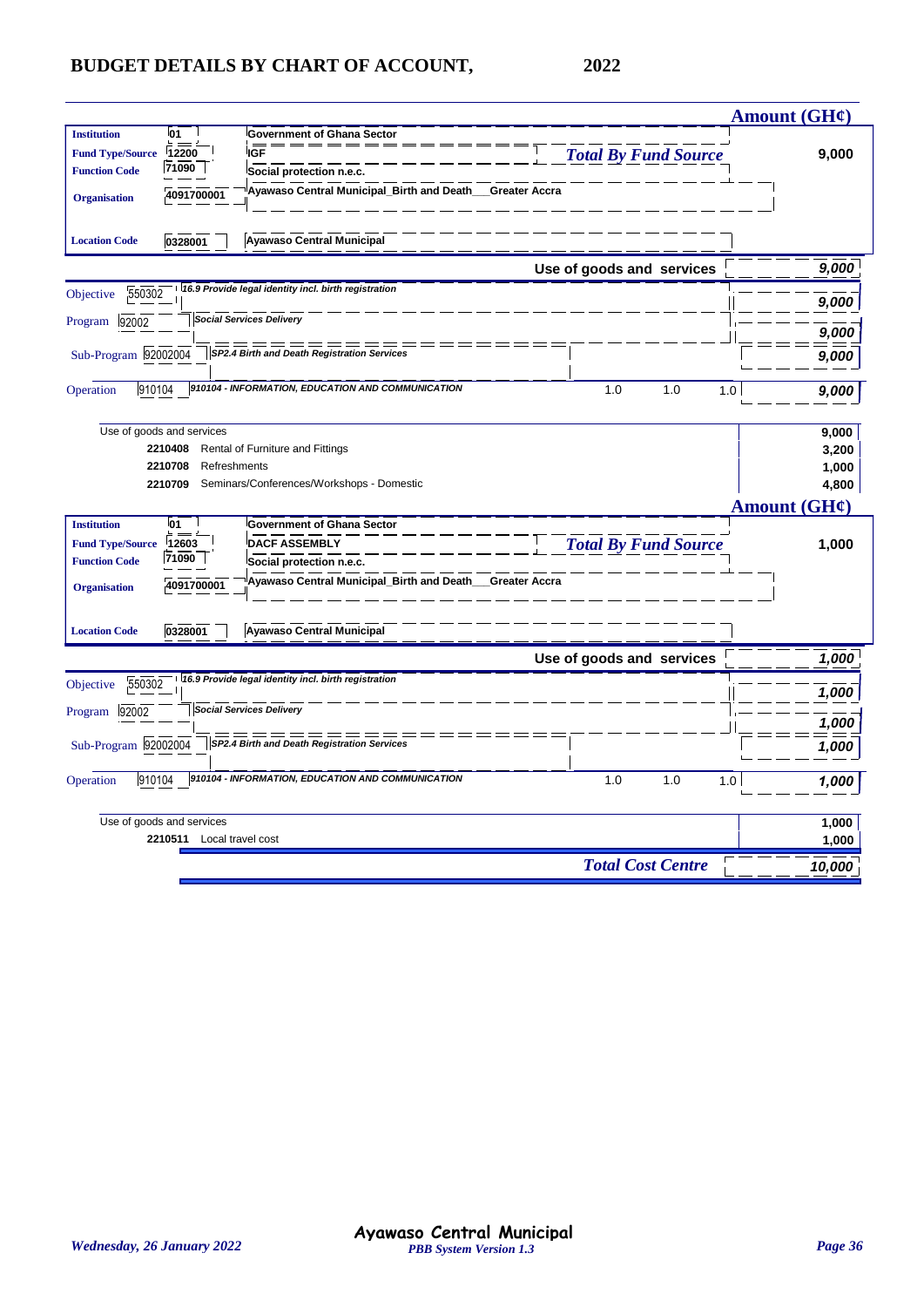|                                                 |                                      |                                                                                                           |                             | Amount (GH¢)      |
|-------------------------------------------------|--------------------------------------|-----------------------------------------------------------------------------------------------------------|-----------------------------|-------------------|
| <b>Institution</b>                              | 01                                   | <b>Government of Ghana Sector</b>                                                                         |                             |                   |
| <b>Fund Type/Source</b>                         | 11001                                | <b>GOG</b>                                                                                                | <b>Total By Fund Source</b> | 13,500            |
| <b>Function Code</b>                            | 70112                                | Financial & fiscal affairs (CS)                                                                           |                             |                   |
| <b>Organisation</b>                             | 4091801001                           | Ayawaso Central Municipal_Human Resource_Human Resource_Human Resource<br><b>Management_Greater Accra</b> |                             |                   |
| <b>Location Code</b>                            | 0328001                              | Ayawaso Central Municipal                                                                                 |                             |                   |
|                                                 |                                      |                                                                                                           | Use of goods and services   | 13,500            |
| 640101<br>Objective                             |                                      | Improve human capital development and management                                                          |                             | 13,500            |
| 92001<br>Program                                |                                      | <b>Management and Administration</b>                                                                      |                             |                   |
|                                                 |                                      | = == == == == =                                                                                           |                             | 13,500            |
| Sub-Program 92001003                            |                                      | SP3: Human Resource Management                                                                            |                             | 13,500            |
| 911803<br>Operation                             |                                      | 911803 - Staff Training and skills development                                                            | 1.0<br>1.0                  | 1.0<br>13,500     |
|                                                 |                                      |                                                                                                           |                             |                   |
|                                                 | Use of goods and services            |                                                                                                           |                             | 13,500            |
|                                                 | 2210708<br>Refreshments              |                                                                                                           |                             | 550               |
|                                                 | 2210709                              | Seminars/Conferences/Workshops - Domestic                                                                 |                             | 1,700             |
|                                                 | 2210803                              | <b>Other Consultancy Expenses</b>                                                                         |                             | 11,250            |
|                                                 |                                      |                                                                                                           |                             | Amount $(GH\ell)$ |
| <b>Institution</b>                              | 01                                   | <b>Government of Ghana Sector</b><br><b>IGF</b>                                                           |                             |                   |
| <b>Fund Type/Source</b><br><b>Function Code</b> | 12200<br>70112                       | Financial & fiscal affairs (CS)                                                                           | <b>Total By Fund Source</b> | 140,500           |
|                                                 |                                      | ˈAyawaso Central Municipal_Human Resource_Human Resource_Human Resource                                   |                             |                   |
| <b>Organisation</b>                             | 4091801001                           | <b>Management_Greater Accra</b>                                                                           |                             |                   |
|                                                 |                                      |                                                                                                           |                             |                   |
| <b>Location Code</b>                            | 0328001                              | <b>Ayawaso Central Municipal</b>                                                                          |                             |                   |
|                                                 |                                      |                                                                                                           |                             |                   |
|                                                 |                                      |                                                                                                           | Use of goods and services   | 106,453           |
| 640101<br>Objective                             |                                      | Improve human capital development and management                                                          |                             |                   |
| 92001<br>Program                                |                                      | <b>Management and Administration</b>                                                                      |                             | 106,453           |
|                                                 |                                      |                                                                                                           |                             | 106,453           |
| Sub-Program 92001003                            |                                      | SP3: Human Resource Management                                                                            |                             | 106,453           |
|                                                 |                                      | 911803 - Staff Training and skills development                                                            |                             |                   |
| 911803<br>Operation                             |                                      |                                                                                                           | 1.0<br>1.0                  | 1.0<br>106,453    |
|                                                 |                                      |                                                                                                           |                             |                   |
|                                                 | Use of goods and services<br>2210408 | Rental of Furniture and Fittings                                                                          |                             | 106,453<br>14,000 |
|                                                 | 2210511                              | Local travel cost                                                                                         |                             | 3,000             |
|                                                 | 2210708<br>Refreshments              |                                                                                                           |                             | 28,305            |
|                                                 | 2210709                              | Seminars/Conferences/Workshops - Domestic                                                                 |                             | 7,300             |
|                                                 | 2210710                              | <b>Staff Development</b>                                                                                  |                             | 15,000            |
|                                                 | 2210801                              | Local Consultants Fees (Companies)                                                                        |                             | 38,848            |
|                                                 |                                      |                                                                                                           | Other expense               | 34,047            |
| 640101<br>Objective                             |                                      | Improve human capital development and management                                                          |                             | 34,047            |
| 92001<br>Program                                |                                      | <b>Management and Administration</b>                                                                      |                             |                   |
|                                                 |                                      | $=$ $=$ $=$                                                                                               |                             | 34,047            |
| Sub-Program 92001003                            |                                      | SP3: Human Resource Management                                                                            |                             | 34,04             |
| 911803<br>Operation                             |                                      | 911803 - Staff Training and skills development                                                            | 1.0<br>1.0                  | 1.0<br>34,04      |
|                                                 |                                      |                                                                                                           |                             |                   |
|                                                 | Miscellaneous other expense          |                                                                                                           |                             | 34,047            |
|                                                 | 2821008<br>Contributions<br>2821010  | Awards and Rewards                                                                                        |                             | 5,000<br>29,047   |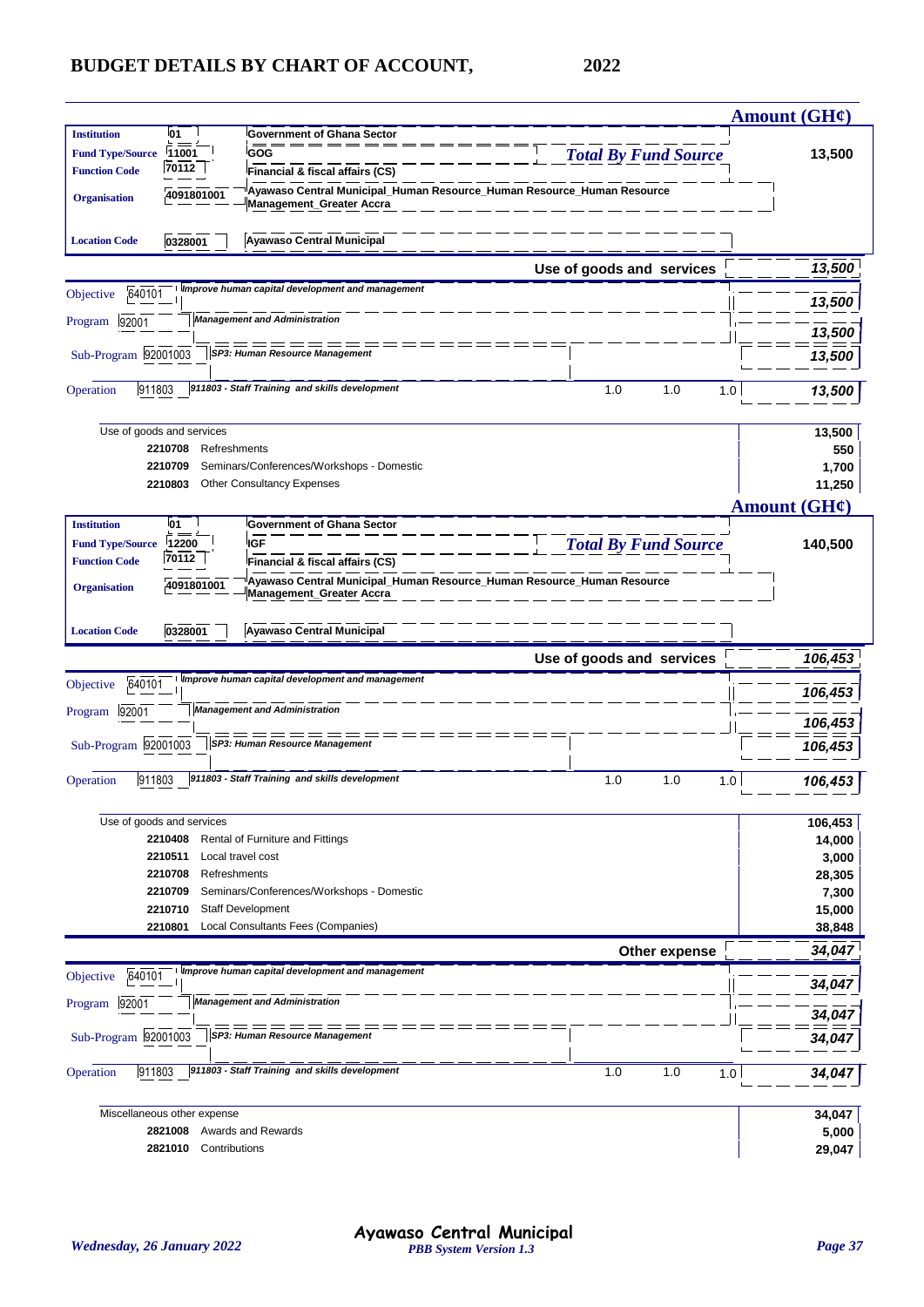|                         |                                    |                                                                                                           |                             | Amount (GH¢)        |
|-------------------------|------------------------------------|-----------------------------------------------------------------------------------------------------------|-----------------------------|---------------------|
| <b>Institution</b>      | 01                                 | <b>Government of Ghana Sector</b>                                                                         |                             |                     |
| <b>Fund Type/Source</b> | 12603                              | <b>DACF ASSEMBLY</b>                                                                                      | <b>Total By Fund Source</b> | 81,400              |
| <b>Function Code</b>    | 70112                              | Financial & fiscal affairs (CS)                                                                           |                             |                     |
| <b>Organisation</b>     | 4091801001                         | Ayawaso Central Municipal_Human Resource_Human Resource_Human Resource<br><b>Management_Greater Accra</b> |                             |                     |
|                         |                                    |                                                                                                           |                             |                     |
| <b>Location Code</b>    | 0328001                            | <b>Ayawaso Central Municipal</b>                                                                          |                             |                     |
|                         |                                    |                                                                                                           | Use of goods and services   | 71,400              |
| 640101                  |                                    | Improve human capital development and management                                                          |                             |                     |
| Objective               |                                    |                                                                                                           |                             | 71,400              |
| 92001<br>Program        |                                    | <b>Management and Administration</b>                                                                      |                             | 71,400              |
| Sub-Program 92001003    |                                    | = == == == == =<br>= :<br>SP3: Human Resource Management                                                  |                             | 71,400              |
|                         |                                    |                                                                                                           |                             |                     |
| 911803<br>Operation     |                                    | 911803 - Staff Training and skills development                                                            | 1.0<br>1.0<br>1.0           | 71,400              |
|                         |                                    |                                                                                                           |                             |                     |
|                         | Use of goods and services          |                                                                                                           |                             | 71,400              |
|                         | 2210404                            | <b>Hotel Accommodations</b>                                                                               |                             | 20,200              |
|                         | 2210511<br>Local travel cost       |                                                                                                           |                             | 5,800               |
|                         | 2210708<br>Refreshments<br>2210709 | Seminars/Conferences/Workshops - Domestic                                                                 |                             | 13,100              |
|                         | 2210710                            | <b>Staff Development</b>                                                                                  |                             | 7,300<br>10,000     |
|                         | 2210801                            | Local Consultants Fees (Companies)                                                                        |                             | 15,000              |
|                         |                                    |                                                                                                           | Other expense               | 10,000              |
|                         |                                    | Improve human capital development and management                                                          |                             |                     |
| 640101<br>Objective     |                                    |                                                                                                           |                             | 10,000              |
| 92001<br>Program        |                                    | <b>Management and Administration</b>                                                                      |                             | 10,000              |
|                         |                                    |                                                                                                           |                             |                     |
| Sub-Program 92001003    |                                    | SP3: Human Resource Management                                                                            |                             | 10,000              |
| 911803<br>Operation     |                                    | 911803 - Staff Training and skills development                                                            | 1.0<br>1.0<br>1.0           | 10,000              |
|                         |                                    |                                                                                                           |                             |                     |
|                         | Miscellaneous other expense        |                                                                                                           |                             | 10,000              |
|                         | 2821010 Contributions              |                                                                                                           |                             | 10,000              |
|                         |                                    |                                                                                                           |                             | <b>Amount (GH¢)</b> |
| <b>Institution</b>      | 01                                 | <b>Government of Ghana Sector</b>                                                                         |                             |                     |
| <b>Fund Type/Source</b> | 13521                              |                                                                                                           | <b>Total By Fund Source</b> | 8,060               |
| <b>Function Code</b>    | 70112                              | Financial & fiscal affairs (CS)                                                                           |                             |                     |
| <b>Organisation</b>     | 4091801001                         | Ayawaso Central Municipal Human Resource Human Resource Human Resource                                    |                             |                     |
|                         |                                    | <b>Management_Greater Accra</b>                                                                           |                             |                     |
| <b>Location Code</b>    | 0328001                            | <b>Ayawaso Central Municipal</b>                                                                          |                             |                     |
|                         |                                    |                                                                                                           |                             |                     |
|                         |                                    | Improve human capital development and management                                                          | Use of goods and services   | 8,060               |
| 640101<br>Objective     |                                    |                                                                                                           |                             | 8,060               |
| 92001<br>Program        |                                    | <b>Management and Administration</b>                                                                      |                             |                     |
|                         |                                    |                                                                                                           |                             | 8,060               |
| Sub-Program 92001003    |                                    | SP3: Human Resource Management                                                                            |                             | 8,060               |
| 911803<br>Operation     |                                    | 911803 - Staff Training and skills development                                                            | 1.0<br>1.0<br>1.0           | 8,060               |
|                         |                                    |                                                                                                           |                             |                     |
|                         | Use of goods and services          |                                                                                                           |                             | 8,060               |
|                         | 2210708<br>Refreshments            |                                                                                                           |                             | 5,000               |
|                         | 2210709                            | Seminars/Conferences/Workshops - Domestic                                                                 |                             | 3,060               |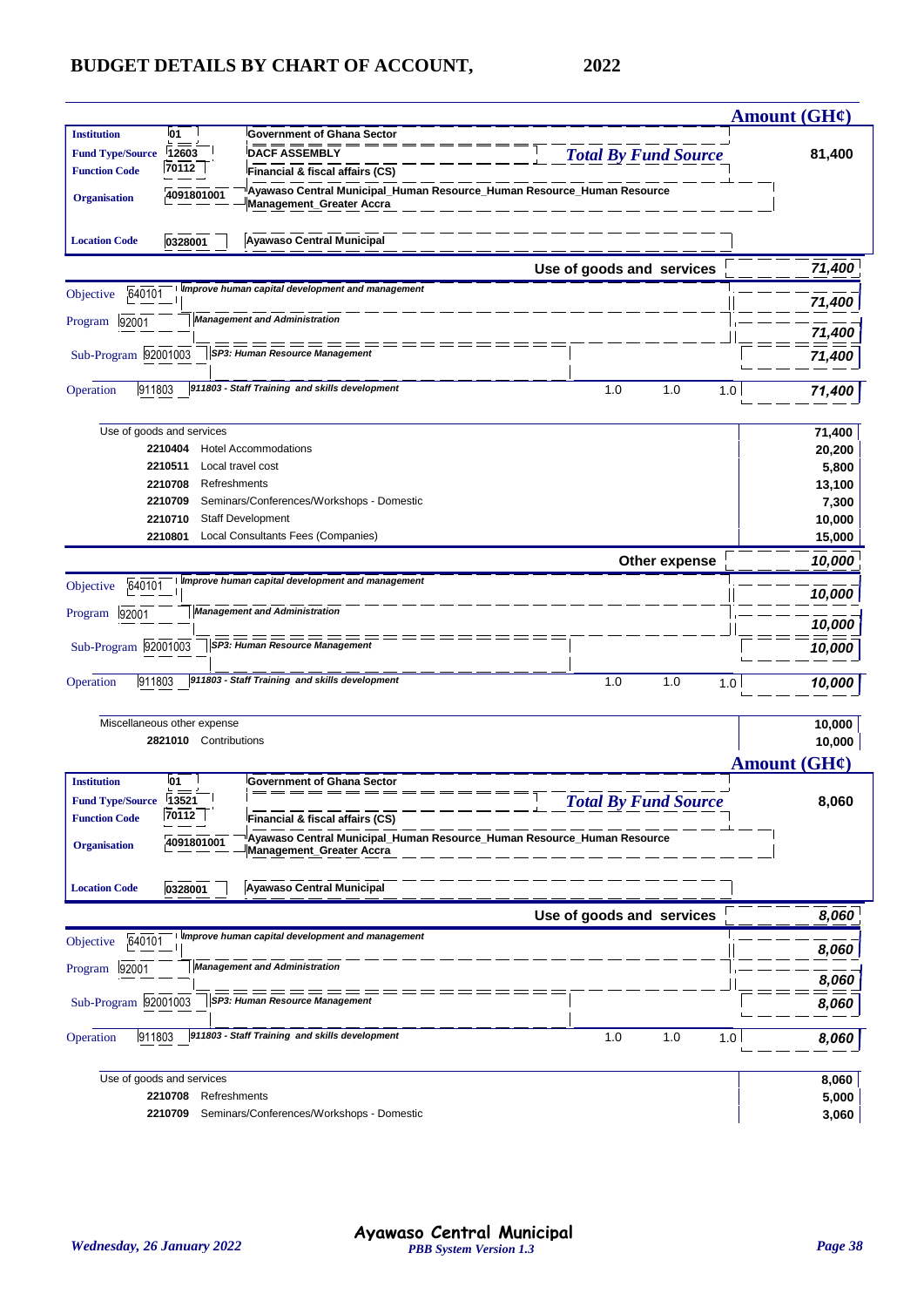|                         |                           |                                                                                                           |                             | Amount $(GH\ell)$ |
|-------------------------|---------------------------|-----------------------------------------------------------------------------------------------------------|-----------------------------|-------------------|
| <b>Institution</b>      | 01                        | <b>Government of Ghana Sector</b>                                                                         |                             |                   |
| <b>Fund Type/Source</b> | 14009                     | <b>DDF</b>                                                                                                | <b>Total By Fund Source</b> | 45,859            |
| <b>Function Code</b>    | 70112                     | Financial & fiscal affairs (CS)                                                                           |                             |                   |
| <b>Organisation</b>     | 4091801001                | Ayawaso Central Municipal_Human Resource_Human Resource_Human Resource<br><b>Management Greater Accra</b> |                             |                   |
| <b>Location Code</b>    | 0328001                   | <b>Ayawaso Central Municipal</b>                                                                          |                             |                   |
|                         |                           |                                                                                                           | Use of goods and services   | 45,859            |
| 640101<br>Objective     |                           | Improve human capital development and management                                                          |                             | 45,859            |
| 92001<br>Program        |                           | <b>Management and Administration</b>                                                                      |                             | 45,859            |
| Sub-Program 92001003    |                           | SP3: Human Resource Management                                                                            |                             | 45,859            |
| 911803<br>Operation     |                           | 911803 - Staff Training and skills development                                                            | 1.0<br>1.0                  | 1.0<br>45,859     |
|                         | Use of goods and services |                                                                                                           |                             | 45,859            |
|                         | 2210708<br>Refreshments   |                                                                                                           |                             | 7,370             |
|                         | 2210709                   | Seminars/Conferences/Workshops - Domestic                                                                 |                             | 9,650             |
|                         | 2210801                   | Local Consultants Fees (Companies)                                                                        |                             | 28,839            |
|                         |                           |                                                                                                           | <b>Total Cost Centre</b>    | 289,319           |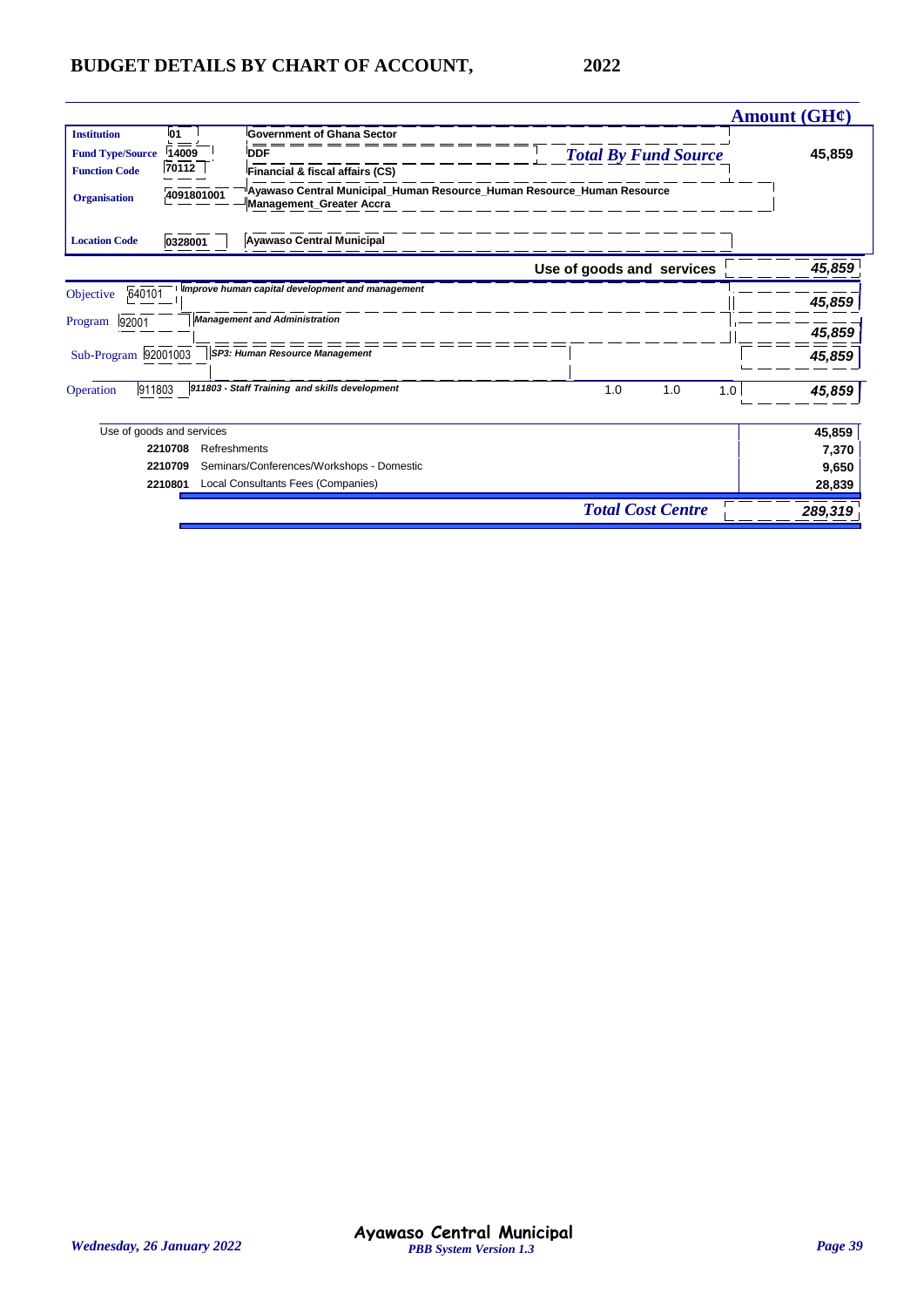|                                                                      |                           |                                                                          |                             | Amount $(GH\mathcal{C})$ |
|----------------------------------------------------------------------|---------------------------|--------------------------------------------------------------------------|-----------------------------|--------------------------|
| <b>Institution</b>                                                   | 01                        | <b>Government of Ghana Sector</b>                                        |                             |                          |
| <b>Fund Type/Source</b>                                              | 11001                     | GOG                                                                      | <b>Total By Fund Source</b> | 13,500                   |
| <b>Function Code</b>                                                 | 70112                     | Financial & fiscal affairs (CS)                                          |                             |                          |
| <b>Organisation</b>                                                  | 4091901001                | Ayawaso Central Municipal_Statistics_Statistics_Statistics_Greater Accra |                             |                          |
|                                                                      |                           |                                                                          |                             |                          |
| <b>Location Code</b>                                                 | 0328001                   | Ayawaso Central Municipal                                                |                             |                          |
|                                                                      |                           |                                                                          | Use of goods and services   | 13,500                   |
| 510302<br>Objective                                                  |                           | 17.18 Enhance capacity for high-quality, timely and reliable data        |                             | 13,500                   |
| 92001<br>Program                                                     |                           | <b>Management and Administration</b>                                     |                             |                          |
|                                                                      |                           |                                                                          |                             | 13,500                   |
| Sub-Program 92001001                                                 |                           | <b>SP1: General Administration</b>                                       |                             | 13,500                   |
| 911701<br>Operation                                                  |                           | 911701 - Data and information dissemination                              | 1.0<br>1.0<br>1.0           | 10,000                   |
|                                                                      |                           |                                                                          |                             |                          |
|                                                                      | Use of goods and services |                                                                          |                             | 10,000                   |
|                                                                      | 2210511<br>2210708        | Local travel cost<br>Refreshments                                        |                             | 5,000                    |
| Operation<br>911702                                                  |                           | 911702 - Coordination and Harmonization of data                          | 1.0<br>1.0<br>1.0           | 5,000<br>3,500           |
|                                                                      |                           |                                                                          |                             |                          |
|                                                                      | Use of goods and services |                                                                          |                             | 3,500                    |
|                                                                      | 2210511 Local travel cost |                                                                          |                             | 3,500                    |
|                                                                      |                           |                                                                          |                             | Amount (GH¢)             |
| <b>Institution</b>                                                   | 01                        | <b>Government of Ghana Sector</b>                                        |                             |                          |
| <b>Fund Type/Source</b>                                              | 12200                     | <b>IGF</b>                                                               | <b>Total By Fund Source</b> | 7,000                    |
| <b>Function Code</b>                                                 | 70112                     | Financial & fiscal affairs (CS)                                          |                             |                          |
| <b>Organisation</b>                                                  | 4091901001                | Ayawaso Central Municipal_Statistics_Statistics_Statistics_Greater Accra |                             |                          |
|                                                                      |                           |                                                                          |                             |                          |
| <b>Location Code</b>                                                 | 0328001                   | <b>Ayawaso Central Municipal</b>                                         |                             |                          |
|                                                                      |                           |                                                                          | Use of goods and services   | 7,000                    |
| 510302<br>Objective                                                  |                           | 17.18 Enhance capacity for high-quality, timely and reliable data        |                             | 7,000                    |
| 92001<br>Program                                                     |                           | <b>Management and Administration</b>                                     |                             | 7,000                    |
| Sub-Program 92001001                                                 |                           | SP1: General Administration                                              |                             | 7,000                    |
|                                                                      |                           | 911701 - Data and information dissemination                              |                             |                          |
| 911701<br>Operation                                                  |                           |                                                                          | 1.0<br>1.0<br>1.0           | 7,000                    |
|                                                                      | Use of goods and services |                                                                          |                             | 7,000                    |
| 2210708<br>Refreshments<br>Seminars/Conferences/Workshops - Domestic |                           |                                                                          |                             | 6,000                    |
| 2210709                                                              | 1,000                     |                                                                          |                             |                          |